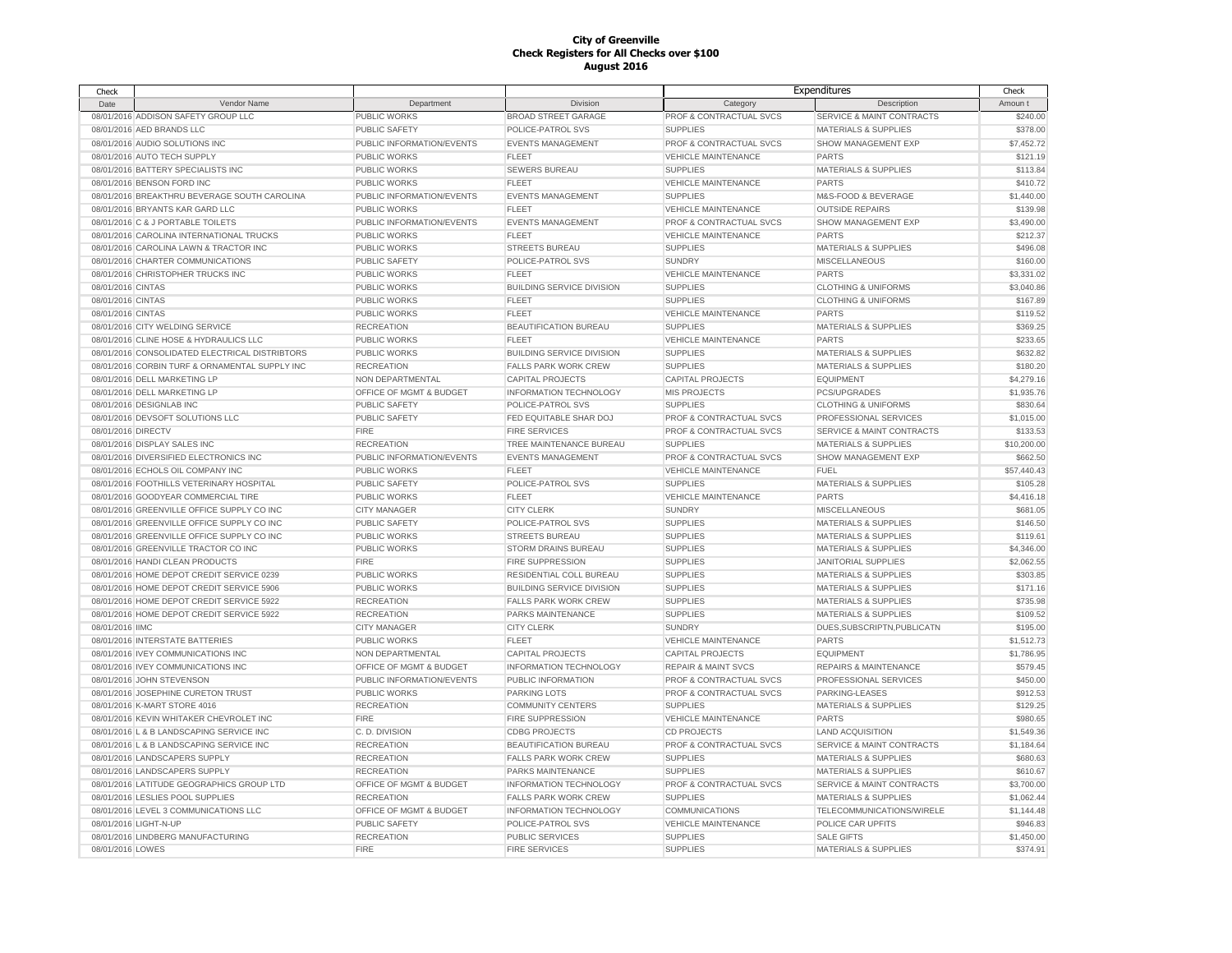| Check          |                                                |                           |                               |                                    | Expenditures                         | Check       |
|----------------|------------------------------------------------|---------------------------|-------------------------------|------------------------------------|--------------------------------------|-------------|
| Date           | Vendor Name                                    | Department                | Division                      | Category                           | Description                          | Amoun t     |
|                | 08/01/2016 M P SERVICES LLC                    | <b>HOME</b>               | <b>HOME PROJECTS</b>          | <b>CD PROJECTS</b>                 | PUBLIC INFORMATION                   | \$18,920.00 |
|                | 08/01/2016 MIKE'S BODY SHOP                    | PUBLIC WORKS              | <b>FLEET</b>                  | <b>VEHICLE MAINTENANCE</b>         | <b>OUTSIDE REPAIRS</b>               | \$2,012.71  |
|                | 08/01/2016 MSDSONLINE INC                      | OFFICE OF MGMT & BUDGET   | <b>RISK MANAGEMENT</b>        | PROF & CONTRACTUAL SVCS            | PROFESSIONAL SERVICES                | \$4,399.00  |
|                | 08/01/2016 NAPA AUTO PARTS                     | <b>FIRE</b>               | FIRE SUPPRESSION              | <b>VEHICLE MAINTENANCE</b>         | <b>PARTS</b>                         | \$787.94    |
|                | 08/01/2016 NAPA AUTO PARTS                     | <b>PUBLIC WORKS</b>       | <b>FLEET</b>                  | <b>VEHICLE MAINTENANCE</b>         | <b>PARTS</b>                         | \$800.14    |
|                | 08/01/2016 NORRIS SUPPLY CO                    | <b>PUBLIC WORKS</b>       | <b>TRAFFIC ENGINEERING</b>    | MACHINERY AND EQUIPMENT            | MACHINERY AND EQUIPMENT              | \$270.30    |
|                | 08/01/2016 NORTHERN TOOL & EQUIPMENT           | <b>PUBLIC WORKS</b>       | <b>FLEET</b>                  | <b>SUPPLIES</b>                    | <b>MATERIALS &amp; SUPPLIES</b>      | \$3,355.43  |
|                | 08/01/2016 O'REILLY AUTO PARTS                 | <b>PUBLIC WORKS</b>       | <b>FLEET</b>                  | <b>VEHICLE MAINTENANCE</b>         | <b>PARTS</b>                         | \$446.96    |
|                | 08/01/2016 OGLETREE DEAKINS NASH SMOAK & STEWA | <b>HUMAN RESOURCES</b>    | <b>HUMAN RESOURCES</b>        | PROF & CONTRACTUAL SVCS            | PROFESSIONAL SERVICES                | \$1,792.00  |
|                | 08/01/2016 ONTARIO INVESTMENTS INC             | ECONOMIC DEVELOPMENT      | PLANNING AND ZONING           | <b>PRINTING</b>                    | <b>COPYING</b>                       | \$226.74    |
|                | 08/01/2016 PALMETTO UTILITY PROTECTION INC     | <b>PUBLIC WORKS</b>       | <b>SEWERS BUREAU</b>          | PROF & CONTRACTUAL SVCS            | PROFESSIONAL SERVICES                | \$1,027.60  |
|                | 08/01/2016 PANAGAKOS ASPHALT INC               | PUBLIC WORKS              | <b>STREETS BUREAU</b>         | <b>SUPPLIES</b>                    | <b>MATERIALS &amp; SUPPLIES</b>      | \$1,525.58  |
|                | 08/01/2016 PEPSI-COLA BOTTLING CO              | <b>RECREATION</b>         | PUBLIC SERVICES               | <b>SUPPLIES</b>                    | SALE CONCESSIONS                     | \$441.15    |
|                | 08/01/2016 PIEDMONT ASSOCIATES CO LLC          | PUBLIC WORKS              | <b>FLEET</b>                  | <b>VEHICLE MAINTENANCE</b>         | <b>PARTS</b>                         | \$370.82    |
|                | 08/01/2016 PITNEY BOWES INC                    | PUBLIC WORKS              | PARKING ADMINISTRATION        | PROF & CONTRACTUAL SVCS            | SERVICE & MAINT CONTRACTS            | \$2,182.50  |
|                | 08/01/2016 PRO AUTO PARTS WAREHOUSE            | PUBLIC WORKS              | <b>FLEET</b>                  | <b>VEHICLE MAINTENANCE</b>         | PARTS                                | \$152.15    |
|                | 08/01/2016 PYRO SHOWS INC                      | PUBLIC INFORMATION/EVENTS | <b>EVENTS MANAGEMENT</b>      | PROF & CONTRACTUAL SVCS            | SHOW MANAGEMENT EXP                  | \$8,050.00  |
|                | 08/01/2016 ROGERS STEREO INC                   | PUBLIC WORKS              | <b>FLEET</b>                  | <b>VEHICLE MAINTENANCE</b>         | <b>OUTSIDE REPAIRS</b>               | \$220.00    |
|                | 08/01/2016 SCHINDLER ELEVATOR CORPORATION      | PUBLIC WORKS              | CHURCH STREET GARAGE          | PROF & CONTRACTUAL SVCS            | <b>SERVICE &amp; MAINT CONTRACTS</b> | \$4,666.68  |
|                | 08/01/2016 SCHINDLER ELEVATOR CORPORATION      | <b>PUBLIC WORKS</b>       | POINSETT GARAGE               | PROF & CONTRACTUAL SVCS            | <b>SERVICE &amp; MAINT CONTRACTS</b> | \$7,353.29  |
|                | 08/01/2016 SCHINDLER ELEVATOR CORPORATION      | PUBLIC WORKS              | RIVERPLACE GARAGE             | PROF & CONTRACTUAL SVCS            | SERVICE & MAINT CONTRACTS            | \$6,987.49  |
|                | 08/01/2016 SCHINDLER ELEVATOR CORPORATION      | PUBLIC WORKS              | S. SPRING STREET GARAGE       | PROF & CONTRACTUAL SVCS            | <b>SERVICE &amp; MAINT CONTRACTS</b> | \$19,558.26 |
|                | 08/01/2016 SCHINDLER ELEVATOR CORPORATION      | <b>RECREATION</b>         | FALLS PARK WORK CREW          | PROF & CONTRACTUAL SVCS            | SERVICE & MAINT CONTRACTS            | \$3,062.00  |
|                | 08/01/2016 SHARP BUSINESS SYSTEMS              | ECONOMIC DEVELOPMENT      | PLANNING AND ZONING           | <b>PRINTING</b>                    | <b>COPYING</b>                       | \$277.43    |
|                | 08/01/2016 SHERWIN WILLIAMS                    | <b>RECREATION</b>         | PARKS MAINTENANCE             | <b>SUPPLIES</b>                    | <b>MATERIALS &amp; SUPPLIES</b>      | \$321.11    |
| 08/01/2016 SMG |                                                | NON DEPARTMENTAL          | NON DEPARTMENTAL              | PROF & CONTRACTUAL SVCS            | MANAGEMENT FEES                      | \$12,750.00 |
|                | 08/01/2016 SNIDER FLEET SOLUTIONS              | PUBLIC WORKS              | <b>FLEET</b>                  | <b>VEHICLE MAINTENANCE</b>         | <b>OUTSIDE REPAIRS</b>               | \$130.78    |
|                | 08/01/2016 SNIDER FLEET SOLUTIONS              | PUBLIC WORKS              | <b>FLEET</b>                  | <b>VEHICLE MAINTENANCE</b>         | <b>PARTS</b>                         | \$456.89    |
|                | 08/01/2016 SOUND-EKLIN                         | <b>RECREATION</b>         | <b>ADMINISTRATION</b>         | PROF & CONTRACTUAL SVCS            | SERVICE & MAINT CONTRACTS            | \$309.16    |
|                | 08/01/2016 SUNGARD PUBLIC SECTOR INC           | OFFICE OF MGMT & BUDGET   | <b>INFORMATION TECHNOLOGY</b> | PROF & CONTRACTUAL SVCS            | <b>SERVICE &amp; MAINT CONTRACTS</b> | \$27.752.86 |
|                | 08/01/2016 TENNANT SALES AND SERVICE COMPANY   | <b>PUBLIC WORKS</b>       | <b>FLEET</b>                  | <b>VEHICLE MAINTENANCE</b>         | <b>PARTS</b>                         | \$1,905.67  |
| 08/01/2016 TGA |                                                | OFFICE OF MGMT & BUDGET   | INFORMATION TECHNOLOGY        | <b>PROF &amp; CONTRACTUAL SVCS</b> | <b>SERVICE &amp; MAINT CONTRACTS</b> | \$2,544.00  |
|                | 08/01/2016 THYSSENKRUPP ELEVATOR CORP          | PUBLIC WORKS              | <b>COMMONS GARAGE</b>         | PROF & CONTRACTUAL SVCS            | SERVICE & MAINT CONTRACTS            | \$2,408.56  |
|                | 08/01/2016 THYSSENKRUPP ELEVATOR CORP          | PUBLIC WORKS              | LIBERTY SQUARE GARAGE         | PROF & CONTRACTUAL SVCS            | <b>SERVICE &amp; MAINT CONTRACTS</b> | \$8,258.04  |
|                | 08/01/2016 THYSSENKRUPP ELEVATOR CORP          | PUBLIC WORKS              | RICHARDSON STREET GARAGE      | PROF & CONTRACTUAL SVCS            | SERVICE & MAINT CONTRACTS            | \$8,258.04  |
|                | 08/01/2016 THYSSENKRUPP ELEVATOR CORP          | <b>PUBLIC WORKS</b>       | <b>RIVER STREET GARAGE</b>    | PROF & CONTRACTUAL SVCS            | SERVICE & MAINT CONTRACTS            | \$6,074.42  |
|                | 08/01/2016 TRUCKPRO LLC                        | PUBLIC WORKS              | <b>FLEET</b>                  | <b>VEHICLE MAINTENANCE</b>         | <b>PARTS</b>                         | \$192.67    |
|                | 08/01/2016 TYCO INTEGRATED SECURITY LLC        | C.D. DIVISION             | <b>CDBG PROJECTS</b>          | <b>CD PROJECTS</b>                 | PUBLIC SERVICES (GENERAL)            | \$717.17    |
|                | 08/01/2016 TYCO INTEGRATED SECURITY LLC        | <b>PUBLIC WORKS</b>       | <b>CHURCH STREET GARAGE</b>   | <b>PROF &amp; CONTRACTUAL SVCS</b> | <b>SERVICE &amp; MAINT CONTRACTS</b> | \$4,619.60  |
|                | 08/01/2016 TYCO INTEGRATED SECURITY LLC        | PUBLIC WORKS              | <b>COMMONS GARAGE</b>         | <b>PROF &amp; CONTRACTUAL SVCS</b> | <b>SERVICE &amp; MAINT CONTRACTS</b> | \$4,009.14  |
|                | 08/01/2016 TYCO INTEGRATED SECURITY LLC        | PUBLIC WORKS              | LIBERTY SQUARE GARAGE         | PROF & CONTRACTUAL SVCS            | <b>SERVICE &amp; MAINT CONTRACTS</b> | \$4,577.20  |
|                | 08/01/2016 TYCO INTEGRATED SECURITY LLC        | PUBLIC WORKS              | N LAURENS ST GARAGE           | <b>PROF &amp; CONTRACTUAL SVCS</b> | <b>SERVICE &amp; MAINT CONTRACTS</b> | \$4,693.00  |
|                | 08/01/2016 TYCO INTEGRATED SECURITY LLC        | PUBLIC WORKS              | PARKING ADMINISTRATION        | <b>PROF &amp; CONTRACTUAL SVCS</b> | <b>SERVICE &amp; MAINT CONTRACTS</b> | \$2,898.97  |
|                | 08/01/2016 TYCO INTEGRATED SECURITY LLC        | PUBLIC WORKS              | POINSETT GARAGE               | PROF & CONTRACTUAL SVCS            | SERVICE & MAINT CONTRACTS            | \$4,982.75  |
|                | 08/01/2016 TYCO INTEGRATED SECURITY LLC        | PUBLIC WORKS              | RICHARDSON STREET GARAGE      | PROF & CONTRACTUAL SVCS            | <b>SERVICE &amp; MAINT CONTRACTS</b> | \$4,719.10  |
|                | 08/01/2016 TYCO INTEGRATED SECURITY LLC        | <b>PUBLIC WORKS</b>       | <b>RIVER STREET GARAGE</b>    | PROF & CONTRACTUAL SVCS            | SERVICE & MAINT CONTRACTS            | \$3,200.24  |
|                | 08/01/2016 TYCO INTEGRATED SECURITY LLC        | <b>PUBLIC WORKS</b>       | RIVERPLACE GARAGE             | PROF & CONTRACTUAL SVCS            | <b>SERVICE &amp; MAINT CONTRACTS</b> | \$6,345.04  |
|                | 08/01/2016 TYCO INTEGRATED SECURITY LLC        | PUBLIC WORKS              | S. SPRING STREET GARAGE       | PROF & CONTRACTUAL SVCS            | <b>SERVICE &amp; MAINT CONTRACTS</b> | \$5,479.03  |
|                | 08/01/2016 UNITED CHEMICAL & SUPPLY CO INC     | <b>RECREATION</b>         | <b>FALLS PARK WORK CREW</b>   | <b>SUPPLIES</b>                    | <b>MATERIALS &amp; SUPPLIES</b>      | \$867.61    |
|                | 08/01/2016 VAUGHN AND MELTON                   | NON DEPARTMENTAL          | <b>CAPITAL PROJECTS</b>       | <b>CAPITAL PROJECTS</b>            | PLANNING/DESIGN                      | \$8,800.00  |
|                | 08/01/2016 VIC BAILEY FORD INC                 | PUBLIC WORKS              | <b>SEWERS BUREAU</b>          | MACHINERY AND EQUIPMENT            | MACHINERY AND EQUIPMENT              | \$30,989.00 |
|                | 08/01/2016 W E D STONE HOLDINGS LLC            | PUBLIC WORKS              | PARKING ADMINISTRATION        | <b>PROF &amp; CONTRACTUAL SVCS</b> | <b>RENTAL EXPENSE</b>                | \$4,495.48  |
|                | 08/01/2016 WILL & KRIS AMUSEMENTS              | PUBLIC INFORMATION/EVENTS | <b>EVENTS MANAGEMENT</b>      | PROF & CONTRACTUAL SVCS            | SHOW MANAGEMENT EXP                  | \$977.90    |
|                | 08/01/2016 WP LAW INC                          | <b>RECREATION</b>         | BEAUTIFICATION BUREAU         | <b>SUPPLIES</b>                    | <b>MATERIALS &amp; SUPPLIES</b>      | \$1,242.92  |
|                | 08/01/2016 WP LAW INC                          | <b>RECREATION</b>         | <b>FALLS PARK WORK CREW</b>   | <b>REPAIR &amp; MAINT SVCS</b>     | <b>REPAIRS &amp; MAINTENANCE</b>     | \$1,185.08  |
|                |                                                |                           |                               |                                    | <b>MATERIALS &amp; SUPPLIES</b>      |             |
|                | 08/01/2016 WP LAW INC                          | <b>RECREATION</b>         | <b>FALLS PARK WORK CREW</b>   | <b>SUPPLIES</b>                    |                                      | \$859.13    |
|                | 08/01/2016 XEROX BUSINESS SERVICES LLC         | OFFICE OF MGMT & BUDGET   | <b>INFORMATION TECHNOLOGY</b> | PROF & CONTRACTUAL SVCS            | SERVICE & MAINT CONTRACTS            | \$11,060.00 |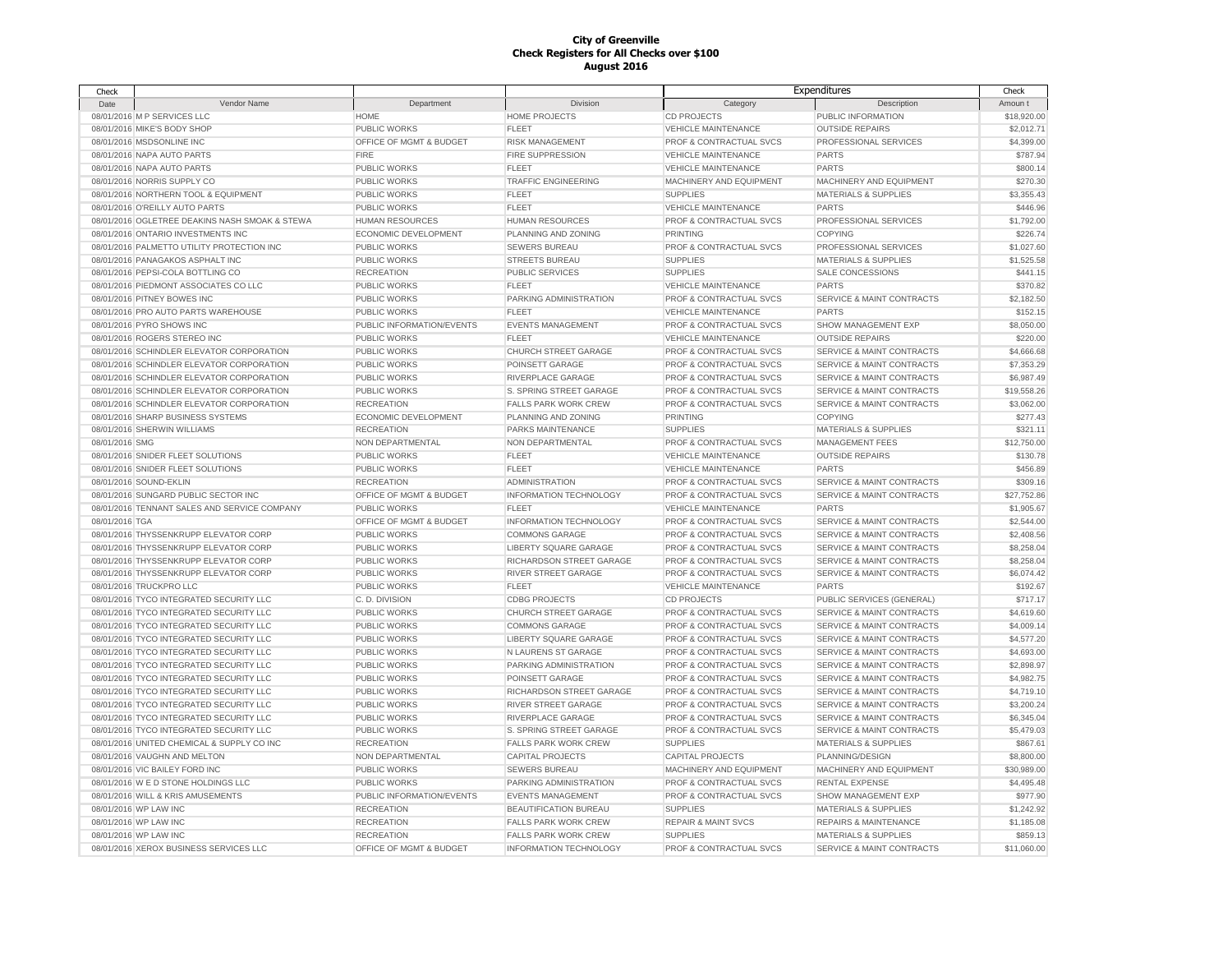| Check               |                                                |                           |                                      |                              | Expenditures                         | Check        |
|---------------------|------------------------------------------------|---------------------------|--------------------------------------|------------------------------|--------------------------------------|--------------|
| Date                | Vendor Name                                    | Department                | Division                             | Category                     | Description                          | Amoun t      |
|                     | 08/03/2016 A ONE JANITORIAL                    | <b>RECREATION</b>         | PARKS AND RECREATION                 | PROF & CONTRACTUAL SVCS      | SERVICE & MAINT CONTRACTS            | \$133.56     |
| 08/03/2016 AFLAC    |                                                | OFFICE OF MGMT & BUDGET   | NON-DEPARTMENTAL                     | PR-WH                        | INSURANCE-CANCER                     | \$18,607.71  |
|                     | 08/03/2016 BENSON FORD INC                     | <b>PUBLIC WORKS</b>       | <b>FLEET</b>                         | <b>VEHICLE MAINTENANCE</b>   | PARTS                                | \$5,265.00   |
|                     | 08/03/2016 BILL TAYLOR                         | ECONOMIC DEVELOPMENT      | <b>BUILDING &amp; PROPERTY MAINT</b> | <b>TRAVEL &amp; TRAINING</b> | <b>LOCAL TRANSPORTATION</b>          | \$425.52     |
|                     | 08/03/2016 BRITTANY MOORE                      | <b>PUBLIC WORKS</b>       | PARKING ADMINISTRATION               | <b>TRAVEL &amp; TRAINING</b> | <b>TRAVEL &amp; TRAINING</b>         | \$211.64     |
|                     | 08/03/2016 CAMPBELL-BROWN INC                  | <b>PUBLIC WORKS</b>       | <b>FLEET</b>                         | <b>VEHICLE MAINTENANCE</b>   | PARTS                                | \$4,587.53   |
|                     | 08/03/2016 CARLOS GONZALEZ                     | PUBLIC WORKS              | PARKING ADMINISTRATION               | PARKING DEPOSITS             | PKG DEP-W.WASHINGTON ST.             | \$144.00     |
|                     | 08/03/2016 CAROLINA ENVIRONMENTAL SYSTEMS INC  | PUBLIC WORKS              | <b>FLEET</b>                         | <b>VEHICLE MAINTENANCE</b>   | <b>PARTS</b>                         | \$1,627.35   |
|                     | 08/03/2016 CINCINNATI SYSTEMS INC              | PUBLIC WORKS              | CHURCH STREET GARAGE                 | PROF & CONTRACTUAL SVCS      | <b>SERVICE &amp; MAINT CONTRACTS</b> | \$2,332.40   |
|                     | 08/03/2016 CINCINNATI SYSTEMS INC              | PUBLIC WORKS              | <b>COMMONS GARAGE</b>                | PROF & CONTRACTUAL SVCS      | <b>SERVICE &amp; MAINT CONTRACTS</b> | \$2,338.00   |
|                     | 08/03/2016 CINCINNATI SYSTEMS INC              | PUBLIC WORKS              | LIBERTY SQUARE GARAGE                | PROF & CONTRACTUAL SVCS      | <b>SERVICE &amp; MAINT CONTRACTS</b> | \$2,332.40   |
|                     | 08/03/2016 CINCINNATI SYSTEMS INC              | PUBLIC WORKS              | N LAURENS ST GARAGE                  | PROF & CONTRACTUAL SVCS      | <b>SERVICE &amp; MAINT CONTRACTS</b> | \$2,332.40   |
|                     | 08/03/2016 CINCINNATI SYSTEMS INC              | PUBLIC WORKS              | ONE GARAGE                           | PROF & CONTRACTUAL SVCS      | <b>SERVICE &amp; MAINT CONTRACTS</b> | \$2,332.40   |
|                     | 08/03/2016 CINCINNATI SYSTEMS INC              | PUBLIC WORKS              | POINSETT GARAGE                      | PROF & CONTRACTUAL SVCS      | <b>SERVICE &amp; MAINT CONTRACTS</b> | \$4,667.60   |
|                     |                                                |                           |                                      |                              |                                      |              |
|                     | 08/03/2016 CINCINNATI SYSTEMS INC              | PUBLIC WORKS              | RICHARDSON STREET GARAGE             | PROF & CONTRACTUAL SVCS      | SERVICE & MAINT CONTRACTS            | \$4,667.60   |
|                     | 08/03/2016 CINCINNATI SYSTEMS INC              | PUBLIC WORKS              | RIVER STREET GARAGE                  | PROF & CONTRACTUAL SVCS      | SERVICE & MAINT CONTRACTS            | \$2,332.40   |
|                     | 08/03/2016 CINCINNATI SYSTEMS INC              | <b>PUBLIC WORKS</b>       | RIVERPLACE GARAGE                    | PROF & CONTRACTUAL SVCS      | <b>SERVICE &amp; MAINT CONTRACTS</b> | \$2,332.40   |
|                     | 08/03/2016 CINCINNATI SYSTEMS INC              | PUBLIC WORKS              | S. SPRING STREET GARAGE              | PROF & CONTRACTUAL SVCS      | SERVICE & MAINT CONTRACTS            | \$2,332.40   |
|                     | 08/03/2016 DUKE ENERGY                         | PUBLIC SAFETY             | POLICE-PATROL SVS                    | UTILITIES                    | <b>ELECTRICITY</b>                   | \$431.80     |
|                     | 08/03/2016 DUKE ENERGY                         | <b>PUBLIC WORKS</b>       | <b>SEWERS BUREAU</b>                 | UTILITIES                    | <b>ELECTRICITY</b>                   | \$385.51     |
|                     | 08/03/2016 DUKE ENERGY                         | <b>PUBLIC WORKS</b>       | <b>TRAFFIC ENGINEERING</b>           | UTILITIES                    | <b>ELECTRICITY</b>                   | \$3,050.62   |
|                     | 08/03/2016 DUKE ENERGY                         | <b>RECREATION</b>         | <b>COMMUNITY CENTERS</b>             | <b>UTILITIES</b>             | <b>ELECTRICITY</b>                   | \$1,216.37   |
|                     | 08/03/2016 DUKE ENERGY                         | <b>RECREATION</b>         | PARKS MAINTENANCE                    | UTILITIES                    | <b>ELECTRICITY</b>                   | \$3,991.23   |
|                     | 08/03/2016 ECHOLS OIL COMPANY INC              | <b>PUBLIC WORKS</b>       | <b>FLEET</b>                         | <b>VEHICLE MAINTENANCE</b>   | <b>FUEL</b>                          | \$11,622.90  |
|                     | 08/03/2016 ELGIN WILLIAMSON ENTERPRISES INC    | <b>PUBLIC WORKS</b>       | <b>FLEET</b>                         | <b>VEHICLE MAINTENANCE</b>   | <b>OUTSIDE REPAIRS</b>               | \$1,729.59   |
| 08/03/2016 ESRI INC |                                                | OFFICE OF MGMT & BUDGET   | INFORMATION TECHNOLOGY               | PROF & CONTRACTUAL SVCS      | SERVICE & MAINT CONTRACTS            | \$50,000.00  |
|                     | 08/03/2016 GALEN FOWLER                        | PUBLIC INFORMATION/EVENTS | <b>SPECIAL EVENTS</b>                | PROF & CONTRACTUAL SVCS      | PROFESSIONAL SERVICES                | \$400.00     |
|                     | 08/03/2016 GREENVILLE CHAMBER OF COMMERCE      | ECONOMIC DEVELOPMENT      | ECONOMIC DEVELOPMENT                 | ACCOUNTS PAYABLE(MANUAL)     | PROFESSIONAL SERVICES                | \$25,000.00  |
|                     | 08/03/2016 GREENVILLE LEGISLATIVE DELEGATION   | NON DEPARTMENTAL          | <b>CAPITAL PROJECTS</b>              | <b>CAPITAL PROJECTS</b>      | CONSTRUCTION                         | \$91,021.38  |
|                     | 08/03/2016 GREENVILLE WATER                    | PUBLIC WORKS              | <b>BUILDING SERVICE DIVISION</b>     | UTILITIES                    | <b>OTHER</b>                         | \$571.72     |
|                     | 08/03/2016 GREGORY PEST SOLUTIONS              | PUBLIC WORKS              | <b>BUILDING SERVICE DIVISION</b>     | PROF & CONTRACTUAL SVCS      | <b>SERVICE &amp; MAINT CONTRACTS</b> | \$1,342.00   |
|                     | 08/03/2016 HARPER CORPORATION                  | NON DEPARTMENTAL          | <b>CAPITAL PROJECTS</b>              | <b>CAPITAL PROJECTS</b>      | CONSTRUCTION                         | \$481,092.07 |
|                     | 08/03/2016 HAYNSWORTH SINKLER BOYD PA          | NON DEPARTMENTAL          | <b>CAPITAL PROJECTS</b>              | <b>CAPITAL PROJECTS</b>      | PROJECT MANAGEMENT                   | \$450.00     |
|                     | 08/03/2016 HOUSTON GRADING & HAULING LLC       | NON DEPARTMENTAL          | <b>CAPITAL PROJECTS</b>              | <b>CAPITAL PROJECTS</b>      | <b>CONSTRUCTION</b>                  | \$64,280.50  |
|                     | 08/03/2016 JOEL PATTERSON                      | ECONOMIC DEVELOPMENT      | <b>BUILDING &amp; PROPERTY MAINT</b> | <b>TRAVEL &amp; TRAINING</b> | <b>LOCAL TRANSPORTATION</b>          | \$389.34     |
|                     | 08/03/2016 JULIA HORTON                        | <b>CITY MANAGER</b>       | <b>CITY MANAGER</b>                  | COMMUNICATIONS               | OTHER                                | \$120.00     |
|                     | 08/03/2016 KING ASPHALT INC                    | PUBLIC WORKS              | <b>SEWERS BUREAU</b>                 | <b>SUPPLIES</b>              | <b>MATERIALS &amp; SUPPLIES</b>      | \$483.03     |
|                     | 08/03/2016 KING ASPHALT INC                    | <b>PUBLIC WORKS</b>       | STORM DRAINS BUREAU                  | <b>SUPPLIES</b>              | <b>CONSTRUCTION &amp; REPAIR</b>     | \$1,131.25   |
|                     | 08/03/2016 KING ASPHALT INC                    | <b>PUBLIC WORKS</b>       | <b>STREETS BUREAU</b>                | <b>SUPPLIES</b>              | <b>MATERIALS &amp; SUPPLIES</b>      | \$950.91     |
|                     | 08/03/2016 LARKIN'S CATERING & EVENTS          | PUBLIC INFORMATION/EVENTS | <b>EVENTS MANAGEMENT</b>             | <b>SUPPLIES</b>              | <b>MATERIALS &amp; SUPPLIES</b>      | \$2,384.40   |
|                     | 08/03/2016 MICHAEL DOLES                       | ECONOMIC DEVELOPMENT      | <b>BUILDING &amp; PROPERTY MAINT</b> | <b>TRAVEL &amp; TRAINING</b> | <b>LOCAL TRANSPORTATION</b>          | \$441.18     |
|                     | 08/03/2016 OLD DOMINION BRUSH CO INC           | PUBLIC WORKS              | FLEET                                | <b>VEHICLE MAINTENANCE</b>   | <b>PARTS</b>                         | \$1,820.04   |
|                     | 08/03/2016 PIEDMONT DIETETIC ASSOCIATION       | PUBLIC INFORMATION/EVENTS | <b>EVENTS MANAGEMENT</b>             | <b>LIABILITIES</b>           | <b>EVENT TIPS</b>                    | \$237.47     |
|                     | 08/03/2016 REIS ENVIRONMENTAL INC              | <b>PUBLIC WORKS</b>       | <b>BUILDING SERVICE DIVISION</b>     | <b>SUPPLIES</b>              | <b>MATERIALS &amp; SUPPLIES</b>      | \$500.00     |
|                     | 08/03/2016 REIS ENVIRONMENTAL INC              | PUBLIC WORKS              | <b>RESIDENTIAL COLL BUREAU</b>       | <b>SUPPLIES</b>              | <b>MATERIALS &amp; SUPPLIES</b>      | \$500.00     |
|                     | 08/03/2016 REIS ENVIRONMENTAL INC              | PUBLIC WORKS              | <b>SEWERS BUREAU</b>                 | <b>SUPPLIES</b>              | <b>MATERIALS &amp; SUPPLIES</b>      | \$500.00     |
|                     | 08/03/2016 REIS ENVIRONMENTAL INC              | PUBLIC WORKS              | STORM DRAINS BUREAU                  | <b>SUPPLIES</b>              | <b>MATERIALS &amp; SUPPLIES</b>      | \$500.00     |
|                     | 08/03/2016 REIS ENVIRONMENTAL INC              | <b>PUBLIC WORKS</b>       | <b>STREETS BUREAU</b>                | <b>SUPPLIES</b>              | MATERIALS & SUPPLIES                 | \$500.00     |
|                     |                                                |                           |                                      |                              |                                      |              |
|                     | 08/03/2016 S & ME, INC.                        | NON DEPARTMENTAL          | <b>CAPITAL PROJECTS</b>              | <b>CAPITAL PROJECTS</b>      | PROJECT EXPENSE                      | \$132.00     |
|                     | 08/03/2016 SCPGMIA SC PLUMBING GAS & MECHANICA | ECONOMIC DEVELOPMENT      | <b>BUILDING &amp; PROPERTY MAINT</b> | <b>TRAVEL &amp; TRAINING</b> | <b>TRAVEL &amp; TRAINING</b>         | \$230.00     |
|                     | 08/03/2016 STEVEN GALLANT                      | ECONOMIC DEVELOPMENT      | <b>BUILDING &amp; PROPERTY MAINT</b> | <b>TRAVEL &amp; TRAINING</b> | <b>LOCAL TRANSPORTATION</b>          | \$262.98     |
| 08/03/2016 TGA      |                                                | NON DEPARTMENTAL          | <b>CAPITAL PROJECTS</b>              | <b>CAPITAL PROJECTS</b>      | <b>EQUIPMENT</b>                     | \$1,690.70   |
|                     | 08/03/2016 TIM GUERIN                          | PUBLIC WORKS              | <b>STREETS BUREAU</b>                | <b>TRAVEL &amp; TRAINING</b> | <b>TRAVEL &amp; TRAINING</b>         | \$799.00     |
| 08/03/2016 TRANE    |                                                | PUBLIC WORKS              | <b>BUILDING SERVICE DIVISION</b>     | PROF & CONTRACTUAL SVCS      | <b>SERVICE &amp; MAINT CONTRACTS</b> | \$5,925.00   |
|                     | 08/03/2016 UNITED RENTALS (NORTH AMERICA) INC  | NON DEPARTMENTAL          | <b>CAPITAL PROJECTS</b>              | <b>CAPITAL PROJECTS</b>      | CONSTRUCTION                         | \$2.091.51   |
|                     | 08/03/2016 VERIZON WIRELESS                    | PUBLIC SAFETY             | POLICE-PATROL SVS                    | <b>COMMUNICATIONS</b>        | <b>OTHER</b>                         | \$8,129.57   |
|                     | 08/03/2016 VIC BAILEY FORD INC                 | <b>PUBLIC SAFETY</b>      | POLICE-PATROL SVS                    | <b>VEHICLES</b>              | <b>VEHICLE</b>                       | \$487,112,36 |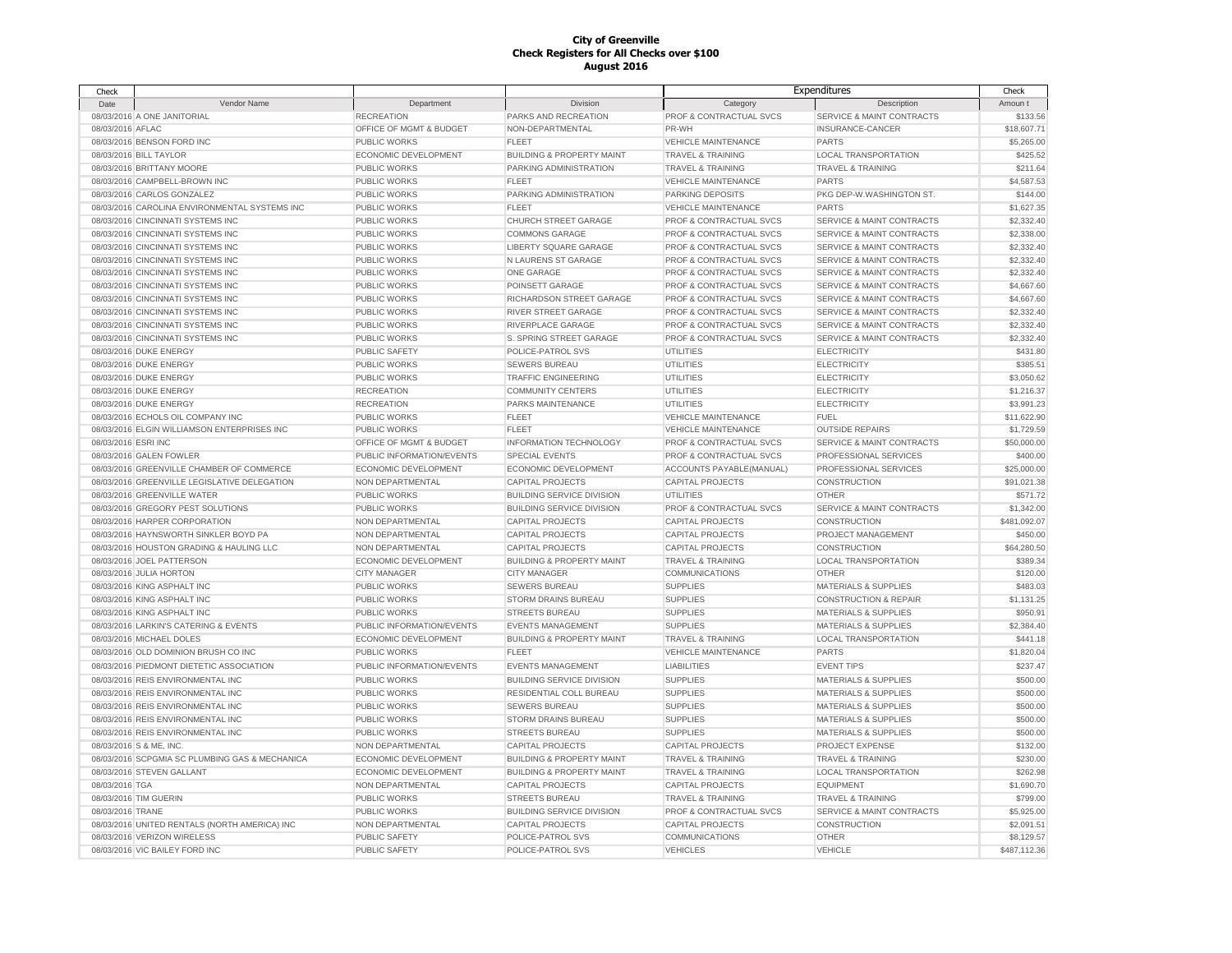| Check              |                                              |                             |                                      |                                | Expenditures                         | Check       |
|--------------------|----------------------------------------------|-----------------------------|--------------------------------------|--------------------------------|--------------------------------------|-------------|
| Date               | <b>Vendor Name</b>                           | Department                  | <b>Division</b>                      | Category                       | Description                          | Amoun t     |
|                    | 08/03/2016 VIC BAILEY FORD INC               | <b>PUBLIC WORKS</b>         | <b>CONSTRUCTION &amp; INSPECTION</b> | <b>VEHICLES</b>                | <b>VEHICLE</b>                       | \$46,116.00 |
|                    | 08/03/2016 VIC BAILEY FORD INC               | PUBLIC WORKS                | STREETS BUREAU                       | <b>VEHICLES</b>                | <b>VEHICLE</b>                       | \$24,470.00 |
|                    | 08/03/2016 VIC BAILEY FORD INC               | PUBLIC WORKS                | <b>TRAFFIC ENGINEERING</b>           | <b>VEHICLES</b>                | <b>VEHICLE</b>                       | \$30,126.00 |
|                    | 08/03/2016 VIC BAILEY FORD INC               | <b>RECREATION</b>           | PARKS MAINTENANCE                    | <b>VEHICLES</b>                | <b>VEHICLE</b>                       | \$30,873.00 |
|                    | 08/03/2016 WILL & KRIS AMUSEMENTS            | PUBLIC INFORMATION/EVENTS   | <b>EVENTS MANAGEMENT</b>             | PROF & CONTRACTUAL SVCS        | SHOW MANAGEMENT EXP                  | \$452.90    |
|                    | 08/05/2016 ADVANCED DOOR SYSTEMS INC         | <b>PUBLIC WORKS</b>         | <b>BUILDING SERVICE DIVISION</b>     | <b>REPAIR &amp; MAINT SVCS</b> | <b>REPAIRS &amp; MAINTENANCE</b>     | \$561.02    |
|                    | 08/05/2016 AIRGAS USA LLC                    | PUBLIC WORKS                | <b>FLEET</b>                         | <b>SUPPLIES</b>                | <b>MATERIALS &amp; SUPPLIES</b>      | \$334.42    |
|                    | 08/05/2016 ALDRIDGE PRODUCE COMPANY          | <b>RECREATION</b>           | <b>ADMINISTRATION</b>                | <b>SUPPLIES</b>                | M&S-FOOD                             | \$1,789.06  |
|                    | 08/05/2016 ALICE TRAINING INSTITUTE, LLC     | PUBLIC SAFETY               | POLICE-PATROL SVS                    | <b>TRAVEL &amp; TRAINING</b>   | <b>TRAVEL &amp; TRAINING</b>         | \$1,190.00  |
|                    | 08/05/2016 AMERICAN PUBLIC WORKS ASSOCIATION | <b>PUBLIC WORKS</b>         | <b>RESIDENTIAL COLL BUREAU</b>       | <b>TRAVEL &amp; TRAINING</b>   | <b>TRAVEL &amp; TRAINING</b>         | \$680.00    |
|                    | 08/05/2016 AMG PARTS & EQUIPMENT LLC         | <b>PUBLIC WORKS</b>         | <b>FLEET</b>                         | <b>VEHICLE MAINTENANCE</b>     | <b>PARTS</b>                         | \$795.38    |
|                    | 08/05/2016 AMICK EQUIPMENT COMPANY INC       |                             | <b>FLEET</b>                         | <b>VEHICLE MAINTENANCE</b>     | <b>PARTS</b>                         | \$672.76    |
|                    | 08/05/2016 ANDERSON BROTHERS                 | PUBLIC WORKS<br><b>FIRE</b> | FIRE SUPPRESSION                     |                                | <b>PARTS</b>                         |             |
|                    |                                              |                             |                                      | VEHICLE MAINTENANCE            |                                      | \$273.25    |
|                    | 08/05/2016 ANN'S CAKES & CATERING            | <b>FIRE</b>                 | <b>FIRE SERVICES</b>                 | <b>SUPPLIES</b>                | <b>MATERIALS &amp; SUPPLIES</b>      | \$347.40    |
|                    | 08/05/2016 ANTECH DIAGNOSTICS INC            | <b>RECREATION</b>           | <b>ADMINISTRATION</b>                | PROF & CONTRACTUAL SVCS        | PROFESSIONAL SERVICES                | \$1,940.49  |
| 08/05/2016 ASG LLC |                                              | <b>PUBLIC SAFETY</b>        | POLICE-PATROL SVS                    | PROF & CONTRACTUAL SVCS        | PROFESSIONAL SERVICES                | \$1,008.78  |
| 08/05/2016 ASG LLC |                                              | <b>RECREATION</b>           | <b>ADMINISTRATION</b>                | PROF & CONTRACTUAL SVCS        | <b>SERVICE &amp; MAINT CONTRACTS</b> | \$3,984.75  |
| 08/05/2016 AT & T  |                                              | OFFICE OF MGMT & BUDGET     | <b>INFORMATION TECHNOLOGY</b>        | <b>COMMUNICATIONS</b>          | TELECOMMUNICATIONS/WIRELE            | \$12,624.79 |
|                    | 08/05/2016 AT & T MOBILITY                   | <b>PUBLIC WORKS</b>         | <b>SEWERS BUREAU</b>                 | <b>COMMUNICATIONS</b>          | OTHER                                | \$114.83    |
|                    | 08/05/2016 AUDIO SOLUTIONS INC               | PUBLIC INFORMATION/EVENTS   | <b>EVENTS MANAGEMENT</b>             | PROF & CONTRACTUAL SVCS        | SHOW MANAGEMENT EXP                  | \$2,545.00  |
|                    | 08/05/2016 B & H PHOTO                       | PUBLIC SAFETY               | POLICE-PATROL SVS                    | <b>SUPPLIES</b>                | <b>MATERIALS &amp; SUPPLIES</b>      | \$3,796.00  |
|                    | 08/05/2016 BATTERY SPECIALISTS INC           | <b>PUBLIC WORKS</b>         | <b>SEWERS BUREAU</b>                 | <b>SUPPLIES</b>                | <b>MATERIALS &amp; SUPPLIES</b>      | \$169.54    |
|                    | 08/05/2016 BEJAMIN SANDERS                   | <b>PUBLIC SAFETY</b>        | POLICE-PATROL SVS                    | <b>TRAVEL &amp; TRAINING</b>   | <b>TRAVEL &amp; TRAINING</b>         | \$345.00    |
|                    | 08/05/2016 BENSON FORD INC                   | <b>PUBLIC WORKS</b>         | <b>FLEET</b>                         | <b>VEHICLE MAINTENANCE</b>     | <b>PARTS</b>                         | \$244.70    |
|                    | 08/05/2016 BRAGG WASTE SERVICES INC          | C.D. DIVISION               | <b>CDBG PROJECTS</b>                 | <b>CD PROJECTS</b>             | PUBLIC INFORMATION                   | \$711.52    |
|                    | 08/05/2016 BRAGG WASTE SERVICES INC          | <b>RECREATION</b>           | PARKS AND RECREATION                 | PROF & CONTRACTUAL SVCS        | <b>SERVICE &amp; MAINT CONTRACTS</b> | \$397.02    |
|                    | 08/05/2016 BWI COMPANIES INC                 | <b>RECREATION</b>           | <b>FALLS PARK WORK CREW</b>          | <b>SUPPLIES</b>                | <b>MATERIALS &amp; SUPPLIES</b>      | \$276.41    |
|                    | 08/05/2016 C O G RETIREE INSURANCE           | <b>HUMAN RESOURCES</b>      | <b>HEALTH CARE</b>                   | OTHER INSURANCE                | HEALTH MEDICARE SUPPL                | \$15,791.00 |
|                    | 08/05/2016 CAMERON CAMPBELL                  | <b>CITY MANAGER</b>         | <b>DONATIONS</b>                     | CONTRIBUTIONS/DONATIONS        | <b>RECREATION PROGRAMS</b>           | \$280.00    |
|                    | 08/05/2016 CAROLINA CRISIS SOFTWARE LLC      | PUBLIC SAFETY               | POLICE-PATROL SVS                    | <b>SUNDRY</b>                  | <b>MISCELLANEOUS</b>                 | \$450.00    |
|                    | 08/05/2016 CAROLINA LAWN & TRACTOR INC       | <b>RECREATION</b>           | TREE MAINTENANCE BUREAU              | <b>SUPPLIES</b>                | <b>MATERIALS &amp; SUPPLIES</b>      | \$918.89    |
| 08/05/2016 CDW/G   |                                              | PUBLIC INFORMATION/EVENTS   | <b>SPECIAL EVENTS</b>                | <b>SUPPLIES</b>                | <b>MATERIALS &amp; SUPPLIES</b>      | \$262.33    |
|                    | 08/05/2016 CHARLIE MILLS                     | <b>PUBLIC SAFETY</b>        | POLICE-PATROL SVS                    | <b>SUPPLIES</b>                | <b>MATERIALS &amp; SUPPLIES</b>      | \$190.96    |
|                    | 08/05/2016 CHRISTOPHER TRUCKS INC            | <b>PUBLIC WORKS</b>         | <b>FLEET</b>                         | <b>VEHICLE MAINTENANCE</b>     | <b>OUTSIDE REPAIRS</b>               | \$1,814.29  |
|                    |                                              |                             |                                      |                                |                                      |             |
|                    | 08/05/2016 CHRISTOPHER TRUCKS INC            | PUBLIC WORKS                | FLEET                                | <b>VEHICLE MAINTENANCE</b>     | <b>PARTS</b>                         | \$1,389.80  |
|                    | 08/05/2016 CICI'S PIZZA                      | <b>RECREATION</b>           | <b>COMMUNITY CENTERS</b>             | <b>SUPPLIES</b>                | MATERIALS & SUPPLIES                 | \$133.66    |
|                    | 08/05/2016 CINCINNATI SYSTEMS INC            | <b>PUBLIC WORKS</b>         | N LAURENS ST GARAGE                  | <b>REPAIR &amp; MAINT SVCS</b> | <b>REPAIRS &amp; MAINTENANCE</b>     | \$681.59    |
|                    | 08/05/2016 CINCINNATI SYSTEMS INC            | <b>PUBLIC WORKS</b>         | POINSETT GARAGE                      | <b>REPAIR &amp; MAINT SVCS</b> | <b>REPAIRS &amp; MAINTENANCE</b>     | \$178.75    |
| 08/05/2016 CINTAS  |                                              | <b>PUBLIC SAFETY</b>        | POLICE-PATROL SVS                    | <b>SUNDRY</b>                  | <b>MISCELLANEOUS</b>                 | \$128.79    |
| 08/05/2016 CINTAS  |                                              | PUBLIC WORKS                | <b>FLEET</b>                         | <b>SUPPLIES</b>                | <b>CLOTHING &amp; UNIFORMS</b>       | \$386.33    |
| 08/05/2016 CINTAS  |                                              | PUBLIC WORKS                | <b>FLEET</b>                         | <b>VEHICLE MAINTENANCE</b>     | <b>PARTS</b>                         | \$119.52    |
| 08/05/2016 CINTAS  |                                              | <b>RECREATION</b>           | <b>ADMINISTRATION</b>                | <b>SUPPLIES</b>                | <b>CLOTHING &amp; UNIFORMS</b>       | \$176.43    |
|                    | 08/05/2016 CITY OF GREENVILLE                | <b>RECREATION</b>           | <b>PUBLIC SERVICES</b>               | <b>TAX LIABILITIES</b>         | <b>HOSPITALITY TAXES</b>             | \$143.84    |
|                    | 08/05/2016 CITY WELDING SERVICE              | PUBLIC SAFETY               | POLICE-PATROL SVS                    | <b>VEHICLE MAINTENANCE</b>     | POLICE CAR UPFITS                    | \$2,899.25  |
|                    | 08/05/2016 CITY WELDING SERVICE              | PUBLIC WORKS                | <b>CBD TIF CREW</b>                  | <b>SUPPLIES</b>                | <b>MATERIALS &amp; SUPPLIES</b>      | \$139.75    |
|                    | 08/05/2016 CITY WELDING SERVICE              | PUBLIC WORKS                | <b>FLEET</b>                         | <b>VEHICLE MAINTENANCE</b>     | <b>OUTSIDE REPAIRS</b>               | \$1,577.75  |
|                    | 08/05/2016 CLARK LITTLE                      | NON DEPARTMENTAL            | <b>CAPITAL PROJECTS</b>              | <b>CAPITAL PROJECTS</b>        | CONSTRUCTION                         | \$400.00    |
|                    | 08/05/2016 CLINE HOSE & HYDRAULICS LLC       | <b>PUBLIC WORKS</b>         | <b>FLEET</b>                         | <b>VEHICLE MAINTENANCE</b>     | <b>PARTS</b>                         | \$148.26    |
|                    | 08/05/2016 CLINE HOSE & HYDRAULICS LLC       | <b>PUBLIC WORKS</b>         | NON VEHICLE MAINTENANCE              | PROF & CONTRACTUAL SVCS        | <b>SERVICE &amp; MAINT CONTRACTS</b> | \$170.56    |
|                    | 08/05/2016 CONCRETE SUPPLY COMPANY LLC       | C.D. DIVISION               | <b>CDBG PROJECTS</b>                 | <b>CD PROJECTS</b>             | PUBLIC FACILITIES & IMPRO            | \$1,316.42  |
|                    | 08/05/2016 CONCRETE SUPPLY COMPANY LLC       | <b>PUBLIC WORKS</b>         | <b>CBD TIF CREW</b>                  | <b>SUPPLIES</b>                | <b>MATERIALS &amp; SUPPLIES</b>      | \$582.70    |
|                    | 08/05/2016 CONCRETE SUPPLY COMPANY LLC       | PUBLIC WORKS                | <b>STORM DRAINS BUREAU</b>           | <b>SUPPLIES</b>                | <b>CONSTRUCTION &amp; REPAIR</b>     | \$511.16    |
| 08/05/2016 CROMERS |                                              | <b>RECREATION</b>           | PUBLIC SERVICES                      | <b>SUPPLIES</b>                | SALE CONCESSIONS                     | \$387.38    |
| 08/05/2016 CZB LLC |                                              | ECONOMIC DEVELOPMENT        | ECONOMIC DEVELOPMENT                 | PROF & CONTRACTUAL SVCS        | PROFESSIONAL SERVICES                | \$13,600.00 |
|                    | 08/05/2016 DAN BOURDGANIS                    | <b>CITY MANAGER</b>         | UTILITY UNDERGROUNDING FU            | <b>SUNDRY</b>                  | METER BOX CONVERSIONS                | \$300.00    |
|                    | 08/05/2016 DAVID GAULT                       | PUBLIC SAFETY               | POLICE-PATROL SVS                    | <b>TRAVEL &amp; TRAINING</b>   | <b>TRAVEL &amp; TRAINING</b>         | \$541.30    |
|                    | 08/05/2016 DAVID KERN                        | PUBLIC SAFETY               | POLICE-PATROL SVS                    | <b>SUPPLIES</b>                | <b>MATERIALS &amp; SUPPLIES</b>      | \$6,739.19  |
|                    |                                              |                             |                                      |                                |                                      |             |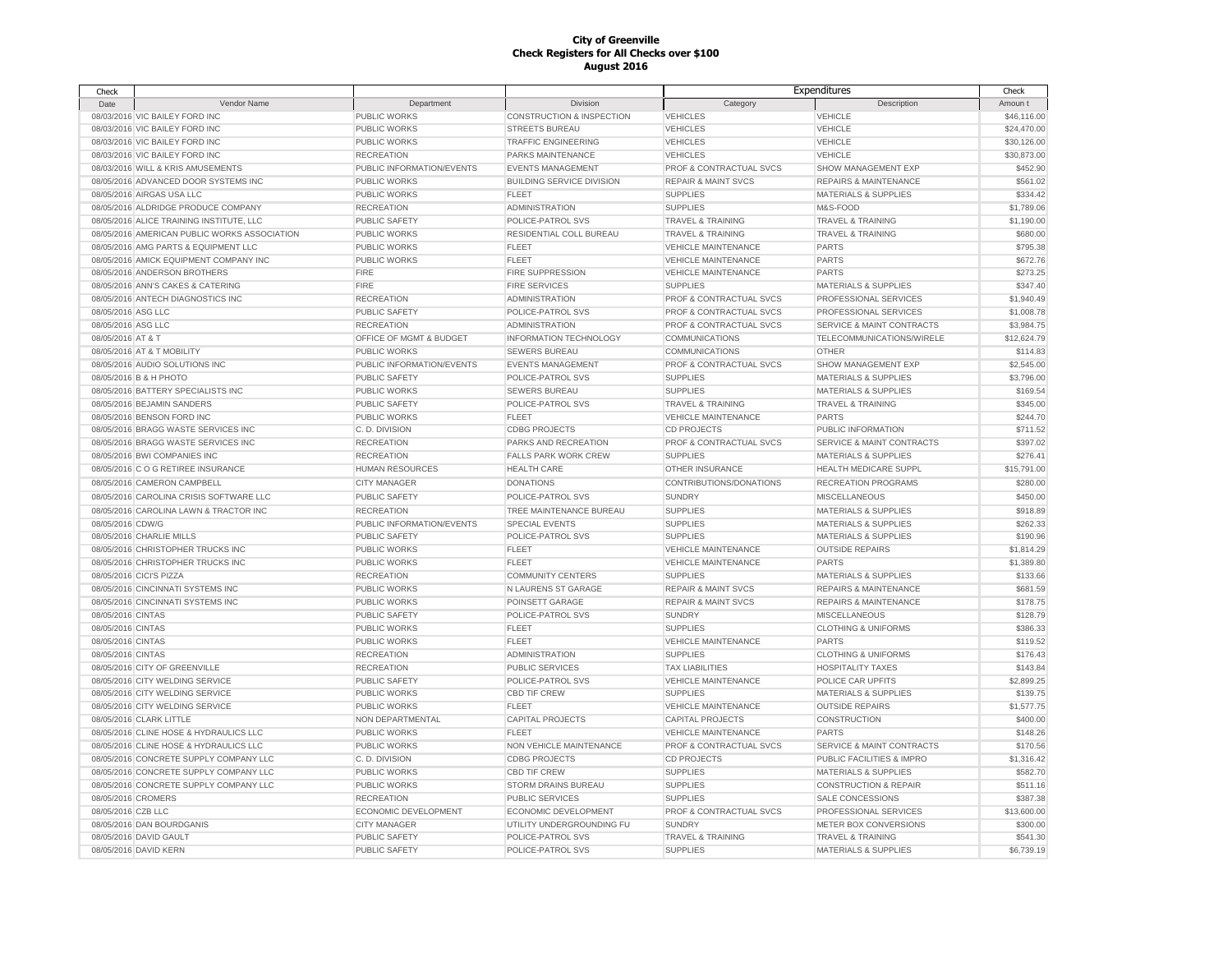| Check            |                                             |                           |                                      |                                | Expenditures                     | Check       |
|------------------|---------------------------------------------|---------------------------|--------------------------------------|--------------------------------|----------------------------------|-------------|
| Date             | Vendor Name                                 | Department                | Division                             | Category                       | Description                      | Amoun t     |
|                  | 08/05/2016 DEAN'S ALTERNATOR                | PUBLIC WORKS              | <b>FLEET</b>                         | <b>VEHICLE MAINTENANCE</b>     | <b>PARTS</b>                     | \$153.70    |
|                  | 08/05/2016 DEBORAH K LEPOROWSKI PSY. D. LLC | HUMAN RESOURCES           | <b>HUMAN RESOURCES</b>               | PROF & CONTRACTUAL SVCS        | PROFESSIONAL SERVICES            | \$2,600.00  |
| 08/05/2016 DECA  |                                             | <b>PUBLIC SAFETY</b>      | POLICE-DISPATCH BUREAU               | PROF & CONTRACTUAL SVCS        | <b>EQUIPMENT RENTAL</b>          | \$10,000.00 |
| 08/05/2016 DECA  |                                             | <b>PUBLIC SAFETY</b>      | POLICE-PATROL SVS                    | <b>SUNDRY</b>                  | <b>MISCELLANEOUS</b>             | \$253.00    |
|                  | 08/05/2016 DESIGNLAB INC                    | <b>PUBLIC SAFETY</b>      | POLICE-PATROL SVS                    | <b>SUPPLIES</b>                | <b>CLOTHING &amp; UNIFORMS</b>   | \$643.29    |
|                  | 08/05/2016 DIXIE RUBBER & PLASTICS INC      | <b>FIRE</b>               | <b>FIRE SUPPRESSION</b>              | <b>VEHICLE MAINTENANCE</b>     | <b>PARTS</b>                     | \$157.59    |
|                  | 08/05/2016 DUKE ENERGY                      | C.D. DIVISION             | <b>CDBG PROJECTS</b>                 | <b>CD PROJECTS</b>             | PUBLIC SERVICES (GENERAL)        | \$392.96    |
|                  | 08/05/2016 DUKE ENERGY                      | <b>FIRE</b>               | <b>FIRE SERVICES</b>                 | UTILITIES                      | <b>ELECTRICITY</b>               | \$2,547.46  |
|                  | 08/05/2016 ECHOLS OIL COMPANY INC           | <b>PUBLIC WORKS</b>       | <b>FLEET</b>                         | <b>VEHICLE MAINTENANCE</b>     | <b>PARTS</b>                     | \$505.95    |
|                  | 08/05/2016 EMILY ARMES                      | PUBLIC INFORMATION/EVENTS | <b>SPECIAL EVENTS</b>                | <b>SUPPLIES</b>                | <b>CLOTHING &amp; UNIFORMS</b>   | \$127.20    |
|                  | 08/05/2016 FAIRWAY FORD INC                 | PUBLIC WORKS              | <b>FLEET</b>                         | <b>VEHICLE MAINTENANCE</b>     | <b>PARTS</b>                     | \$225.97    |
|                  | 08/05/2016 FEDERAL EXPRESS CORP             | <b>RECREATION</b>         | <b>ADMINISTRATION</b>                | <b>COMMUNICATIONS</b>          | POSTAGE                          | \$179.54    |
|                  | 08/05/2016 FIRESTONE COMPLETE AUTO CARE     | <b>PUBLIC WORKS</b>       | <b>FLEET</b>                         | <b>VEHICLE MAINTENANCE</b>     | PARTS                            | \$700.30    |
|                  | 08/05/2016 FLORES & ASSOCIATES LLC          | <b>HUMAN RESOURCES</b>    | <b>HEALTH CARE</b>                   | HEALTH                         | <b>FSA ADMIN FEES</b>            | \$735.00    |
|                  | 08/05/2016 FORTILINE INC                    | <b>PUBLIC WORKS</b>       | <b>SEWERS BUREAU</b>                 | <b>SUPPLIES</b>                | <b>MATERIALS &amp; SUPPLIES</b>  | \$339.12    |
|                  | 08/05/2016 GENESIS HOMES                    | <b>HOME</b>               | <b>HOME PROJECTS</b>                 | <b>CD PROJECTS</b>             | ACTIVITIES SP SUBRECIPIEN        | \$2,400.00  |
|                  | 08/05/2016 GENESIS HOMES                    | NON DEPARTMENTAL          | <b>MISC GRANTS</b>                   | <b>CD PROJECTS</b>             | <b>GENESIS NICHOLTOWN</b>        | \$4,738.00  |
|                  | 08/05/2016 GIMME-A-SIGN CO INC              | <b>PUBLIC WORKS</b>       | <b>FLEET</b>                         | <b>VEHICLE MAINTENANCE</b>     | <b>PARTS</b>                     | \$159.00    |
|                  | 08/05/2016 GRAINGER 803858935               | PUBLIC SAFETY             | POLICE-PATROL SVS                    | <b>SUPPLIES</b>                | <b>MATERIALS &amp; SUPPLIES</b>  | \$453.64    |
|                  | 08/05/2016 GRAINGER 803858935               | <b>PUBLIC WORKS</b>       | <b>FLEET</b>                         | <b>VEHICLE MAINTENANCE</b>     | <b>PARTS</b>                     | \$390.50    |
|                  | 08/05/2016 GRAINGER 803858935               | <b>RECREATION</b>         | <b>FALLS PARK WORK CREW</b>          | <b>SUPPLIES</b>                | <b>MATERIALS &amp; SUPPLIES</b>  | \$300.14    |
|                  | 08/05/2016 GRAPPLERS INC                    | <b>RECREATION</b>         | <b>FALLS PARK WORK CREW</b>          | <b>SUPPLIES</b>                | <b>MATERIALS &amp; SUPPLIES</b>  | \$479.76    |
|                  | 08/05/2016 GREENVILLE COUNTY                | MUNICIPAL COURT           | MUNICIPAL COURT                      | ACCOUNTS PAYABLE(MANUAL)       | PROFESSIONAL SERVICES            | \$22,773.28 |
|                  | 08/05/2016 GREENVILLE COUNTY                | <b>PUBLIC SAFETY</b>      | POLICE-PATROL SVS                    | PROF & CONTRACTUAL SVCS        | PROFESSIONAL SERVICES            | \$3,190.88  |
|                  | 08/05/2016 GREENVILLE OFFICE SUPPLY CO INC  | C.D. DIVISION             | <b>CDBG PROJECTS</b>                 | <b>SUPPLIES</b>                | <b>MATERIALS &amp; SUPPLIES</b>  | \$134.17    |
|                  | 08/05/2016 GREENVILLE OFFICE SUPPLY CO INC  | PUBLIC INFORMATION/EVENTS | <b>EVENTS MANAGEMENT</b>             | <b>SUPPLIES</b>                | OFFICE SUPPLIES&MATERIALS        | \$107.06    |
|                  | 08/05/2016 GREENVILLE TRACTOR CO INC        | <b>PUBLIC WORKS</b>       | <b>FLEET</b>                         | <b>VEHICLE MAINTENANCE</b>     | <b>PARTS</b>                     | \$1,433.33  |
|                  | 08/05/2016 GREG WOOD                        | PUBLIC SAFETY             | POLICE-PATROL SVS                    | <b>TRAVEL &amp; TRAINING</b>   | <b>TRAVEL &amp; TRAINING</b>     | \$1,490.00  |
|                  | 08/05/2016 HARRISON'S WORKWEAR              | <b>RECREATION</b>         | PARKS MAINTENANCE                    | <b>SUPPLIES</b>                | <b>CLOTHING &amp; UNIFORMS</b>   | \$140.00    |
|                  | 08/05/2016 HARRISON'S WORKWEAR              | <b>RECREATION</b>         | RIGHTS-OF-WAY                        | <b>SUPPLIES</b>                | <b>CLOTHING &amp; UNIFORMS</b>   | \$140.00    |
|                  | 08/05/2016 HAT TRICK FARM                   | <b>RECREATION</b>         | <b>ADMINISTRATION</b>                | <b>SUPPLIES</b>                | M&S-FOOD                         | \$300.00    |
|                  | 08/05/2016 HENRY SCHEIN ANIMAL HEALTH       | <b>RECREATION</b>         | <b>ADMINISTRATION</b>                | <b>SUPPLIES</b>                | M&S-MEDICINE                     | \$306.49    |
|                  | 08/05/2016 HERSHEY CREAMERY COMPANY         | <b>RECREATION</b>         | PUBLIC SERVICES                      | <b>SUPPLIES</b>                | SALE CONCESSIONS                 | \$260.14    |
|                  | 08/05/2016 HM LIFE INSURANCE COMPANY        | <b>HUMAN RESOURCES</b>    | <b>HEALTH CARE</b>                   | HEALTH                         | <b>HEALTH STOP LOSS</b>          | \$71,387.86 |
|                  | 08/05/2016 HOME DEPOT CREDIT SERVICE 3104   | <b>PUBLIC WORKS</b>       | MAINTENANCE                          | <b>SUPPLIES</b>                | <b>MATERIALS &amp; SUPPLIES</b>  | \$100.42    |
|                  | 08/05/2016 HOME DEPOT CREDIT SERVICE 5906   | <b>PUBLIC WORKS</b>       | <b>BUILDING SERVICE DIVISION</b>     | <b>SUPPLIES</b>                | <b>MATERIALS &amp; SUPPLIES</b>  | \$293.96    |
|                  | 08/05/2016 HOME DEPOT CREDIT SERVICE 5906   | PUBLIC WORKS              | STORM DRAINS BUREAU                  | <b>SUPPLIES</b>                | <b>MATERIALS &amp; SUPPLIES</b>  | \$457.75    |
|                  | 08/05/2016 HOME DEPOT CREDIT SERVICE 5914   | <b>RECREATION</b>         | <b>EDUCATION</b>                     | <b>SUNDRY</b>                  | <b>MISCELLANEOUS</b>             | \$144.84    |
|                  | 08/05/2016 HOME DEPOT CREDIT SERVICE 5922   | <b>RECREATION</b>         | <b>PARKS MAINTENANCE</b>             | <b>SUPPLIES</b>                | <b>MATERIALS &amp; SUPPLIES</b>  | \$291.96    |
|                  | 08/05/2016 I/O SOLUTIONS INC                | <b>HUMAN RESOURCES</b>    | <b>HUMAN RESOURCES</b>               | PROF & CONTRACTUAL SVCS        | PROFESSIONAL SERVICES            | \$252.00    |
|                  | 08/05/2016 IMAGE EAST VIDEO SERVICES        | ECONOMIC DEVELOPMENT      | <b>ECONOMIC DEVELOPMENT</b>          | <b>SUNDRY</b>                  | <b>MISCELLANEOUS</b>             | \$881.40    |
|                  | 08/05/2016 INSTITUTE OF POLICE TECHNOLOGY   | <b>PUBLIC SAFETY</b>      | POLICE-PATROL SVS                    | <b>TRAVEL &amp; TRAINING</b>   | <b>TRAVEL &amp; TRAINING</b>     | \$1,450.00  |
|                  | 08/05/2016 JOE JONES                        | PUBLIC INFORMATION/EVENTS | <b>EVENTS MANAGEMENT</b>             | PROF & CONTRACTUAL SVCS        | PROFESSIONAL SERVICES            | \$400.00    |
|                  | 08/05/2016 JOEL ARMISTEAD                   | <b>CITY MANAGER</b>       | UTILITY UNDERGROUNDING FU            | <b>SUNDRY</b>                  | METER BOX CONVERSIONS            | \$300.00    |
|                  | 08/05/2016 JOHN BRYSON                      | ECONOMIC DEVELOPMENT      | <b>BUILDING &amp; PROPERTY MAINT</b> | <b>SUPPLIES</b>                | <b>CLOTHING &amp; UNIFORMS</b>   | \$105.99    |
|                  | 08/05/2016 K & M INTERNATIONAL WILD REPULIC | <b>RECREATION</b>         | <b>PUBLIC SERVICES</b>               | <b>SUPPLIES</b>                | <b>SALE GIFTS</b>                | \$892.17    |
|                  | 08/05/2016 KEITH GILCHRIST                  | <b>RECREATION</b>         | <b>ADMINISTRATION</b>                | <b>SUPPLIES</b>                | <b>CLOTHING &amp; UNIFORMS</b>   | \$120.83    |
|                  | 08/05/2016 KELLY RANDALL                    | <b>RECREATION</b>         | <b>EDUCATION</b>                     | <b>SUNDRY</b>                  | <b>RESTRD DONATION EXPENSE</b>   | \$250.00    |
|                  | 08/05/2016 KEVIN HUGHES                     | ECONOMIC DEVELOPMENT      | <b>BUILDING &amp; PROPERTY MAINT</b> | <b>TRAVEL &amp; TRAINING</b>   | <b>LOCAL TRANSPORTATION</b>      | \$352.08    |
|                  | 08/05/2016 KEVIN WHITAKER CHEVROLET INC     | <b>PUBLIC WORKS</b>       | <b>FLEET</b>                         | <b>VEHICLE MAINTENANCE</b>     | <b>PARTS</b>                     | \$190.71    |
|                  | 08/05/2016 KRISTIN PEAGLER                  | <b>RECREATION</b>         | <b>EDUCATION</b>                     | <b>SUNDRY</b>                  | <b>RESTRD DONATION EXPENSE</b>   | \$250.00    |
|                  | 08/05/2016 KW BEVERAGE                      | PUBLIC INFORMATION/EVENTS | <b>EVENTS MANAGEMENT</b>             | <b>SUPPLIES</b>                | M&S-FOOD & BEVERAGE              | \$1,784.32  |
|                  | 08/05/2016 LAKESIDE ASPHALT LLC             | <b>PUBLIC WORKS</b>       | <b>STREETS BUREAU</b>                | <b>SUPPLIES</b>                | <b>MATERIALS &amp; SUPPLIES</b>  | \$127.87    |
|                  | 08/05/2016 LANDSCAPERS SUPPLY               | <b>RECREATION</b>         | PARKS AND RECREATION                 | <b>REPAIR &amp; MAINT SVCS</b> | <b>REPAIRS &amp; MAINTENANCE</b> | \$884.74    |
|                  | 08/05/2016 LEA DATA TECHNOLOGIES LLC        | <b>PUBLIC SAFETY</b>      | POLICE-PATROL SVS                    | <b>SUNDRY</b>                  | <b>MISCELLANEOUS</b>             | \$100.00    |
|                  | 08/05/2016 LESLIES POOL SUPPLIES            | <b>RECREATION</b>         | <b>FALLS PARK WORK CREW</b>          | <b>SUPPLIES</b>                | <b>MATERIALS &amp; SUPPLIES</b>  | \$529.69    |
| 08/05/2016 LOWES |                                             | PUBLIC WORKS              | <b>SEWERS BUREAU</b>                 | <b>SUPPLIES</b>                | <b>MATERIALS &amp; SUPPLIES</b>  | \$235.59    |
|                  |                                             |                           |                                      |                                |                                  |             |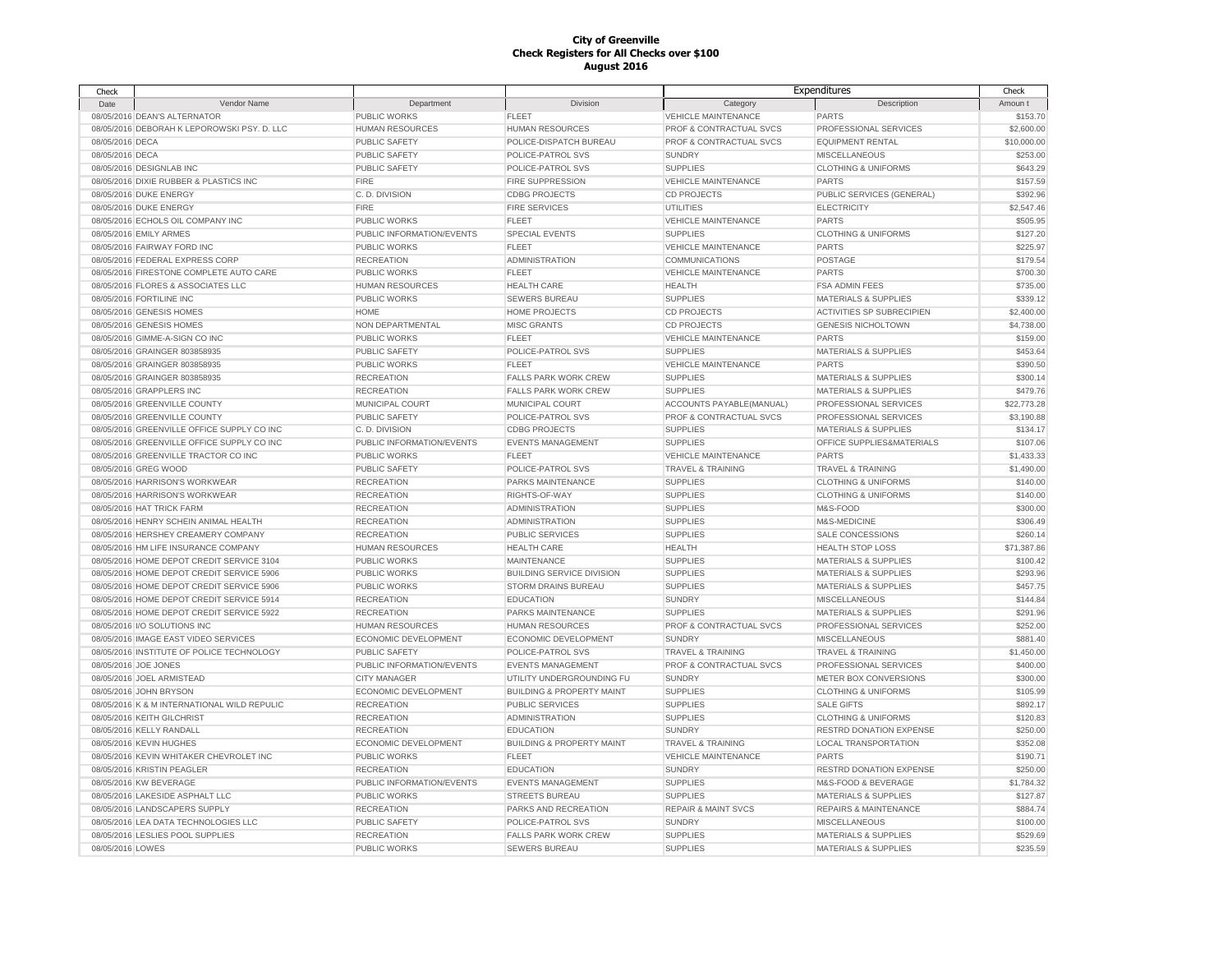| Check                |                                                |                           |                                  |                                      | Expenditures                     | Check       |
|----------------------|------------------------------------------------|---------------------------|----------------------------------|--------------------------------------|----------------------------------|-------------|
| Date                 | Vendor Name                                    | Department                | Division                         | Category                             | Description                      | Amoun t     |
|                      | 08/05/2016 LYDIA THOMAS                        | <b>RECREATION</b>         | PUBLIC SERVICES                  | PROF & CONTRACTUAL SVCS              | PROFESSIONAL SERVICES            | \$680.00    |
|                      | 08/05/2016 MARK TEAL                           | OFFICE OF MGMT & BUDGET   | <b>RISK MANAGEMENT</b>           | <b>SUNDRY</b>                        | <b>MISCELLANEOUS</b>             | \$193.71    |
|                      | 08/05/2016 MAXWELL SCHWED                      | <b>PUBLIC WORKS</b>       | <b>ADMINISTRATION</b>            | PETTY CASH                           | PETTY CASH-ONE CITY PLAZA        | \$1,625.00  |
|                      | 08/05/2016 MIKE WILLIMON TOWING & RECOVERY INC | PUBLIC WORKS              | <b>FLEET</b>                     | <b>VEHICLE MAINTENANCE</b>           | <b>OUTSIDE REPAIRS</b>           | \$225.00    |
|                      | 08/05/2016 MIKE'S BODY SHOP                    | <b>PUBLIC WORKS</b>       | <b>FLEET</b>                     | <b>VEHICLE MAINTENANCE</b>           | <b>OUTSIDE REPAIRS</b>           | \$229.35    |
| 08/05/2016 MKSK      |                                                | NON DEPARTMENTAL          | <b>CAPITAL PROJECTS</b>          | <b>CAPITAL PROJECTS</b>              | PLANNING/DESIGN                  | \$68,719.00 |
|                      | 08/05/2016 MOORE MEDICAL CORP                  | <b>FIRE</b>               | <b>FIRE SUPPRESSION</b>          | <b>SUPPLIES</b>                      | OTHER MEDICAL SUPPLIES           | \$2,331.47  |
|                      | 08/05/2016 MORGAN LASKOWSKI                    | <b>RECREATION</b>         | <b>EDUCATION</b>                 | <b>SUNDRY</b>                        | <b>RESTRD DONATION EXPENSE</b>   | \$250.00    |
|                      | 08/05/2016 NAPA AUTO PARTS                     | <b>FIRE</b>               | <b>FIRE SUPPRESSION</b>          | <b>VEHICLE MAINTENANCE</b>           | <b>PARTS</b>                     | \$1,305.92  |
|                      | 08/05/2016 NAPA AUTO PARTS                     | <b>PUBLIC WORKS</b>       | <b>FLEET</b>                     | <b>SUPPLIES</b>                      | <b>MATERIALS &amp; SUPPLIES</b>  | \$135.47    |
|                      | 08/05/2016 NAPA AUTO PARTS                     | <b>PUBLIC WORKS</b>       | <b>FLEET</b>                     | <b>VEHICLE MAINTENANCE</b>           | <b>PARTS</b>                     | \$1,588.72  |
|                      |                                                |                           |                                  | <b>SUNDRY</b>                        |                                  |             |
|                      | 08/05/2016 NATION JOB INC                      | HUMAN RESOURCES           | <b>HUMAN RESOURCES</b>           |                                      | RECRUITMENT ADS                  | \$5,000.00  |
|                      | 08/05/2016 NORTHERN SAFETY CO INC              | <b>RECREATION</b>         | <b>ADMINISTRATION</b>            | <b>SUPPLIES</b>                      | M&S-MAINTENANCE                  | \$328.74    |
|                      | 08/05/2016 NORTHERN TOOL & EQUIPMENT           | <b>PUBLIC WORKS</b>       | <b>FLEET</b>                     | <b>SUPPLIES</b>                      | MATERIALS & SUPPLIES             | \$462.70    |
|                      | 08/05/2016 NORTHERN TOOL & EQUIPMENT           | <b>RECREATION</b>         | PARKS AND RECREATION             | <b>REPAIR &amp; MAINT SVCS</b>       | REPAIRS & MAINTENANCE            | \$556.35    |
|                      | 08/05/2016 NORTHERN TOOL & EQUIPMENT           | <b>RECREATION</b>         | PARKS MAINTENANCE                | <b>SUPPLIES</b>                      | MATERIALS & SUPPLIES             | \$317.98    |
|                      | 08/05/2016 O'REILLY AUTO PARTS                 | <b>PUBLIC WORKS</b>       | <b>FLEET</b>                     | <b>VEHICLE MAINTENANCE</b>           | <b>PARTS</b>                     | \$422.05    |
|                      | 08/05/2016 PANAGAKOS ASPHALT INC               | <b>PUBLIC WORKS</b>       | <b>STREETS BUREAU</b>            | <b>SUPPLIES</b>                      | <b>MATERIALS &amp; SUPPLIES</b>  | \$508.53    |
|                      | 08/05/2016 PATTERSON VETERINARY SUPPLY INC     | <b>RECREATION</b>         | <b>ADMINISTRATION</b>            | <b>SUPPLIES</b>                      | M&S-MEDICINE                     | \$107.19    |
|                      | 08/05/2016 PATTERSON VETERINARY SUPPLY INC     | <b>RECREATION</b>         | <b>ADMINISTRATION</b>            | <b>SUPPLIES</b>                      | M&S-VETERINARY                   | \$479.77    |
|                      | 08/05/2016 PEPSI-COLA BOTTLING CO              | <b>RECREATION</b>         | <b>PUBLIC SERVICES</b>           | <b>SUPPLIES</b>                      | SALE CONCESSIONS                 | \$1,988.32  |
| 08/05/2016 PET DAIRY |                                                | <b>RECREATION</b>         | PUBLIC SERVICES                  | <b>SUPPLIES</b>                      | SALE CONCESSIONS                 | \$211.04    |
|                      | 08/05/2016 PHILLIPS INTERNATIONAL DBA          | <b>RECREATION</b>         | <b>PUBLIC SERVICES</b>           | <b>SUPPLIES</b>                      | <b>SALE GIFTS</b>                | \$848.84    |
|                      | 08/05/2016 PIEDMONT ASSOCIATES CO LLC          | PUBLIC WORKS              | <b>FLEET</b>                     | <b>VEHICLE MAINTENANCE</b>           | <b>PARTS</b>                     | \$201.89    |
|                      | 08/05/2016 PRESORT PLUS INC                    | <b>RECREATION</b>         | PUBLIC SERVICES                  | <b>PRINTING</b>                      | PRINTING & BINDING               | \$463.95    |
|                      | 08/05/2016 PRO AUTO PARTS WAREHOUSE            | <b>PUBLIC WORKS</b>       | <b>FLEET</b>                     | <b>VEHICLE MAINTENANCE</b>           | <b>PARTS</b>                     | \$677.13    |
|                      | 08/05/2016 PROFORMA                            | <b>RECREATION</b>         | <b>PUBLIC SERVICES</b>           | <b>SUNDRY</b>                        | RESEARCH CONSERVATION EXP        | \$185.39    |
|                      | 08/05/2016 R E MICHEL COMPANY LLC              | <b>FIRE</b>               | <b>FIRE SUPPRESSION</b>          | <b>REPAIR &amp; MAINT SVCS</b>       | <b>REPAIRS &amp; MAINTENANCE</b> | \$135.74    |
|                      | 08/05/2016 R J SHIRLEY INC                     | <b>RECREATION</b>         | TREE MAINTENANCE BUREAU          | <b>SUPPLIES</b>                      | <b>MATERIALS &amp; SUPPLIES</b>  | \$400.58    |
|                      | 08/05/2016 RODENT PRO.COM LLC                  | <b>RECREATION</b>         | <b>ADMINISTRATION</b>            | <b>SUPPLIES</b>                      | M&S-FOOD                         | \$1,218.25  |
|                      | 08/05/2016 S C DEPARTMENT OF MOTOR VEHICLES    | PUBLIC SAFETY             | POLICE-PATROL SVS                | <b>VEHICLES</b>                      | <b>VEHICLE</b>                   | \$238.00    |
|                      | 08/05/2016 S C DEPARTMENT OF REVENUE           | <b>RECREATION</b>         | <b>PUBLIC SERVICES</b>           | <b>TAX LIABILITIES</b>               | <b>ADMISSION TAXES</b>           | \$5,339.63  |
|                      | 08/05/2016 S C DEPARTMENT OF REVENUE           | <b>RECREATION</b>         | <b>PUBLIC SERVICES</b>           | <b>TAX LIABILITIES</b>               | <b>SALES TAXES</b>               | \$2,684.62  |
|                      | 08/05/2016 SAM'S CLUB                          | <b>RECREATION</b>         | <b>PUBLIC SERVICES</b>           | <b>SUPPLIES</b>                      | SALE CONCESSIONS                 | \$160.21    |
|                      | 08/05/2016 SHELAGH DORN                        | PUBLIC SAFETY             | FED EQUITABLE SHAR DOJ           |                                      | <b>TRAVEL &amp; TRAINING</b>     | \$866.35    |
|                      |                                                |                           |                                  | TRAVEL & TRAINING<br><b>SUPPLIES</b> | <b>SALE GIFTS</b>                |             |
|                      | 08/05/2016 SIERRA SALES & MARKETING LLC        | <b>RECREATION</b>         | <b>PUBLIC SERVICES</b>           |                                      |                                  | \$512.64    |
|                      | 08/05/2016 SNIDER FLEET SOLUTIONS              | <b>PUBLIC WORKS</b>       | <b>FLEET</b>                     | <b>VEHICLE MAINTENANCE</b>           | <b>OUTSIDE REPAIRS</b>           | \$320.14    |
|                      | 08/05/2016 SOUTH CAROLINA RESEARCH AUTHORITY   | PUBLIC SAFETY             | FED EQUITABLE SHAR DOJ           | MACHINERY AND EQUIPMENT              | MACHINERY AND EQUIPMENT          | \$53,615.00 |
|                      | 08/05/2016 SOUTHEASTERN PAPER GROUP            | PUBLIC WORKS              | <b>BUILDING SERVICE DIVISION</b> | <b>SUPPLIES</b>                      | JANITORIAL SUPPLIES              | \$894.22    |
|                      | 08/05/2016 SOUTHEASTERN PAPER GROUP            | <b>RECREATION</b>         | <b>FALLS PARK WORK CREW</b>      | <b>SUPPLIES</b>                      | <b>JANITORIAL SUPPLIES</b>       | \$353.11    |
|                      | 08/05/2016 SOUTHERNSIDE COMMUNITY CENTER       | <b>RECREATION</b>         | <b>COMMUNITY CENTERS</b>         | PROF & CONTRACTUAL SVCS              | PROFESSIONAL SERVICES            | \$2,916.66  |
|                      | 08/05/2016 SUBURBAN PROPANE                    | <b>FIRE</b>               | <b>FIRE SERVICES</b>             | <b>SUPPLIES</b>                      | <b>MATERIALS &amp; SUPPLIES</b>  | \$297.20    |
|                      | 08/05/2016 SUMMIT MEDIA LLC                    | NON DEPARTMENTAL          | <b>MISC GRANTS</b>               | <b>SUPPLIES</b>                      | MATERIALS & SUPPLIES             | \$800.00    |
| 08/05/2016 SWANA     |                                                | PUBLIC WORKS              | <b>FLEET</b>                     | <b>TRAVEL &amp; TRAINING</b>         | <b>TRAVEL &amp; TRAINING</b>     | \$1,274.50  |
|                      | 08/05/2016 TALENT MANAGEMENT SOLUTIONS         | OFFICE OF MGMT & BUDGET   | <b>REVENUE</b>                   | PROF & CONTRACTUAL SVCS              | TEMP PERSONNEL SVCS              | \$818.40    |
|                      | 08/05/2016 TALENT MANAGEMENT SOLUTIONS         | PUBLIC INFORMATION/EVENTS | <b>EVENTS MANAGEMENT</b>         | PROF & CONTRACTUAL SVCS              | TEMP PERSONNEL SVCS              | \$3,223.54  |
|                      | 08/05/2016 TALENT MANAGEMENT SOLUTIONS         | PUBLIC SAFETY             | POLICE-DISPATCH BUREAU           | PROF & CONTRACTUAL SVCS              | TEMP PERSONNEL SVCS              | \$619.20    |
|                      | 08/05/2016 TALENT MANAGEMENT SOLUTIONS         | <b>PUBLIC WORKS</b>       | <b>ENFORCEMENT</b>               | PROF & CONTRACTUAL SVCS              | TEMP PERSONNEL SVCS              | \$660.00    |
|                      | 08/05/2016 TALENT MANAGEMENT SOLUTIONS         | <b>PUBLIC WORKS</b>       | MAINTENANCE                      | PROF & CONTRACTUAL SVCS              | TEMP PERSONNEL SVCS              | \$693.20    |
|                      | 08/05/2016 TALENT MANAGEMENT SOLUTIONS         | <b>PUBLIC WORKS</b>       | RESIDENTIAL COLL BUREAU          | PROF & CONTRACTUAL SVCS              | TEMP PERSONNEL SVCS              | \$5,094.60  |
|                      | 08/05/2016 TALENT MANAGEMENT SOLUTIONS         | <b>PUBLIC WORKS</b>       | <b>STORM DRAINS BUREAU</b>       | PROF & CONTRACTUAL SVCS              | TEMP PERSONNEL SVCS              | \$1,197.60  |
|                      | 08/05/2016 TALENT MANAGEMENT SOLUTIONS         | PUBLIC WORKS              | <b>STREETS BUREAU</b>            | PROF & CONTRACTUAL SVCS              | TEMP PERSONNEL SVCS              | \$363.00    |
|                      | 08/05/2016 TALENT MANAGEMENT SOLUTIONS         | <b>PUBLIC WORKS</b>       | <b>VEHICLE MAINTENANCE</b>       | PROF & CONTRACTUAL SVCS              | TEMP PERSONNEL SVCS              | \$2,594.29  |
|                      | 08/05/2016 TALENT MANAGEMENT SOLUTIONS         | <b>RECREATION</b>         | <b>COMMUNITY CENTERS</b>         | PROF & CONTRACTUAL SVCS              | <b>TEMP PERSONNEL SVCS</b>       | \$122.10    |
|                      | 08/05/2016 TALENT MANAGEMENT SOLUTIONS         | <b>RECREATION</b>         | <b>FALLS PARK WORK CREW</b>      | <b>PROF &amp; CONTRACTUAL SVCS</b>   | TEMP PERSONNEL SVCS              | \$612.30    |
|                      | 08/05/2016 TALENT MANAGEMENT SOLUTIONS         | <b>RECREATION</b>         | PUBLIC SERVICES                  | PROF & CONTRACTUAL SVCS              | <b>TEMP PERSONNEL SVCS</b>       | \$412.96    |
|                      | 08/05/2016 TASER INTERNATIONAL                 | PUBLIC SAFETY             | POLICE-PATROL SVS                | <b>SUPPLIES</b>                      | <b>MATERIALS &amp; SUPPLIES</b>  | \$1,023.13  |
|                      |                                                |                           |                                  |                                      |                                  |             |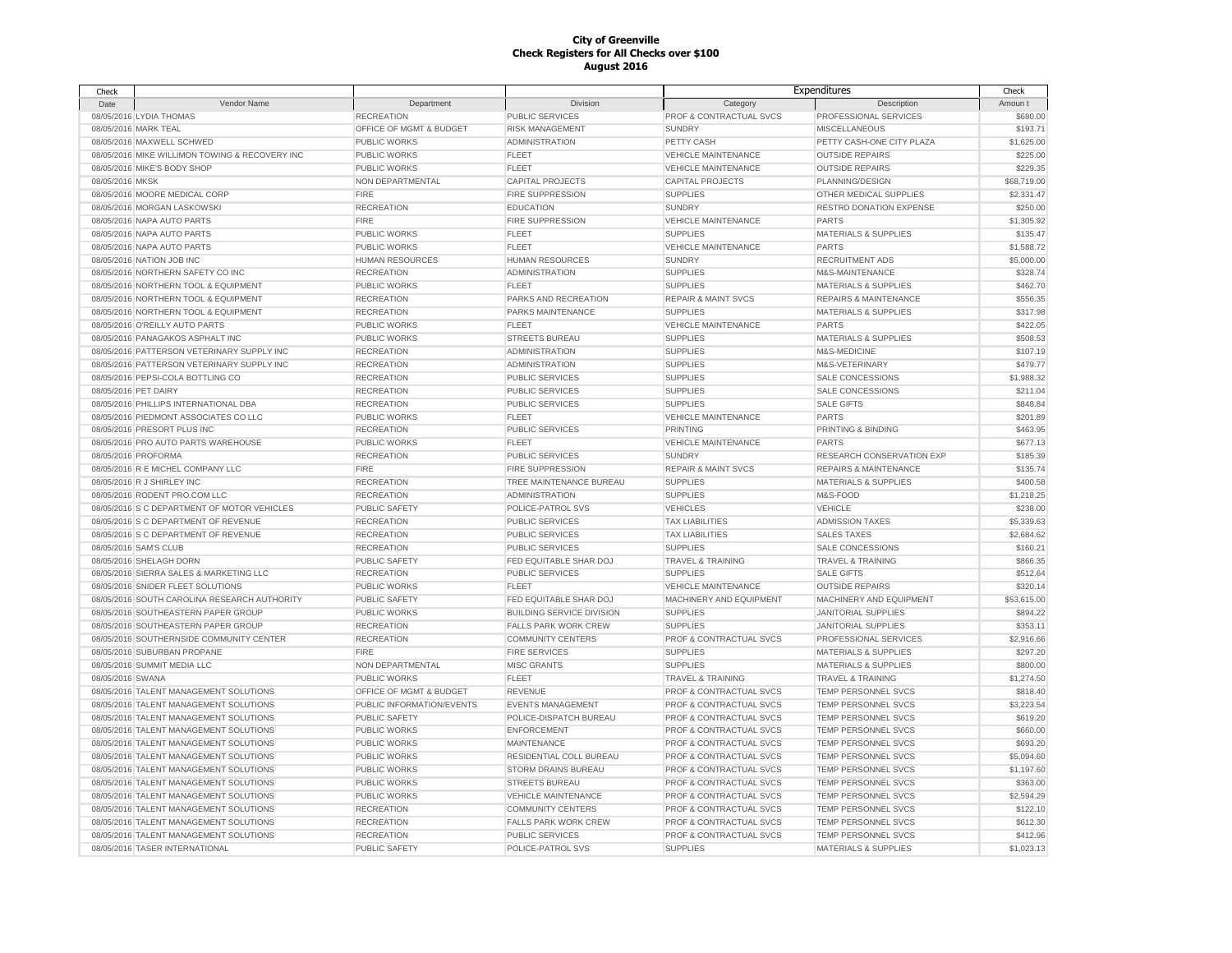| Check               |                                              |                           |                                  |                                | Expenditures                     | Check       |
|---------------------|----------------------------------------------|---------------------------|----------------------------------|--------------------------------|----------------------------------|-------------|
| Date                | Vendor Name                                  | Department                | Division                         | Category                       | Description                      | Amoun t     |
|                     | 08/05/2016 TENNANT SALES AND SERVICE COMPANY | PUBLIC WORKS              | <b>FLEET</b>                     | <b>VEHICLE MAINTENANCE</b>     | <b>PARTS</b>                     | \$854.14    |
|                     | 08/05/2016 TRAVELERS REST FEED & SEED INC    | <b>RECREATION</b>         | <b>ADMINISTRATION</b>            | <b>SUPPLIES</b>                | M&S-FOOD                         | \$1,746.00  |
|                     | 08/05/2016 TRUCKPRO LLC                      | PUBLIC WORKS              | <b>FLEET</b>                     | <b>VEHICLE MAINTENANCE</b>     | <b>PARTS</b>                     | \$254.76    |
|                     | 08/05/2016 TRUCOLOR                          | <b>PUBLIC WORKS</b>       | PARKING ADMINISTRATION           | <b>SUPPLIES</b>                | <b>MATERIALS &amp; SUPPLIES</b>  | \$141.06    |
|                     | 08/05/2016 TWO CHEFS                         | C.D. DIVISION             | <b>CDBG PROJECTS</b>             | <b>CD PROJECTS</b>             | PUBLIC INFORMATION               | \$275.26    |
|                     | 08/05/2016 TYCO INTEGRATED SECURITY LLC      | OFFICE OF MGMT & BUDGET   | <b>INFORMATION TECHNOLOGY</b>    | PROF & CONTRACTUAL SVCS        | <b>EQUIPMENT RENTAL</b>          | \$434.94    |
|                     | 08/05/2016 TYCO INTEGRATED SECURITY LLC      | <b>PUBLIC SAFETY</b>      | POLICE-PATROL SVS                | <b>SUPPLIES</b>                | MATERIALS & SUPPLIES             | \$604.27    |
|                     | 08/05/2016 ULI URBAN LAND INSTITUTE          | ECONOMIC DEVELOPMENT      | <b>ECONOMIC DEVELOPMENT</b>      | <b>SUNDRY</b>                  | DUES, SUBSCRIPTN, PUBLICATN      | \$560.00    |
| 08/05/2016 UNIFIRST |                                              | PUBLIC WORKS              | <b>VEHICLE MAINTENANCE</b>       | <b>SUPPLIES</b>                | <b>CLOTHING &amp; UNIFORMS</b>   | \$204.73    |
|                     | 08/05/2016 UNITED CHEMICAL & SUPPLY CO INC   | <b>FIRE</b>               | FIRE SUPPRESSION                 | <b>SUPPLIES</b>                | <b>JANITORIAL SUPPLIES</b>       | \$612.28    |
|                     | 08/05/2016 VAUGHN AND MELTON                 | <b>CITY MANAGER</b>       | UTILITY UNDERGROUNDING FU        | <b>SUNDRY</b>                  | UNDERGROUNDING COMMERCIAL        | \$2,388.50  |
|                     | 08/05/2016 VERIZON WIRELESS                  | <b>FIRE</b>               | <b>FIRE</b>                      | <b>COMMUNICATIONS</b>          | <b>OTHER</b>                     | \$1,189.69  |
|                     | 08/05/2016 VERIZON WIRELESS                  | OFFICE OF MGMT & BUDGET   | INFORMATION TECHNOLOGY           | <b>COMMUNICATIONS</b>          | TELECOMMUNICATIONS/WIRELE        | \$161.02    |
|                     | 08/05/2016 VERIZON WIRELESS                  | <b>PUBLIC SAFETY</b>      | POLICE-PATROL SVS                | <b>COMMUNICATIONS</b>          | <b>OTHER</b>                     | \$190.07    |
|                     | 08/05/2016 VERIZON WIRELESS                  | <b>RECREATION</b>         | PARKS MAINTENANCE                | COMMUNICATIONS                 | <b>OTHER</b>                     | \$127.50    |
|                     | 08/05/2016 VIC BAILEY FORD INC               | <b>RECREATION</b>         | PARKS MAINTENANCE                | <b>VEHICLES</b>                | <b>VEHICLE</b>                   | \$30,873.00 |
|                     | 08/05/2016 VULCAN SAFETY SHOES               | <b>FIRE</b>               | <b>FIRE SUPPRESSION</b>          | <b>SUPPLIES</b>                | <b>CLOTHING &amp; UNIFORMS</b>   | \$133.55    |
|                     | 08/05/2016 VULCAN SAFETY SHOES               | <b>RECREATION</b>         | PARKS AND RECREATION             | <b>SUPPLIES</b>                | <b>CLOTHING &amp; UNIFORMS</b>   | \$105.99    |
|                     | 08/05/2016 W N WATSON-EAST TIRE & AUTOMOTIVE | PUBLIC WORKS              | <b>FLEET</b>                     | <b>VEHICLE MAINTENANCE</b>     | <b>PARTS</b>                     | \$180.20    |
|                     | 08/05/2016 WALMART COMMUNITY/RFCSLLC         | <b>CITY MANAGER</b>       | <b>DONATIONS</b>                 | CONTRIBUTIONS/DONATIONS        | POLICE SAFE NEIGHBORHOODS        | \$204.30    |
|                     | 08/05/2016 WALMART COMMUNITY/RFCSLLC         | PUBLIC SAFETY             | POLICE-PATROL SVS                | <b>SUPPLIES</b>                | <b>MATERIALS &amp; SUPPLIES</b>  | \$1,240.83  |
|                     | 08/05/2016 WATCH GUARD VIDEO                 | PUBLIC SAFETY             | POLICE-PATROL SVS                | <b>SUPPLIES</b>                | <b>MATERIALS &amp; SUPPLIES</b>  | \$120.84    |
|                     | 08/05/2016 WAYNE OWENS                       | PUBLIC WORKS              | <b>SEWERS BUREAU</b>             | TRAVEL & TRAINING              | <b>TRAVEL &amp; TRAINING</b>     | \$253.50    |
|                     | 08/05/2016 WELLS FARGO & CO                  | <b>RECREATION</b>         | <b>FALLS PARK WORK CREW</b>      | PROF & CONTRACTUAL SVCS        | PROFESSIONAL SERVICES            | \$100.00    |
|                     | 08/05/2016 WHITE HORSE PACKAGING CO          | <b>RECREATION</b>         | <b>ADMINISTRATION</b>            | <b>SUPPLIES</b>                | <b>JANITORIAL SUPPLIES</b>       | \$932.95    |
|                     | 08/05/2016 WILDLIFE ARTIST                   | <b>RECREATION</b>         | PUBLIC SERVICES                  | <b>SUPPLIES</b>                | <b>SALE GIFTS</b>                | \$1,174.71  |
|                     | 08/05/2016 WP LAW INC                        | <b>RECREATION</b>         | <b>FALLS PARK WORK CREW</b>      | <b>SUPPLIES</b>                | <b>MATERIALS &amp; SUPPLIES</b>  | \$668.11    |
|                     | 08/05/2016 XEROX CORPORATION                 | PUBLIC WORKS              | PARKING ADMINISTRATION           | <b>SUPPLIES</b>                | <b>MATERIALS &amp; SUPPLIES</b>  | \$426.65    |
|                     | 08/05/2016 XEROX CORPORATION                 | PUBLIC WORKS              | RICHARDSON STREET GARAGE         | <b>SUPPLIES</b>                | <b>MATERIALS &amp; SUPPLIES</b>  | \$426.65    |
|                     | 08/05/2016 ZOO CONSERVATION OUTREACH GROUP   | <b>RECREATION</b>         | PUBLIC SERVICES                  | ACCOUNTS PAYABLE(MANUAL)       | <b>EDUCATION</b>                 | \$2,645.00  |
|                     | 08/12/2016 ADDISON SAFETY GROUP LLC          | PUBLIC WORKS              | CHURCH STREET GARAGE             | <b>REPAIR &amp; MAINT SVCS</b> | <b>REPAIRS &amp; MAINTENANCE</b> | \$363.70    |
|                     |                                              |                           |                                  |                                |                                  |             |
|                     | 08/12/2016 ADVANCED SECURITY CONNECTIONS LLC | NON DEPARTMENTAL          | CAPITAL PROJECTS                 | <b>CAPITAL PROJECTS</b>        | <b>EQUIPMENT</b>                 | \$1,602.16  |
|                     | 08/12/2016 AID UPSTATE INC                   | C.D. DIVISION             | <b>HOPWA</b>                     | <b>CD PROJECTS</b>             | <b>ADMIN - AID UPSTATE</b>       | \$1,401.47  |
|                     | 08/12/2016 AID UPSTATE INC                   | C.D. DIVISION             | <b>HOPWA</b>                     | <b>CD PROJECTS</b>             | S-T RENT, MORT, UTIL-AID UP      | \$6,132.45  |
|                     | 08/12/2016 AID UPSTATE INC                   | C.D. DIVISION             | <b>HOPWA</b>                     | <b>CD PROJECTS</b>             | SUPPORTING SVC-AID UPSTAT        | \$8,392.28  |
|                     | 08/12/2016 AID UPSTATE INC                   | C.D. DIVISION             | <b>HOPWA</b>                     | <b>CD PROJECTS</b>             | TENANT RENT ASSIST-AID UP        | \$4,862.10  |
|                     | 08/12/2016 AIKEN ENTERPRISE                  | PUBLIC WORKS              | <b>BUILDING SERVICE DIVISION</b> | <b>REPAIR &amp; MAINT SVCS</b> | <b>REPAIRS &amp; MAINTENANCE</b> | \$182.03    |
|                     | 08/12/2016 AMICK EQUIPMENT COMPANY INC       | PUBLIC WORKS              | <b>FLEET</b>                     | <b>VEHICLE MAINTENANCE</b>     | <b>PARTS</b>                     | \$568.61    |
|                     | 08/12/2016 ANGELIA LOCKE                     | OFFICE OF MGMT & BUDGET   | REVENUE                          | <b>TRAVEL &amp; TRAINING</b>   | <b>LOCAL TRANSPORTATION</b>      | \$104.76    |
|                     | 08/12/2016 ANGIE PROSSER                     | PUBLIC INFORMATION/EVENTS | <b>EVENTS MANAGEMENT</b>         | <b>SUPPLIES</b>                | <b>MATERIALS &amp; SUPPLIES</b>  | \$180.01    |
|                     | 08/12/2016 ANSLEY OZMINT                     | PUBLIC INFORMATION/EVENTS | <b>EVENTS MANAGEMENT</b>         | PROF & CONTRACTUAL SVCS        | <b>SHOW MANAGEMENT EXP</b>       | \$194.35    |
|                     | 08/12/2016 APPLIED INDUSTRIAL TECHNOLOGIES   | <b>FIRE</b>               | FIRE SUPPRESSION                 | <b>VEHICLE MAINTENANCE</b>     | <b>PARTS</b>                     | \$258.36    |
| 08/12/2016 ASG LLC  |                                              | PUBLIC SAFETY             | POLICE-PATROL SVS                | PROF & CONTRACTUAL SVCS        | PROFESSIONAL SERVICES            | \$1,052.64  |
| 08/12/2016 ASG LLC  |                                              | <b>RECREATION</b>         | <b>ADMINISTRATION</b>            | PROF & CONTRACTUAL SVCS        | SERVICE & MAINT CONTRACTS        | \$1,328.25  |
|                     | 08/12/2016 ASHLEY HARP                       | <b>PUBLIC SAFETY</b>      | POLICE-PATROL SVS                | <b>TRAVEL &amp; TRAINING</b>   | <b>TRAVEL &amp; TRAINING</b>     | \$318.00    |
|                     | 08/12/2016 AUDIO SOLUTIONS INC               | <b>FIRE</b>               | <b>FIRE SUPPRESSION</b>          | <b>SUPPLIES</b>                | <b>MATERIALS &amp; SUPPLIES</b>  | \$113.84    |
|                     | 08/12/2016 B C CANNON CO INC                 | <b>PUBLIC WORKS</b>       | <b>STREETS BUREAU</b>            | <b>SUPPLIES</b>                | <b>MATERIALS &amp; SUPPLIES</b>  | \$135.68    |
|                     | 08/12/2016 BAKER DISTRIBUTING CO             | <b>PUBLIC WORKS</b>       | RESIDENTIAL COLL BUREAU          | <b>SUPPLIES</b>                | <b>MATERIALS &amp; SUPPLIES</b>  | \$106.42    |
|                     | 08/12/2016 BAKER DISTRIBUTING CO             | <b>PUBLIC WORKS</b>       | SEWERS BUREAU                    | <b>SUPPLIES</b>                | <b>MATERIALS &amp; SUPPLIES</b>  | \$106.43    |
|                     | 08/12/2016 BAKER DISTRIBUTING CO             | PUBLIC WORKS              | STORM DRAINS BUREAU              | <b>SUPPLIES</b>                | MATERIALS & SUPPLIES             | \$106.43    |
|                     | 08/12/2016 BAKER DISTRIBUTING CO             | <b>PUBLIC WORKS</b>       | <b>STREETS BUREAU</b>            | <b>SUPPLIES</b>                | <b>MATERIALS &amp; SUPPLIES</b>  | \$106.42    |
|                     | 08/12/2016 BEST BEST & KRIEGER LLP           | <b>CITY ATTORNEY</b>      | <b>CITY ATTORNEY</b>             | PROF & CONTRACTUAL SVCS        | PROFESSIONAL SERVICES            | \$1,079.50  |
|                     | 08/12/2016 BILL SHAW                         | PUBLIC INFORMATION/EVENTS | <b>SPECIAL EVENTS</b>            | PROF & CONTRACTUAL SVCS        | PROFESSIONAL SERVICES            | \$400.00    |
|                     | 08/12/2016 BLACK PAGES INTERNATIONAL INC     | NON DEPARTMENTAL          | ACCOMMODATION TAX                | ACCOUNTS PAYABLE(MANUAL)       | <b>SPECIAL PROJECTS</b>          | \$3,000.00  |
|                     | 08/12/2016 BROWN MACKIE COLLEGE              | PUBLIC WORKS              | PARKING ADMINISTRATION           | PARKING DEPOSITS               | PKG DEPOSITS-CHURCH ST.          | \$210.00    |
|                     | 08/12/2016 CAMPBELL-BROWN INC                | PUBLIC WORKS              | <b>FLEET</b>                     | <b>VEHICLE MAINTENANCE</b>     | <b>PARTS</b>                     | \$104.60    |
|                     | 08/12/2016 CAROLINA LAWN & TRACTOR INC       | PUBLIC WORKS              | <b>STREETS BUREAU</b>            | <b>SUPPLIES</b>                | <b>MATERIALS &amp; SUPPLIES</b>  | \$134.28    |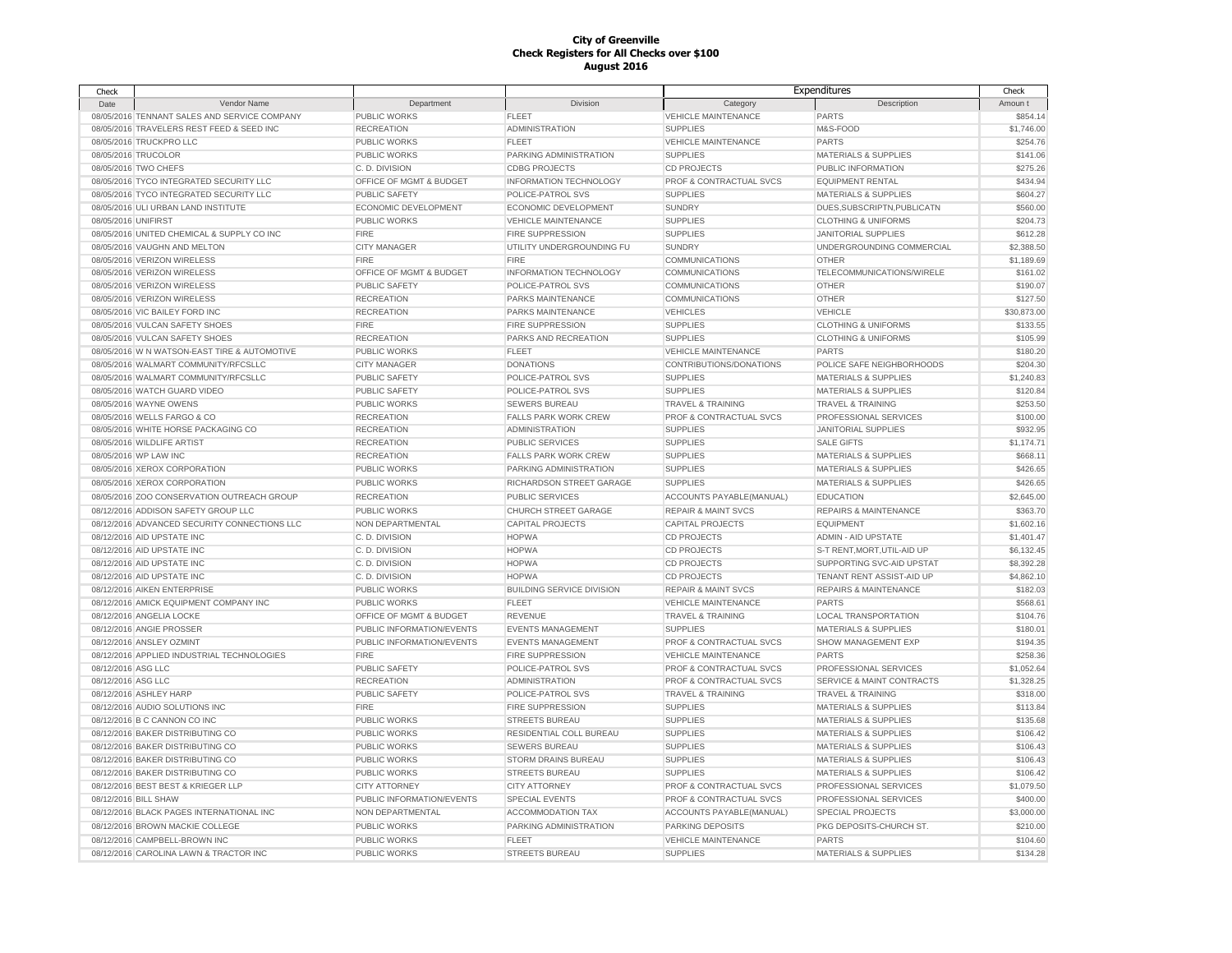| Check             |                                                |                         |                                      |                                | Expenditures                     | Check        |
|-------------------|------------------------------------------------|-------------------------|--------------------------------------|--------------------------------|----------------------------------|--------------|
| Date              | Vendor Name                                    | Department              | Division                             | Category                       | Description                      | Amoun t      |
|                   | 08/12/2016 CAROLINA LAWN & TRACTOR INC         | <b>RECREATION</b>       | PARKS AND RECREATION                 | <b>REPAIR &amp; MAINT SVCS</b> | <b>REPAIRS &amp; MAINTENANCE</b> | \$1,260.93   |
|                   | 08/12/2016 CAROLINA LAWN & TRACTOR INC         | <b>RECREATION</b>       | TREE MAINTENANCE BUREAU              | <b>SUPPLIES</b>                | <b>MATERIALS &amp; SUPPLIES</b>  | \$1,241.26   |
|                   | 08/12/2016 CARSON'S NUT-BOLT & TOOL CO INC     | <b>FIRE</b>             | <b>FIRE SUPPRESSION</b>              | <b>VEHICLE MAINTENANCE</b>     | <b>PARTS</b>                     | \$131.85     |
| 08/12/2016 CDW/G  |                                                | OFFICE OF MGMT & BUDGET | INFORMATION TECHNOLOGY               | <b>SUPPLIES</b>                | <b>MATERIALS &amp; SUPPLIES</b>  | \$127.22     |
|                   | 08/12/2016 CENTERPLATE                         | <b>CITY MANAGER</b>     | <b>CITY MANAGER</b>                  | <b>SUNDRY</b>                  | <b>MISCELLANEOUS</b>             | \$121.82     |
|                   | 08/12/2016 CHARTER COMMUNICATIONS              | OFFICE OF MGMT & BUDGET | INFORMATION TECHNOLOGY               | <b>COMMUNICATIONS</b>          | TELECOMMUNICATIONS/WIRELE        | \$9,270.29   |
|                   | 08/12/2016 CHARTER COMMUNICATIONS              | PUBLIC WORKS            | <b>PARKING LOTS</b>                  | COMMUNICATIONS                 | <b>BSWA</b>                      | \$118.43     |
|                   | 08/12/2016 CHARTER COMMUNICATIONS              | <b>PUBLIC WORKS</b>     | <b>PARKING LOTS</b>                  | <b>COMMUNICATIONS</b>          | <b>WEST END PARK &amp; RIDE</b>  | \$139.21     |
|                   | 08/12/2016 CHRIS STOVER                        | ECONOMIC DEVELOPMENT    | <b>BUILDING &amp; PROPERTY MAINT</b> | <b>TRAVEL &amp; TRAINING</b>   | <b>TRAVEL &amp; TRAINING</b>     | \$670.52     |
|                   | 08/12/2016 CHRISTOPHER TRUCKS INC              | <b>PUBLIC WORKS</b>     | <b>FLEET</b>                         | <b>VEHICLE MAINTENANCE</b>     | <b>PARTS</b>                     | \$1,410.83   |
|                   | 08/12/2016 CINCINNATI SYSTEMS INC              | <b>PUBLIC WORKS</b>     | S. SPRING STREET GARAGE              | <b>REPAIR &amp; MAINT SVCS</b> | <b>REPAIRS &amp; MAINTENANCE</b> | \$1,000.86   |
| 08/12/2016 CINTAS |                                                | PUBLIC WORKS            | <b>SEWERS BUREAU</b>                 | <b>SUPPLIES</b>                | <b>CLOTHING &amp; UNIFORMS</b>   | \$303.87     |
| 08/12/2016 CINTAS |                                                | PUBLIC WORKS            | <b>STREETS BUREAU</b>                | <b>SUPPLIES</b>                | <b>CLOTHING &amp; UNIFORMS</b>   | \$287.46     |
|                   | 08/12/2016 CLERK OF COURT                      | OFFICE OF MGMT & BUDGET | NON-DEPARTMENTAL                     | PR-WH                          | <b>GARNISHMENTS</b>              | \$378.48     |
|                   | 08/12/2016 CLERK OF COURT -SPARTANBURG         | OFFICE OF MGMT & BUDGET | NON-DEPARTMENTAL                     | PR-WH                          | <b>GARNISHMENTS</b>              | \$1,040.63   |
|                   | 08/12/2016 CLERK OF COURT PICKENS COUNTY       | OFFICE OF MGMT & BUDGET | NON-DEPARTMENTAL                     | PR-WH                          | <b>GARNISHMENTS</b>              | \$304.34     |
|                   | 08/12/2016 CLINE HOSE & HYDRAULICS LLC         | <b>PUBLIC WORKS</b>     | <b>FLEET</b>                         | <b>VEHICLE MAINTENANCE</b>     | <b>PARTS</b>                     | \$233.55     |
|                   | 08/12/2016 CLINE HOSE & HYDRAULICS LLC         | <b>RECREATION</b>       | PARKS AND RECREATION                 | <b>REPAIR &amp; MAINT SVCS</b> | <b>REPAIRS &amp; MAINTENANCE</b> | \$204.95     |
|                   | 08/12/2016 COMPANY WRENCH                      | <b>PUBLIC WORKS</b>     | <b>FLEET</b>                         | <b>VEHICLE MAINTENANCE</b>     | <b>PARTS</b>                     | \$1,263.29   |
|                   | 08/12/2016 CONCRETE SUPPLY COMPANY LLC         | C.D. DIVISION           | <b>CDBG PROJECTS</b>                 | <b>CD PROJECTS</b>             | PUBLIC FACILITIES & IMPRO        | \$662.48     |
|                   | 08/12/2016 CONCRETE SUPPLY COMPANY LLC         | NON DEPARTMENTAL        | <b>CAPITAL PROJECTS</b>              | <b>CAPITAL PROJECTS</b>        | CONSTRUCTION                     | \$4,174.67   |
|                   | 08/12/2016 CONCRETE SUPPLY COMPANY LLC         | NON DEPARTMENTAL        | <b>CAPITAL PROJECTS</b>              | <b>CAPITAL PROJECTS</b>        | <b>EQUIPMENT</b>                 | \$1,343.45   |
|                   | 08/12/2016 CONCRETE SUPPLY COMPANY LLC         | PUBLIC WORKS            | <b>CBD TIF CREW</b>                  | <b>SUPPLIES</b>                | <b>MATERIALS &amp; SUPPLIES</b>  | \$582.70     |
|                   | 08/12/2016 CONCRETE SUPPLY COMPANY LLC         | <b>PUBLIC WORKS</b>     | <b>STREETS BUREAU</b>                | <b>SUPPLIES</b>                | <b>MATERIALS &amp; SUPPLIES</b>  | \$368.86     |
|                   | 08/12/2016 CORBIN TURF & ORNAMENTAL SUPPLY INC | <b>RECREATION</b>       | RIGHTS-OF-WAY                        | <b>SUPPLIES</b>                | <b>MATERIALS &amp; SUPPLIES</b>  | \$455.80     |
|                   | 08/12/2016 COWART AWARDS INC                   | <b>CITY MANAGER</b>     | <b>DONATIONS</b>                     | CONTRIBUTIONS/DONATIONS        | <b>GRAVITY/POLICE</b>            | \$318.00     |
|                   | 08/12/2016 DARLENE HOLBROOKS                   | PUBLIC SAFETY           | POLICE-PATROL SVS                    | <b>TRAVEL &amp; TRAINING</b>   | <b>TRAVEL &amp; TRAINING</b>     | \$986.00     |
|                   | 08/12/2016 DARROHN ENGINEERING LLC             | NON DEPARTMENTAL        | <b>CAPITAL PROJECTS</b>              | CAPITAL PROJECTS               | PLANNING/DESIGN                  | \$1,200.00   |
|                   | 08/12/2016 DELL MARKETING LP                   | NON DEPARTMENTAL        | <b>CAPITAL PROJECTS</b>              | <b>CAPITAL PROJECTS</b>        | <b>EQUIPMENT</b>                 | \$106,702.10 |
|                   | 08/12/2016 DELL MARKETING LP                   | OFFICE OF MGMT & BUDGET | INFORMATION TECHNOLOGY               | <b>MIS PROJECTS</b>            | PCS/UPGRADES                     | \$3,868.74   |
|                   | 08/12/2016 DELL MARKETING LP                   | <b>PUBLIC SAFETY</b>    | POLICE-PATROL SVS                    | <b>SUPPLIES</b>                | <b>MATERIALS &amp; SUPPLIES</b>  | \$254.82     |
|                   | 08/12/2016 DESIGNLAB INC                       | PUBLIC SAFETY           | POLICE-PATROL SVS                    | <b>SUPPLIES</b>                | <b>CLOTHING &amp; UNIFORMS</b>   | \$1,247.18   |
|                   | 08/12/2016 ECHOLS OIL COMPANY INC              | <b>PUBLIC WORKS</b>     | <b>FLEET</b>                         | <b>VEHICLE MAINTENANCE</b>     | <b>FUEL</b>                      | \$12,091.64  |
|                   | 08/12/2016 ELECTRIC CITY PRINTING COMPANY      | <b>FIRE</b>             | <b>FIRE SERVICES</b>                 | <b>SUPPLIES</b>                | <b>MATERIALS &amp; SUPPLIES</b>  | \$257.36     |
|                   | 08/12/2016 EMERALD COACHES                     | C.D. DIVISION           | <b>CDBG PROJECTS</b>                 |                                | <b>TRAVEL &amp; TRAINING</b>     | \$450.00     |
|                   | 08/12/2016 FAIRWAY OUTDOOR ADVERTISING LLC     | <b>HUMAN RESOURCES</b>  |                                      | TRAVEL & TRAINING              | <b>RECRUITMENT ADS</b>           | \$4,080.00   |
|                   |                                                |                         | HUMAN RESOURCES                      | <b>SUNDRY</b>                  |                                  |              |
|                   | 08/12/2016 FAMILY CT OF THE 13TH CIRCUIT       | OFFICE OF MGMT & BUDGET | NON-DEPARTMENTAL<br>NON-DEPARTMENTAL | PR-WH                          | <b>GARNISHMENTS</b>              | \$5,305.03   |
|                   | 08/12/2016 FAMILY SUPPORT REGISTRY             | OFFICE OF MGMT & BUDGET |                                      | PR-WH                          | <b>GARNISHMENTS</b>              | \$210.06     |
|                   | 08/12/2016 FEDERAL EXPRESS CORP                | OFFICE OF MGMT & BUDGET | INFORMATION TECHNOLOGY               | <b>SUPPLIES</b>                | <b>MATERIALS &amp; SUPPLIES</b>  | \$120.00     |
|                   | 08/12/2016 FGP INTERNATIONAL                   | <b>HUMAN RESOURCES</b>  | <b>HUMAN RESOURCES</b>               | PROF & CONTRACTUAL SVCS        | TEMP PERSONNEL SVCS              | \$562.63     |
|                   | 08/12/2016 FGP INTERNATIONAL                   | OFFICE OF MGMT & BUDGET | <b>ACCOUNTING</b>                    | PROF & CONTRACTUAL SVCS        | TEMP PERSONNEL SVCS              | \$1,095.92   |
|                   | 08/12/2016 FIRESTONE COMPLETE AUTO CARE        | <b>PUBLIC WORKS</b>     | FLEET                                | <b>VEHICLE MAINTENANCE</b>     | <b>PARTS</b>                     | \$239.18     |
|                   | 08/12/2016 FRED PRYOR SEMINARS                 | <b>RECREATION</b>       | PARKS MAINTENANCE                    | <b>TRAVEL &amp; TRAINING</b>   | <b>TRAVEL &amp; TRAINING</b>     | \$149.00     |
|                   | 08/12/2016 GATE INDUSTRIES                     | PUBLIC WORKS            | PARKING ADMINISTRATION               | PARKING DEPOSITS               | PKG DEP-W.WASHINGTON ST.         | \$144.00     |
|                   | 08/12/2016 GHS PARTNERS IN HEALTH INC          | <b>HUMAN RESOURCES</b>  | OCCUPATIONAL HEALTH                  | PROF & CONTRACTUAL SVCS        | PROFESSIONAL SERVICES            | \$120.00     |
|                   | 08/12/2016 GIMME-A-SIGN CO INC                 | PUBLIC WORKS            | <b>FLEET</b>                         | <b>VEHICLE MAINTENANCE</b>     | <b>PARTS</b>                     | \$119.25     |
|                   | 08/12/2016 GIMME-A-SIGN CO INC                 | PUBLIC WORKS            | ONE GARAGE                           | <b>REPAIR &amp; MAINT SVCS</b> | <b>REPAIRS &amp; MAINTENANCE</b> | \$192.93     |
|                   | 08/12/2016 GIRAFFE CONSERVATION FOUNDATION USA | <b>RECREATION</b>       | PUBLIC SERVICES                      | ACCOUNTS PAYABLE(MANUAL)       | <b>EDUCATION</b>                 | \$4,500.00   |
|                   | 08/12/2016 GOODYEAR COMMERCIAL TIRE            | <b>PUBLIC WORKS</b>     | <b>FLEET</b>                         | <b>VEHICLE MAINTENANCE</b>     | <b>PARTS</b>                     | \$1,988.97   |
|                   | 08/12/2016 GOSSETT CONCRETE PIPE CO INC        | <b>PUBLIC WORKS</b>     | STORM DRAINS BUREAU                  | <b>SUPPLIES</b>                | <b>CONSTRUCTION &amp; REPAIR</b> | \$826.54     |
|                   | 08/12/2016 GRAINGER 803858935                  | <b>PUBLIC WORKS</b>     | <b>FLEET</b>                         | <b>VEHICLE MAINTENANCE</b>     | <b>PARTS</b>                     | \$427.28     |
|                   | 08/12/2016 GREEN INFRASTRUCTURE CENTER INC     | <b>RECREATION</b>       | PARKS AND RECREATION                 | <b>TRAVEL &amp; TRAINING</b>   | <b>TRAVEL &amp; TRAINING</b>     | \$200.00     |
|                   | 08/12/2016 GREENVILLE ARENA DISTRICT           | PUBLIC WORKS            | <b>PARKING LOTS</b>                  | <b>REPAIR &amp; MAINT SVCS</b> | <b>BSWA REPAIRS</b>              | \$4,677.73   |
|                   | 08/12/2016 GREENVILLE COUNTY                   | <b>RECREATION</b>       | PUBLIC SERVICES                      | <b>HOSPITALITY TAX</b>         | COUNTY HOLD HARMLESS HTAX        | \$119,803.47 |
|                   | 08/12/2016 GREENVILLE DRIVE                    | <b>CITY MANAGER</b>     | NON-DEPARTMENTAL                     | <b>SUNDRY</b>                  | CONTINGENCY                      | \$9,975.00   |
|                   | 08/12/2016 GREENVILLE OFFICE SUPPLY CO INC     | ECONOMIC DEVELOPMENT    | PLANNING AND ZONING                  | <b>SUPPLIES</b>                | <b>MATERIALS &amp; SUPPLIES</b>  | \$195.15     |
|                   | 08/12/2016 GREENVILLE OFFICE SUPPLY CO INC     | OFFICE OF MGMT & BUDGET | <b>INFORMATION TECHNOLOGY</b>        | <b>SUPPLIES</b>                | <b>MATERIALS &amp; SUPPLIES</b>  | \$116.49     |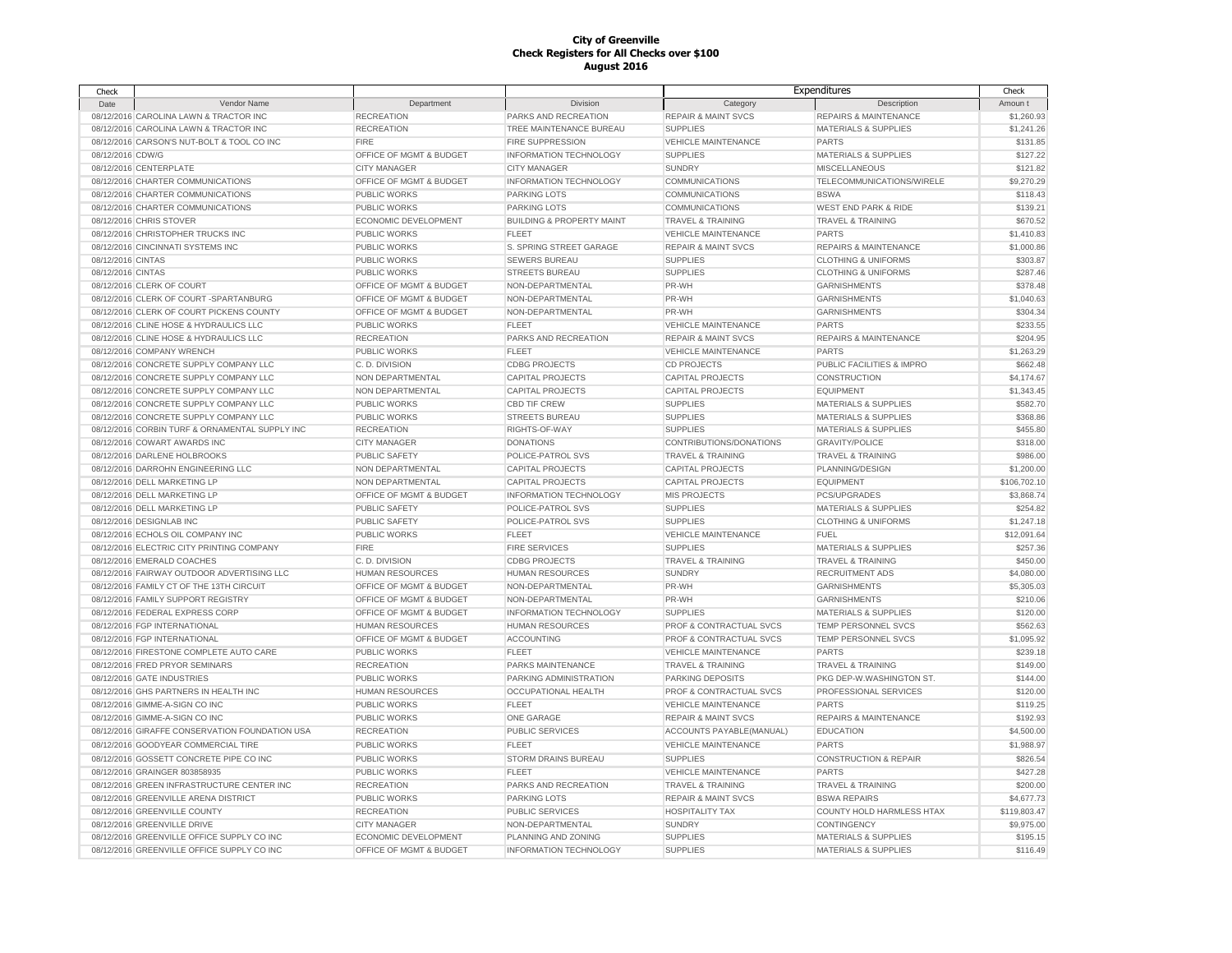| Check           |                                                |                                                 |                                             |                                                   | Expenditures                     | Check       |
|-----------------|------------------------------------------------|-------------------------------------------------|---------------------------------------------|---------------------------------------------------|----------------------------------|-------------|
| Date            | Vendor Name                                    | Department                                      | Division                                    | Category                                          | Description                      | Amoun t     |
|                 | 08/12/2016 GREENVILLE OFFICE SUPPLY CO INC     | PUBLIC WORKS                                    | <b>FLEET</b>                                | <b>SUPPLIES</b>                                   | <b>MATERIALS &amp; SUPPLIES</b>  | \$405.56    |
|                 | 08/12/2016 GREENVILLE OFFICE SUPPLY CO INC     | PUBLIC WORKS                                    | STORM DRAINS BUREAU                         | <b>SUPPLIES</b>                                   | <b>MATERIALS &amp; SUPPLIES</b>  | \$195.71    |
|                 | 08/12/2016 GREENVILLE OFFICE SUPPLY CO INC     | PUBLIC WORKS                                    | <b>STREETS BUREAU</b>                       | <b>SUPPLIES</b>                                   | <b>MATERIALS &amp; SUPPLIES</b>  | \$248.54    |
|                 | 08/12/2016 GREENVILLE TRACTOR CO INC           | PUBLIC WORKS                                    | <b>FLEET</b>                                | <b>VEHICLE MAINTENANCE</b>                        | <b>OUTSIDE REPAIRS</b>           | \$1,044.85  |
|                 | 08/12/2016 GREG SMITH OR TIM CONROY            | PUBLIC SAFETY                                   | POLICE-PATROL SVS                           | <b>SUNDRY</b>                                     | MISCELLANEOUS                    | \$3,000.00  |
|                 | 08/12/2016 HANDI CLEAN PRODUCTS                | <b>FIRE</b>                                     | FIRE SUPPRESSION                            | <b>SUPPLIES</b>                                   | <b>JANITORIAL SUPPLIES</b>       | \$291.92    |
|                 | 08/12/2016 HANOVER INSURANCE COMPANY           | NON DEPARTMENTAL                                | <b>CAPITAL PROJECTS</b>                     | <b>CAPITAL PROJECTS</b>                           | PROJECT MANAGEMENT               | \$13,163.00 |
|                 | 08/12/2016 HARRISON'S WORKWEAR                 | <b>RECREATION</b>                               | PARKS MAINTENANCE                           | <b>SUPPLIES</b>                                   | <b>CLOTHING &amp; UNIFORMS</b>   | \$275.57    |
|                 | 08/12/2016 HD SUPPLY WATERWORKS LTD            | PUBLIC WORKS                                    | STORM DRAINS BUREAU                         | <b>SUPPLIES</b>                                   | <b>CONSTRUCTION &amp; REPAIR</b> | \$419.76    |
|                 | 08/12/2016 HERC RENTALS INC                    | PUBLIC INFORMATION/EVENTS                       | <b>EVENTS MANAGEMENT</b>                    | PROF & CONTRACTUAL SVCS                           | SHOW MANAGEMENT EXP              | \$410.20    |
| 08/12/2016 HESC |                                                | OFFICE OF MGMT & BUDGET                         | NON-DEPARTMENTAL                            | PR-WH                                             | <b>GARNISHMENTS</b>              | \$133.49    |
|                 | 08/12/2016 HOLDER ELECTRIC SUPPLY INC          | PUBLIC WORKS                                    | <b>BUILDING SERVICE DIVISION</b>            | <b>SUPPLIES</b>                                   | <b>MATERIALS &amp; SUPPLIES</b>  | \$179.79    |
|                 | 08/12/2016 HOLDER ELECTRIC SUPPLY INC          | PUBLIC WORKS                                    | <b>TRAFFIC ENGINEERING</b>                  | <b>SUPPLIES</b>                                   | M&S-SIGNALS                      | \$339.35    |
|                 | 08/12/2016 HOLIDAY INN EXPRESS ATLANTA-KENNESA | <b>PUBLIC WORKS</b>                             | <b>TRAFFIC ENGINEERING</b>                  | <b>TRAVEL &amp; TRAINING</b>                      | TRAVEL & TRAINING                | \$590.00    |
|                 | 08/12/2016 HOLSTON ENVIRONMENTAL SERVICES INC  | <b>PUBLIC WORKS</b>                             | <b>FLEET</b>                                | <b>VEHICLE MAINTENANCE</b>                        | <b>OUTSIDE REPAIRS</b>           | \$131.25    |
|                 | 08/12/2016 HOME DEPOT CREDIT SERVICE 0239      | <b>PUBLIC WORKS</b>                             | RESIDENTIAL COLL BUREAU                     | <b>SUPPLIES</b>                                   | <b>MATERIALS &amp; SUPPLIES</b>  | \$165.96    |
|                 | 08/12/2016 HOME DEPOT CREDIT SERVICE 3104      | PUBLIC WORKS                                    | PARKING ADMINISTRATION                      | <b>SUPPLIES</b>                                   | <b>MATERIALS &amp; SUPPLIES</b>  | \$112.63    |
|                 | 08/12/2016 HOME DEPOT CREDIT SERVICE 5906      | <b>PUBLIC WORKS</b>                             | <b>BUILDING SERVICE DIVISION</b>            | <b>SUPPLIES</b>                                   | <b>MATERIALS &amp; SUPPLIES</b>  | \$471.43    |
|                 | 08/12/2016 HOME DEPOT CREDIT SERVICE 5922      | <b>RECREATION</b>                               | <b>FALLS PARK WORK CREW</b>                 | <b>SUPPLIES</b>                                   | <b>MATERIALS &amp; SUPPLIES</b>  | \$457.97    |
|                 | 08/12/2016 HOME DEPOT CREDIT SERVICE 5922      | <b>RECREATION</b>                               | PARKS MAINTENANCE                           | <b>SUPPLIES</b>                                   | <b>MATERIALS &amp; SUPPLIES</b>  | \$160.29    |
|                 | 08/12/2016 HONEYWELL PRINTER SUPPLIES          | PUBLIC WORKS                                    | <b>ENFORCEMENT</b>                          | PROF & CONTRACTUAL SVCS                           | SERVICE & MAINT CONTRACTS        | \$7,000.96  |
|                 | 08/12/2016 HUBBELL LIGHTING INC                | NON DEPARTMENTAL                                | <b>CAPITAL PROJECTS</b>                     | <b>CAPITAL PROJECTS</b>                           | <b>CONSTRUCTION</b>              | \$9,747.76  |
|                 | 08/12/2016 INDUSTRIAL SOLUTIONS & SUPPLY INC   | <b>RECREATION</b>                               | PARKS AND RECREATION                        | <b>SUPPLIES</b>                                   | <b>MATERIALS &amp; SUPPLIES</b>  | \$353.30    |
|                 | 08/12/2016 INTERNAL REVENUE SERVICE            | OFFICE OF MGMT & BUDGET                         | NON-DEPARTMENTAL                            | PR-WH                                             | <b>GARNISHMENTS</b>              | \$252.50    |
|                 | 08/12/2016 IPROMOTEU                           | <b>PUBLIC SAFETY</b>                            | FED EQUITABLE SHAR DOJ                      | <b>SUPPLIES</b>                                   | <b>MATERIALS &amp; SUPPLIES</b>  |             |
|                 |                                                |                                                 |                                             |                                                   |                                  | \$2,554.10  |
|                 | 08/12/2016 IRON MOUNTAIN 27129                 | OFFICE OF MGMT & BUDGET                         | <b>INFORMATION TECHNOLOGY</b>               | PROF & CONTRACTUAL SVCS                           | SERVICE & MAINT CONTRACTS        | \$419.38    |
|                 | 08/12/2016 ISA BROWN                           | PUBLIC SAFETY                                   | POLICE-PATROL SVS                           | <b>TRAVEL &amp; TRAINING</b>                      | <b>TRAVEL &amp; TRAINING</b>     | \$705.24    |
|                 | 08/12/2016 IVEY COMMUNICATIONS INC             | OFFICE OF MGMT & BUDGET<br><b>PUBLIC SAFETY</b> | INFORMATION TECHNOLOGY<br>POLICE-PATROL SVS | <b>REPAIR &amp; MAINT SVCS</b><br><b>SUPPLIES</b> | <b>REPAIRS &amp; MAINTENANCE</b> | \$366.02    |
|                 | 08/12/2016 IVEY COMMUNICATIONS INC             |                                                 |                                             |                                                   | MATERIALS & SUPPLIES             | \$7,724.39  |
|                 | 08/12/2016 JAMES LUCAS                         | PUBLIC INFORMATION/EVENTS                       | SPECIAL EVENTS                              | PROF & CONTRACTUAL SVCS                           | PROFESSIONAL SERVICES            | \$400.00    |
|                 | 08/12/2016 JARED LOPEZ                         | OFFICE OF MGMT & BUDGET                         | INFORMATION TECHNOLOGY                      | <b>TRAVEL &amp; TRAINING</b>                      | LOCAL TRANSPORTATION             | \$139.00    |
|                 | 08/12/2016 JEFFREY A BOWMAN                    | OFFICE OF MGMT & BUDGET                         | <b>REVENUE</b>                              | <b>TRAVEL &amp; TRAINING</b>                      | LOCAL TRANSPORTATION             | \$143.10    |
|                 | 08/12/2016 JOHN PRAIN                          | <b>PUBLIC SAFETY</b>                            | POLICE-PATROL SVS                           | <b>TRAVEL &amp; TRAINING</b>                      | <b>TRAVEL &amp; TRAINING</b>     | \$1,136.09  |
|                 | 08/12/2016 JOHNSTONE SUPPLY OF GREENVILLE      | PUBLIC WORKS                                    | <b>BUILDING SERVICE DIVISION</b>            | <b>SUPPLIES</b>                                   | <b>MATERIALS &amp; SUPPLIES</b>  | \$416.84    |
|                 | 08/12/2016 K-MART STORE 4016                   | PUBLIC WORKS                                    | <b>STREETS BUREAU</b>                       | <b>SUPPLIES</b>                                   | <b>MATERIALS &amp; SUPPLIES</b>  | \$134.54    |
|                 | 08/12/2016 K-MART STORE 4016                   | <b>RECREATION</b>                               | <b>COMMUNITY CENTERS</b>                    | <b>SUPPLIES</b>                                   | <b>MATERIALS &amp; SUPPLIES</b>  | \$169.66    |
|                 | 08/12/2016 KW BEVERAGE                         | PUBLIC INFORMATION/EVENTS                       | <b>EVENTS MANAGEMENT</b>                    | <b>SUPPLIES</b>                                   | M&S-FOOD & BEVERAGE              | \$1,747.34  |
|                 | 08/12/2016 LAKESIDE ASPHALT LLC                | <b>PUBLIC WORKS</b>                             | <b>STREETS BUREAU</b>                       | <b>SUPPLIES</b>                                   | <b>MATERIALS &amp; SUPPLIES</b>  | \$208.69    |
|                 | 08/12/2016 LANDS' END BUSINESS OUTFITTERS      | OFFICE OF MGMT & BUDGET                         | INFORMATION TECHNOLOGY                      | <b>SUPPLIES</b>                                   | <b>CLOTHING &amp; UNIFORMS</b>   | \$3,212.60  |
|                 | 08/12/2016 LANDSCAPERS SUPPLY                  | <b>RECREATION</b>                               | PARKS AND RECREATION                        | <b>REPAIR &amp; MAINT SVCS</b>                    | <b>REPAIRS &amp; MAINTENANCE</b> | \$196.46    |
|                 | 08/12/2016 LAWMEN'S SAFETY SUPPLY              | PUBLIC SAFETY                                   | POLICE-PATROL SVS                           | <b>SUPPLIES</b>                                   | <b>MATERIALS &amp; SUPPLIES</b>  | \$472.64    |
|                 | 08/12/2016 LESLIES POOL SUPPLIES               | <b>RECREATION</b>                               | <b>FALLS PARK WORK CREW</b>                 | <b>SUPPLIES</b>                                   | <b>MATERIALS &amp; SUPPLIES</b>  | \$1,597.43  |
|                 | 08/12/2016 LINE X OF GREENVILLE                | <b>PUBLIC WORKS</b>                             | <b>FLEET</b>                                | <b>VEHICLE MAINTENANCE</b>                        | <b>OUTSIDE REPAIRS</b>           | \$500.00    |
|                 | 08/12/2016 MAC ARNOLD                          | PUBLIC INFORMATION/EVENTS                       | <b>EVENTS MANAGEMENT</b>                    | PROF & CONTRACTUAL SVCS                           | PROFESSIONAL SERVICES            | \$1,200.00  |
|                 | 08/12/2016 MANDY WATSON                        | <b>RECREATION</b>                               | <b>ADMINISTRATION</b>                       | <b>RECREATION FEES</b>                            | EBT TOKEN REIMBURSEMENT          | \$133.00    |
|                 | 08/12/2016 MARK TEAL                           | OFFICE OF MGMT & BUDGET                         | <b>RISK MANAGEMENT</b>                      | <b>SUNDRY</b>                                     | <b>MISCELLANEOUS</b>             | \$304.35    |
|                 | 08/12/2016 MARYLAND CHILD SUPPORT ACCOUNT      | OFFICE OF MGMT & BUDGET                         | NON-DEPARTMENTAL                            | PR-WH                                             | <b>GARNISHMENTS</b>              | \$129.40    |
|                 | 08/12/2016 MICHELLE LENTZ                      | <b>CITY MANAGER</b>                             | <b>DONATIONS</b>                            | CONTRIBUTIONS/DONATIONS                           | <b>GRAVITY/POLICE</b>            | \$177.54    |
|                 | 08/12/2016 MID-ATLANTIC ASSOCIATES INC         | NON DEPARTMENTAL                                | <b>MISC GRANTS</b>                          | <b>CAPITAL PROJECTS</b>                           | PROJECT EXPENSE                  | \$4,635.10  |
|                 | 08/12/2016 MIKE'S BODY SHOP                    | PUBLIC SAFETY                                   | POLICE-PATROL SVS                           | <b>SUNDRY</b>                                     | MISCELLANEOUS                    | \$300.00    |
|                 | 08/12/2016 MIKE'S BODY SHOP                    | PUBLIC WORKS                                    | FLEET                                       | <b>VEHICLE MAINTENANCE</b>                        | <b>OUTSIDE REPAIRS</b>           | \$1,673.33  |
| 08/12/2016 MKSK |                                                | <b>RECREATION</b>                               | PARKS AND RECREATION                        | PROF & CONTRACTUAL SVCS                           | PROFESSIONAL SERVICES            | \$2,163.20  |
|                 | 08/12/2016 NAPA AUTO PARTS                     | PUBLIC WORKS                                    | FLEET                                       | <b>VEHICLE MAINTENANCE</b>                        | <b>PARTS</b>                     | \$1,018.40  |
|                 | 08/12/2016 NORRIS SUPPLY CO                    | <b>RECREATION</b>                               | <b>BEAUTIFICATION BUREAU</b>                | <b>SUPPLIES</b>                                   | <b>MATERIALS &amp; SUPPLIES</b>  | \$352.56    |
|                 | 08/12/2016 NORTHERN TOOL & EQUIPMENT           | <b>RECREATION</b>                               | PARKS AND RECREATION                        | <b>REPAIR &amp; MAINT SVCS</b>                    | <b>REPAIRS &amp; MAINTENANCE</b> | \$195.83    |
|                 | 08/12/2016 O'REILLY AUTO PARTS                 | PUBLIC WORKS                                    | <b>FLEET</b>                                | <b>VEHICLE MAINTENANCE</b>                        | <b>PARTS</b>                     | \$194.81    |
|                 | 08/12/2016 OLD DOMINION BRUSH CO INC           | PUBLIC WORKS                                    | <b>FLEET</b>                                | <b>VEHICLE MAINTENANCE</b>                        | <b>PARTS</b>                     | \$830.30    |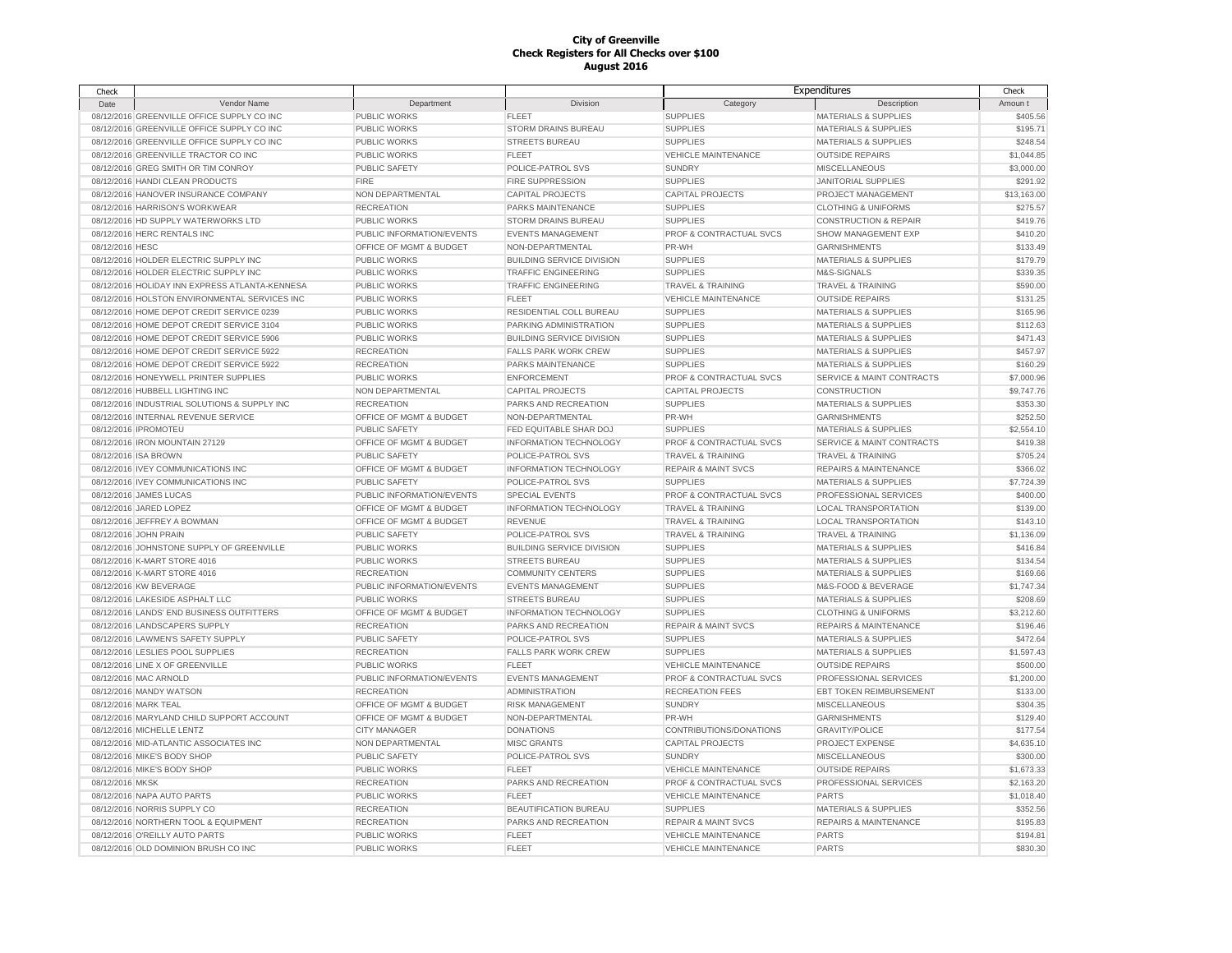| Check             |                                             |                           |                                  |                                    | Expenditures                         | Check        |
|-------------------|---------------------------------------------|---------------------------|----------------------------------|------------------------------------|--------------------------------------|--------------|
| Date              | Vendor Name                                 | Department                | Division                         | Category                           | Description                          | Amoun t      |
|                   | 08/12/2016 OTIS ELEVATOR CO.                | PUBLIC WORKS              | <b>BUILDING SERVICE DIVISION</b> | PROF & CONTRACTUAL SVCS            | SERVICE & MAINT CONTRACTS            | \$52,613.74  |
|                   | 08/12/2016 PANAGAKOS ASPHALT INC            | <b>PUBLIC WORKS</b>       | <b>STREETS BUREAU</b>            | <b>SUPPLIES</b>                    | <b>MATERIALS &amp; SUPPLIES</b>      | \$568.35     |
|                   | 08/12/2016 PEPSI-COLA BOTTLING CO           | PUBLIC INFORMATION/EVENTS | <b>EVENTS MANAGEMENT</b>         | <b>SUPPLIES</b>                    | M&S-FOOD & BEVERAGE                  | \$1,478.40   |
|                   | 08/12/2016 PIEDMONT ELECTRICAL DISTRIBUTORS | NON DEPARTMENTAL          | <b>CAPITAL PROJECTS</b>          | <b>CAPITAL PROJECTS</b>            | <b>EQUIPMENT</b>                     | \$910.20     |
|                   | 08/12/2016 PRESORT PLUS INC                 | OFFICE OF MGMT & BUDGET   | <b>PURCHASING</b>                | <b>COMMUNICATIONS</b>              | POSTAGE                              | \$4,462.55   |
|                   | 08/12/2016 PRO AUTO PARTS WAREHOUSE         | <b>PUBLIC WORKS</b>       | <b>FLEET</b>                     | <b>VEHICLE MAINTENANCE</b>         | <b>PARTS</b>                         | \$100.82     |
|                   | 08/12/2016 PUBLIC SAFETY CORPORATION        | <b>PUBLIC SAFETY</b>      | POLICE-PATROL SVS                | PROF & CONTRACTUAL SVCS            | SERVICE & MAINT CONTRACTS            | \$4,039.00   |
|                   | 08/12/2016 REBUILD UPSTATE                  | C.D. DIVISION             | <b>CDBG PROJECTS</b>             | CD PROJECTS                        | PUBLIC INFORMATION                   | \$111.79     |
|                   | 08/12/2016 RENEWABLE WATER RESOURCES        | OFFICE OF MGMT & BUDGET   | <b>REVENUE</b>                   | LIAB-REWA                          | <b>REWA FEES</b>                     | \$228,000.00 |
|                   | 08/12/2016 S C DEPARTMENT OF REVENUE        | OFFICE OF MGMT & BUDGET   | NON-DEPARTMENTAL                 | PR-WH                              | <b>GARNISHMENTS</b>                  | \$1,195.79   |
|                   | 08/12/2016 S C DEPARTMENT OF REVENUE        | PUBLIC INFORMATION/EVENTS | <b>EVENTS MANAGEMENT</b>         | <b>SUNDRY</b>                      | <b>TAXES</b>                         | \$3,521.11   |
|                   | 08/12/2016 S C RETIREMENT SYSTEM            | OFFICE OF MGMT & BUDGET   | NON-DEPARTMENTAL                 | PR-WH                              | RETIREMENT SVS PURCHASE              | \$644.21     |
|                   | 08/12/2016 SAFE INDUSTRIES                  | <b>FIRE</b>               | FIRE SUPPRESSION                 | <b>SUPPLIES</b>                    | <b>CLOTHING &amp; UNIFORMS</b>       | \$166.92     |
|                   | 08/12/2016 SAFE INDUSTRIES                  | <b>FIRE</b>               | FIRE SUPPRESSION                 | <b>SUPPLIES</b>                    | <b>MATERIALS &amp; SUPPLIES</b>      | \$2,250.05   |
|                   | 08/12/2016 SAM'S CLUB                       | <b>FIRE</b>               | <b>FIRE SERVICES</b>             | <b>SUPPLIES</b>                    | <b>MATERIALS &amp; SUPPLIES</b>      | \$520.53     |
|                   | 08/12/2016 SAM'S CLUB                       | <b>FIRE</b>               | FIRE SUPPRESSION                 | <b>SUPPLIES</b>                    | <b>MATERIALS &amp; SUPPLIES</b>      | \$1,419.37   |
| 08/12/2016 SCCCMA |                                             | OFFICE OF MGMT & BUDGET   | <b>ADMINISTRATION</b>            | <b>SUNDRY</b>                      | DUES, SUBSCRIPTN, PUBLICATN          | \$150.00     |
|                   | 08/12/2016 SITEONE LANDSCAPE SUPPLY LLC     | <b>RECREATION</b>         | <b>FALLS PARK WORK CREW</b>      | <b>SUPPLIES</b>                    | <b>MATERIALS &amp; SUPPLIES</b>      | \$942.65     |
|                   | 08/12/2016 SNIDER FLEET SOLUTIONS           | <b>PUBLIC WORKS</b>       | <b>FLEET</b>                     | <b>VEHICLE MAINTENANCE</b>         | <b>PARTS</b>                         | \$6,076.30   |
|                   | 08/12/2016 SOUTHEASTERN PAPER GROUP         | <b>PUBLIC WORKS</b>       | <b>BUILDING SERVICE DIVISION</b> | <b>SUPPLIES</b>                    | <b>JANITORIAL SUPPLIES</b>           | \$932.90     |
|                   | 08/12/2016 SOUTHEASTERN PAPER GROUP         | <b>RECREATION</b>         | <b>FALLS PARK WORK CREW</b>      | <b>SUPPLIES</b>                    | <b>MATERIALS &amp; SUPPLIES</b>      | \$164.46     |
|                   | 08/12/2016 SPINX COMPANY INC                | NON DEPARTMENTAL          | <b>CAPITAL PROJECTS</b>          | <b>CAPITAL PROJECTS</b>            | CONSTRUCTION                         | \$7,250.00   |
|                   | 08/12/2016 STANLEY HUNT DEPREE & RHINE INC  | <b>FIRE</b>               | <b>FIRE</b>                      | PROF & CONTRACTUAL SVCS            | PROFESSIONAL SERVICES                | \$187.44     |
|                   | 08/12/2016 STAPLES ADVANTAGE                | OFFICE OF MGMT & BUDGET   | <b>INFORMATION TECHNOLOGY</b>    | <b>SUPPLIES</b>                    | <b>MATERIALS &amp; SUPPLIES</b>      | \$111.29     |
|                   | 08/12/2016 STATE TREASURER                  | MUNICIPAL COURT           | MUNICIPAL COURT                  | <b>COURT LIABILITY</b>             | <b>COURT-DRUG SURCHARGE</b>          | \$1,269.28   |
|                   | 08/12/2016 STATE TREASURER                  | MUNICIPAL COURT           | MUNICIPAL COURT                  | <b>COURT LIABILITY</b>             | COURT-STATE ASSESSMENT               | \$18,761.55  |
|                   | 08/12/2016 STATE TREASURER                  | MUNICIPAL COURT           | MUNICIPAL COURT                  | <b>COURT LIABILITY</b>             | COURT-TRAFFIC SURCHARGE              | \$7,964.40   |
|                   | 08/12/2016 STATE TREASURER                  | MUNICIPAL COURT           | MUNICIPAL COURT                  | <b>COURT LIABILITY</b>             | <b>DUS HWY PATROL</b>                | \$248.72     |
|                   | 08/12/2016 STATE TREASURER                  | MUNICIPAL COURT           | MUNICIPAL COURT                  | <b>COURT LIABILITY</b>             | SC CRIMINAL JUSTICE ACADE            | \$438.83     |
|                   | 08/12/2016 STERLING INFOSYSTEMS, INC        | <b>HUMAN RESOURCES</b>    | <b>HUMAN RESOURCES</b>           | PROF & CONTRACTUAL SVCS            | PROFESSIONAL SERVICES                | \$1,447.98   |
|                   | 08/12/2016 SUMMIT MEDIA LLC                 | NON DEPARTMENTAL          | <b>MISC GRANTS</b>               | <b>SUPPLIES</b>                    | <b>MATERIALS &amp; SUPPLIES</b>      | \$900.00     |
|                   | 08/12/2016 SUMMIT MEDIA LLC                 | <b>PUBLIC WORKS</b>       | <b>RECYCLING</b>                 | PROF & CONTRACTUAL SVCS            | ADVERTISING EXPENSE                  | \$100.00     |
|                   | 08/12/2016 TALENT MANAGEMENT SOLUTIONS      |                           |                                  | PROF & CONTRACTUAL SVCS            | TEMP PERSONNEL SVCS                  | \$1,102.56   |
|                   |                                             | <b>CITY MANAGER</b>       | <b>CITY MANAGER</b>              |                                    |                                      |              |
|                   | 08/12/2016 TALENT MANAGEMENT SOLUTIONS      | OFFICE OF MGMT & BUDGET   | <b>REVENUE</b>                   | PROF & CONTRACTUAL SVCS            | <b>TEMP PERSONNEL SVCS</b>           | \$818.40     |
|                   | 08/12/2016 TALENT MANAGEMENT SOLUTIONS      | PUBLIC INFORMATION/EVENTS | <b>EVENTS MANAGEMENT</b>         | PROF & CONTRACTUAL SVCS            | <b>TEMP PERSONNEL SVCS</b>           | \$403.26     |
|                   | 08/12/2016 TALENT MANAGEMENT SOLUTIONS      | <b>PUBLIC SAFETY</b>      | POLICE-DISPATCH BUREAU           | PROF & CONTRACTUAL SVCS            | <b>TEMP PERSONNEL SVCS</b>           | \$123.84     |
|                   | 08/12/2016 TALENT MANAGEMENT SOLUTIONS      | <b>PUBLIC WORKS</b>       | <b>ENFORCEMENT</b>               | PROF & CONTRACTUAL SVCS            | TEMP PERSONNEL SVCS                  | \$660.00     |
|                   | 08/12/2016 TALENT MANAGEMENT SOLUTIONS      | <b>PUBLIC WORKS</b>       | <b>MAINTENANCE</b>               | PROF & CONTRACTUAL SVCS            | TEMP PERSONNEL SVCS                  | \$693.20     |
|                   | 08/12/2016 TALENT MANAGEMENT SOLUTIONS      | <b>PUBLIC WORKS</b>       | RESIDENTIAL COLL BUREAU          | PROF & CONTRACTUAL SVCS            | TEMP PERSONNEL SVCS                  | \$5,767.59   |
|                   | 08/12/2016 TALENT MANAGEMENT SOLUTIONS      | <b>PUBLIC WORKS</b>       | <b>STORM DRAINS BUREAU</b>       | PROF & CONTRACTUAL SVCS            | TEMP PERSONNEL SVCS                  | \$449.10     |
|                   | 08/12/2016 TALENT MANAGEMENT SOLUTIONS      | <b>PUBLIC WORKS</b>       | <b>STREETS BUREAU</b>            | PROF & CONTRACTUAL SVCS            | TEMP PERSONNEL SVCS                  | \$577.50     |
|                   | 08/12/2016 TALENT MANAGEMENT SOLUTIONS      | <b>PUBLIC WORKS</b>       | <b>VEHICLE MAINTENANCE</b>       | PROF & CONTRACTUAL SVCS            | TEMP PERSONNEL SVCS                  | \$2,522.11   |
|                   | 08/12/2016 TALENT MANAGEMENT SOLUTIONS      | <b>RECREATION</b>         | <b>COMMUNITY CENTERS</b>         | PROF & CONTRACTUAL SVCS            | <b>TEMP PERSONNEL SVCS</b>           | \$1,247.40   |
|                   | 08/12/2016 TALENT MANAGEMENT SOLUTIONS      | <b>RECREATION</b>         | <b>FALLS PARK WORK CREW</b>      | <b>PROF &amp; CONTRACTUAL SVCS</b> | <b>TEMP PERSONNEL SVCS</b>           | \$628.00     |
|                   | 08/12/2016 TALENT MANAGEMENT SOLUTIONS      | <b>RECREATION</b>         | <b>PUBLIC SERVICES</b>           | PROF & CONTRACTUAL SVCS            | <b>TEMP PERSONNEL SVCS</b>           | \$569.60     |
| 08/12/2016 TGA    |                                             | NON DEPARTMENTAL          | <b>CAPITAL PROJECTS</b>          | <b>CAPITAL PROJECTS</b>            | <b>EQUIPMENT</b>                     | \$310.00     |
|                   | 08/12/2016 THE GRASS MASTER                 | <b>RECREATION</b>         | BEAUTIFICATION BUREAU            | PROF & CONTRACTUAL SVCS            | PROFESSIONAL SERVICES                | \$1,512.50   |
|                   | 08/12/2016 TIM GUERIN                       | PUBLIC WORKS              | <b>STREETS BUREAU</b>            | <b>TRAVEL &amp; TRAINING</b>       | <b>TRAVEL &amp; TRAINING</b>         | \$500.00     |
|                   | 08/12/2016 TMS SOUTH INC                    | <b>PUBLIC WORKS</b>       | <b>BUILDING SERVICE DIVISION</b> | <b>SUPPLIES</b>                    | <b>MATERIALS &amp; SUPPLIES</b>      | \$517.98     |
|                   | 08/12/2016 TRUCK TOYZ INC                   | <b>PUBLIC SAFETY</b>      | POLICE-PATROL SVS                | <b>VEHICLE MAINTENANCE</b>         | POLICE CAR UPFITS                    | \$1,202.50   |
|                   | 08/12/2016 U S DEPARTMENT OF EDUCATION      | OFFICE OF MGMT & BUDGET   | NON-DEPARTMENTAL                 | PR-WH                              | <b>GARNISHMENTS</b>                  | \$261.20     |
|                   | 08/12/2016 UNITED WAY OF GREENVILLE COUNTY  | OFFICE OF MGMT & BUDGET   | NON-DEPARTMENTAL                 | PR-WH                              | <b>UNITED WAY</b>                    | \$1,430.46   |
|                   | 08/12/2016 UPSTATE LE MEMORIAL FUND         | <b>PUBLIC SAFETY</b>      | POLICE-PATROL SVS                | <b>SUNDRY</b>                      | <b>MISCELLANEOUS</b>                 | \$250.00     |
|                   | 08/12/2016 US LAWNS OF GREENVILLE           | <b>RECREATION</b>         | <b>FALLS PARK WORK CREW</b>      | PROF & CONTRACTUAL SVCS            | <b>SERVICE &amp; MAINT CONTRACTS</b> | \$2,097.76   |
|                   | 08/12/2016 VISITGREENVILLESC                | OFFICE OF MGMT & BUDGET   | <b>REVENUE</b>                   | ACCOUNTS PAYABLE(MANUAL)           | <b>SERVICE &amp; MAINT CONTRACTS</b> | \$470.081.53 |
|                   | 08/12/2016 WALMART COMMUNITY/RFCSLLC        | <b>RECREATION</b>         | <b>COMMUNITY CENTERS</b>         | <b>SUPPLIES</b>                    | <b>MATERIALS &amp; SUPPLIES</b>      | \$583.29     |
|                   | 08/12/2016 WAYNE OWENS                      | PUBLIC WORKS              | <b>STORM DRAINS BUREAU</b>       | <b>TRAVEL &amp; TRAINING</b>       | <b>TRAVEL &amp; TRAINING</b>         | \$194.92     |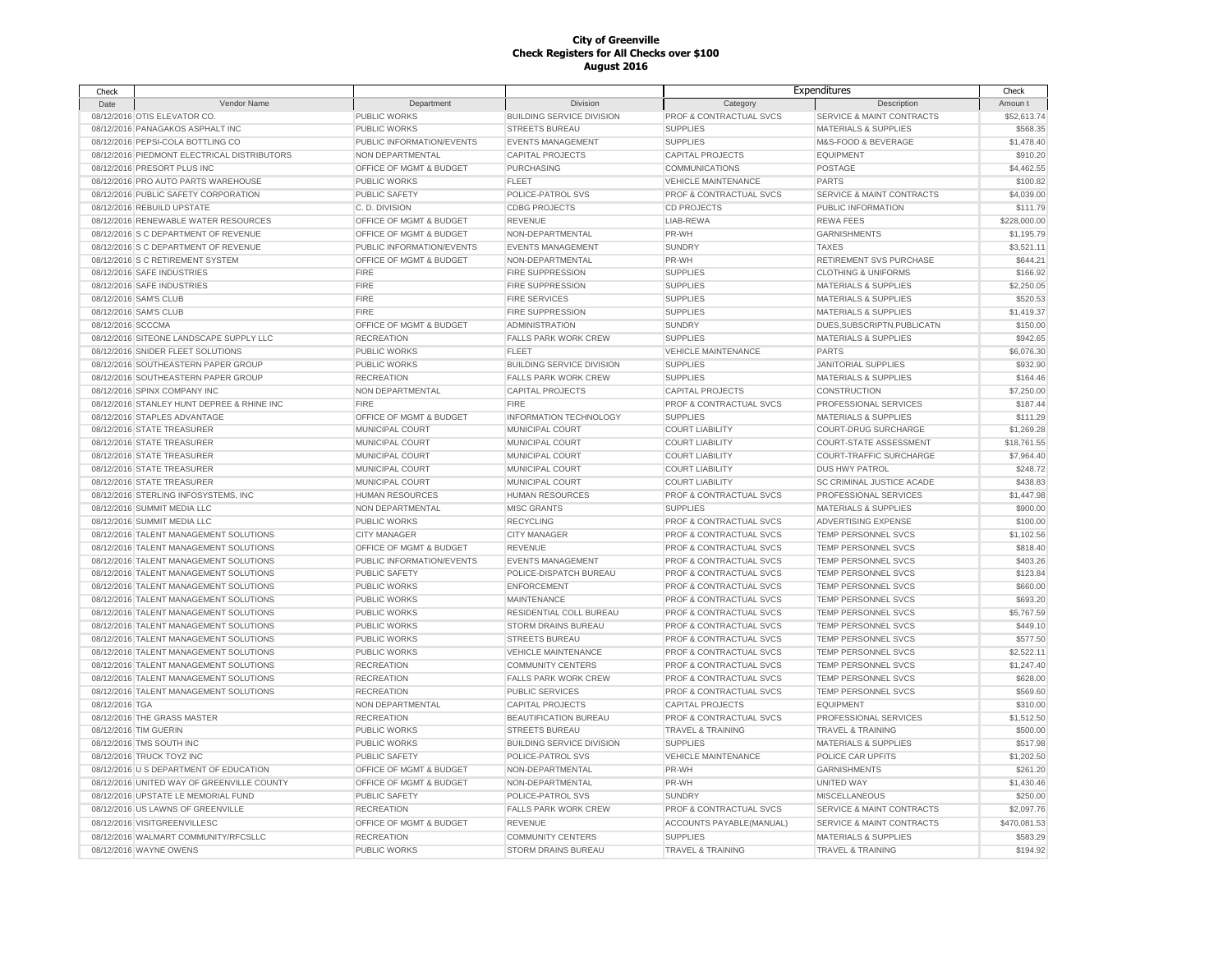| Check              |                                              |                           |                                      |                                  | Expenditures                         | Check                |
|--------------------|----------------------------------------------|---------------------------|--------------------------------------|----------------------------------|--------------------------------------|----------------------|
| Date               | Vendor Name                                  | Department                | Division                             | Category                         | Description                          | Amoun t              |
|                    | 08/12/2016 WELLS FARGO INSURANCE SERVICE USA | HUMAN RESOURCES           | <b>HUMAN RESOURCES</b>               | PROF & CONTRACTUAL SVCS          | PROFESSIONAL SERVICES                | \$6,000.00           |
|                    | 08/12/2016 WILL & KRIS AMUSEMENTS            | PUBLIC INFORMATION/EVENTS | <b>EVENTS MANAGEMENT</b>             | PROF & CONTRACTUAL SVCS          | <b>SHOW MANAGEMENT EXP</b>           | \$844.90             |
|                    | 08/12/2016 WRIGHT JOHNSTON UNIFORMS INC      | <b>FIRE</b>               | <b>FIRE SUPPRESSION</b>              | <b>SUPPLIES</b>                  | <b>CLOTHING &amp; UNIFORMS</b>       | \$2,779.60           |
|                    | 08/12/2016 ZOO CONSERVATION OUTREACH GROUP   | <b>RECREATION</b>         | PUBLIC SERVICES                      | <b>SUNDRY</b>                    | RESEARCH CONSERVATION EXP            | \$355.00             |
|                    | 08/19/2016 13TH CIRCUIT ASSET FORFEITURES    | MUNICIPAL COURT           | MUNICIPAL COURT                      | COURT LIAB-CLAIMS/JUDGMNT        | LEC-CONFISCATED MONIES               | \$243.80             |
|                    | 08/19/2016 ALEX JOHN                         | PUBLIC WORKS              | <b>ADMINISTRATION</b>                | TRAVEL & TRAINING                | <b>TRAVEL &amp; TRAINING</b>         | \$302.65             |
|                    | 08/19/2016 ALISHA TAYLOR                     | MUNICIPAL COURT           | MUNICIPAL COURT                      | <b>COURT LIABILITY</b>           | <b>COURT-RESTITUTION</b>             | \$425.00             |
| 08/19/2016 ASG LLC |                                              | <b>PUBLIC WORKS</b>       | PARKING ADMINISTRATION               | PROF & CONTRACTUAL SVCS          | <b>SERVICE &amp; MAINT CONTRACTS</b> | \$9,954.10           |
|                    | 08/19/2016 AT & T MOBILITY                   | <b>FIRE</b>               | <b>FIRE</b>                          | <b>COMMUNICATIONS</b>            | OTHER                                | \$245.79             |
|                    | 08/19/2016 AT & T MOBILITY                   | OFFICE OF MGMT & BUDGET   | <b>INFORMATION TECHNOLOGY</b>        | COMMUNICATIONS                   | TELECOMMUNICATIONS/WIRELE            | \$729.17             |
| 08/19/2016 BECO    |                                              | <b>RECREATION</b>         | PARKS AND RECREATION                 | <b>REPAIR &amp; MAINT SVCS</b>   | <b>REPAIRS &amp; MAINTENANCE</b>     | \$700.10             |
| 08/19/2016 BECO    |                                              | <b>RECREATION</b>         | PARKS AND RECREATION                 | <b>SUPPLIES</b>                  | <b>MATERIALS &amp; SUPPLIES</b>      | \$1,020.40           |
|                    | 08/19/2016 BILLY PEPPER                      | <b>PUBLIC WORKS</b>       | <b>FLEET</b>                         | <b>TRAVEL &amp; TRAINING</b>     | <b>TRAVEL &amp; TRAINING</b>         | \$756.76             |
|                    | 08/19/2016 BLACK & VEATCH CORPORATION        | <b>PUBLIC WORKS</b>       | STORMWATER MANAGEMENT                | PROF & CONTRACTUAL SVCS          | PROFESSIONAL SERVICES                | \$5,906.85           |
|                    | 08/19/2016 BLAKE MITCHELL                    | MUNICIPAL COURT           | MUNICIPAL COURT                      | <b>COURT LIABILITY</b>           | <b>COURT-RESTITUTION</b>             | \$200.00             |
|                    | 08/19/2016 BREATHING AIR SYSTEMS             | <b>FIRE</b>               | <b>FIRE SERVICES</b>                 | PROF & CONTRACTUAL SVCS          | <b>SERVICE &amp; MAINT CONTRACTS</b> | \$3,123.70           |
|                    | 08/19/2016 BUDDY SKINNER                     | ECONOMIC DEVELOPMENT      | <b>BUILDING &amp; PROPERTY MAINT</b> | <b>TRAVEL &amp; TRAINING</b>     | <b>TRAVEL &amp; TRAINING</b>         | \$406.96             |
|                    | 08/19/2016 C & K SYSTEMS INC                 | <b>RECREATION</b>         | PUBLIC SERVICES                      | TRAVEL & TRAINING                | <b>TRAVEL &amp; TRAINING</b>         | \$338.75             |
|                    | 08/19/2016 CAMILLA PITMAN                    | <b>CITY MANAGER</b>       | <b>CITY CLERK</b>                    | TRAVEL & TRAINING                | TRAVEL & TRAINING                    | \$111.24             |
|                    | 08/19/2016 CAMPBELL-BROWN INC                | <b>PUBLIC WORKS</b>       | <b>FLEET</b>                         | <b>VEHICLE MAINTENANCE</b>       | <b>PARTS</b>                         | \$4,232.36           |
|                    | 08/19/2016 CAROLINA BEST TITLE LOAN          | MUNICIPAL COURT           | MUNICIPAL COURT                      | <b>COURT LIABILITY</b>           | COURT-RESTITUTION                    | \$250.00             |
|                    | 08/19/2016 CHEROKEE MASONRY INC              | OFFICE OF MGMT & BUDGET   | <b>REVENUE</b>                       | <b>BUSINESS LICENSE(HOLDING)</b> | <b>REFUND</b>                        | \$210.00             |
|                    | 08/19/2016 CHRISTOPHER SALTERS               | ECONOMIC DEVELOPMENT      | <b>BUILDING &amp; PROPERTY MAINT</b> | <b>TRAVEL &amp; TRAINING</b>     | <b>LOCAL TRANSPORTATION</b>          | \$365.04             |
|                    | 08/19/2016 CLEMSON UNIVERSITY                | C.D. DIVISION             | <b>CDBG PROJECTS</b>                 | PROF & CONTRACTUAL SVCS          | TEMP PERSONNEL SVCS                  | \$1,521.75           |
|                    | 08/19/2016 CLIFF CARDEN                      | NON DEPARTMENTAL          | <b>CAPITAL PROJECTS</b>              | <b>CAPITAL PROJECTS</b>          | CONSTRUCTION                         | \$14,557.00          |
|                    | 08/19/2016 COCOBELLA                         | MUNICIPAL COURT           | MUNICIPAL COURT                      | <b>COURT LIABILITY</b>           | COURT-RESTITUTION                    | \$130.00             |
|                    | 08/19/2016 CROOK'S BRASS & METAL REFINISHING | <b>RECREATION</b>         | FALLS PARK WORK CREW                 | <b>REPAIR &amp; MAINT SVCS</b>   | <b>REPAIRS &amp; MAINTENANCE</b>     | \$800.00             |
|                    | 08/19/2016 CUSTOMIZED HYDRAULIC TRAINING     | <b>PUBLIC WORKS</b>       | <b>FLEET</b>                         | <b>TRAVEL &amp; TRAINING</b>     | <b>TRAVEL &amp; TRAINING</b>         | \$6,675.00           |
|                    | 08/19/2016 DAVID SCOTT WINGO                 | MUNICIPAL COURT           | MUNICIPAL COURT                      | <b>COURT LIABILITY</b>           | <b>COURT-RESTITUTION</b>             | \$131.00             |
|                    | 08/19/2016 DAVIOUS ANDERSON                  | MUNICIPAL COURT           | MUNICIPAL COURT                      | <b>COURT LIABILITY</b>           | <b>COURT-RESTITUTION</b>             | \$375.00             |
|                    | 08/19/2016 DEER OAKS EAP SERVICES LLC        | <b>HUMAN RESOURCES</b>    | <b>OCCUPATIONAL HEALTH</b>           | PROF & CONTRACTUAL SVCS          | PROFESSIONAL SERVICES                | \$1,873.95           |
|                    | 08/19/2016 DELL MARKETING LP                 | OFFICE OF MGMT & BUDGET   | <b>INFORMATION TECHNOLOGY</b>        | <b>MIS PROJECTS</b>              | PCS/UPGRADES                         | \$20,515.53          |
|                    | 08/19/2016 DEMARCUS BEEKS                    | MUNICIPAL COURT           | MUNICIPAL COURT                      | <b>COURT LIABILITY</b>           | COURT-RESTITUTION                    | \$200.00             |
|                    | 08/19/2016 DESIGN DEVELOPMENT LLC            | <b>RECREATION</b>         | PARKS AND RECREATION                 | PROF & CONTRACTUAL SVCS          | RENTAL OF REAL PROPERTY              | \$3,131.95           |
|                    | 08/19/2016 DIVERSIFIED ELECTRONICS INC       | PUBLIC WORKS              | <b>FLEET</b>                         | VEHICLE MAINTENANCE              | <b>PARTS</b>                         | \$3,278.63           |
|                    | 08/19/2016 DP3 ARCHITECTS, LTD               | NON DEPARTMENTAL          | <b>CAPITAL PROJECTS</b>              | <b>CAPITAL PROJECTS</b>          | PLANNING/DESIGN                      | \$98,043.51          |
|                    | 08/19/2016 DUKE ENERGY                       | <b>PUBLIC WORKS</b>       | <b>TRAFFIC ENGINEERING</b>           | <b>UTILITIES</b>                 | <b>ELECTRICITY</b>                   | \$99,402.62          |
|                    | 08/19/2016 ECHOLS OIL COMPANY INC            | <b>PUBLIC WORKS</b>       | <b>FLEET</b>                         | <b>VEHICLE MAINTENANCE</b>       | <b>FUEL</b>                          | \$25,974.18          |
|                    | 08/19/2016 ELGIN WILLIAMSON ENTERPRISES INC  | <b>PUBLIC WORKS</b>       | <b>FLEET</b>                         | <b>VEHICLE MAINTENANCE</b>       | <b>OUTSIDE REPAIRS</b>               | \$2,584.28           |
|                    | 08/19/2016 FENCECRAFTERS INC                 | OFFICE OF MGMT & BUDGET   | <b>REVENUE</b>                       | <b>BUSINESS LICENSE(HOLDING)</b> | <b>REFUND</b>                        | \$221.70             |
|                    | 08/19/2016 FGP INTERNATIONAL                 | OFFICE OF MGMT & BUDGET   | <b>ACCOUNTING</b>                    | PROF & CONTRACTUAL SVCS          | TEMP PERSONNEL SVCS                  | \$1,095.92           |
|                    | 08/19/2016 FRED WOOTEN                       | PUBLIC INFORMATION/EVENTS | <b>SPECIAL EVENTS</b>                | PROF & CONTRACTUAL SVCS          | PROFESSIONAL SERVICES                | \$400.00             |
| 08/19/2016 GAASC   |                                              | OFFICE OF MGMT & BUDGET   | GIS                                  | <b>TRAVEL &amp; TRAINING</b>     | <b>TRAVEL &amp; TRAINING</b>         | \$150.00             |
|                    | 08/19/2016 GEORGIA BARK COMPANY              | <b>RECREATION</b>         | BEAUTIFICATION BUREAU                | <b>SUPPLIES</b>                  | <b>MATERIALS &amp; SUPPLIES</b>      | \$1,272.00           |
|                    | 08/19/2016 GEORGIA BARK COMPANY              | <b>RECREATION</b>         | PARKS MAINTENANCE                    | <b>SUPPLIES</b>                  | <b>MATERIALS &amp; SUPPLIES</b>      | \$1,272.00           |
|                    | 08/19/2016 GGT DANIEL SC VENTURE LLC         | NON DEPARTMENTAL          | <b>CAPITAL PROJECTS</b>              | <b>CAPITAL PROJECTS</b>          | CONSTRUCTION                         | \$259,011.86         |
|                    | 08/19/2016 GIMME-A-SIGN CO INC               | <b>RECREATION</b>         | PARKS MAINTENANCE                    | ACCOUNTS PAYABLE(MANUAL)         | <b>MATERIALS &amp; SUPPLIES</b>      | \$7,839.74           |
|                    | 08/19/2016 GOVERNMENTJOBS.COM INC NEOGOV     | NON DEPARTMENTAL          | <b>CAPITAL PROJECTS</b>              | <b>CAPITAL PROJECTS</b>          | <b>EQUIPMENT</b>                     | \$18,200.00          |
|                    | 08/19/2016 GRAINGER 803858935                | NON DEPARTMENTAL          | <b>CAPITAL PROJECTS</b>              | <b>CAPITAL PROJECTS</b>          | <b>EQUIPMENT</b>                     | \$10,736.73          |
|                    | 08/19/2016 GREENVILLE COUNTY                 | MUNICIPAL COURT           | MUNICIPAL COURT                      | COURT LIAB-CLAIMS/JUDGMNT        | LEC-CONFISCATED MONIES               | \$201.96             |
|                    | 08/19/2016 GREENVILLE COUNTY                 | <b>PUBLIC SAFETY</b>      | POLICE-PATROL SVS                    | PROF & CONTRACTUAL SVCS          | PROFESSIONAL SERVICES                | \$2,570.40           |
|                    | 08/19/2016 GREENVILLE OFFICE SUPPLY CO INC   | OFFICE OF MGMT & BUDGET   | <b>REVENUE</b>                       | <b>SUPPLIES</b>                  | OFFICE SUPPLIES&MATERIALS            | \$303.61             |
|                    | 08/19/2016 GREENVILLE POLICE FOUNDATION INC  | PUBLIC SAFETY             | FED EQUITABLE SHAR DOJ               | <b>TRAVEL &amp; TRAINING</b>     | <b>TRAVEL &amp; TRAINING</b>         | \$11,000.00          |
|                    |                                              |                           |                                      |                                  |                                      |                      |
|                    | 08/19/2016 GREGORY PEST SOLUTIONS            | <b>PUBLIC WORKS</b>       | <b>BUILDING SERVICE DIVISION</b>     | PROF & CONTRACTUAL SVCS          | <b>SERVICE &amp; MAINT CONTRACTS</b> | \$214.50             |
|                    | 08/19/2016 GUITAR CENTER                     | MUNICIPAL COURT           | MUNICIPAL COURT                      | <b>COURT LIABILITY</b>           | <b>COURT-RESTITUTION</b>             | \$100.00<br>\$250.00 |
|                    | 08/19/2016 HEIDI HINSDALE                    | MUNICIPAL COURT           | MUNICIPAL COURT                      | <b>COURT LIABILITY</b>           | <b>COURT-RESTITUTION</b>             |                      |
|                    | 08/19/2016 HOGAN CONSTRUCTION GROUP LLC      | NON DEPARTMENTAL          | <b>CAPITAL PROJECTS</b>              | <b>CAPITAL PROJECTS</b>          | <b>CONSTRUCTION</b>                  | \$405,550.55         |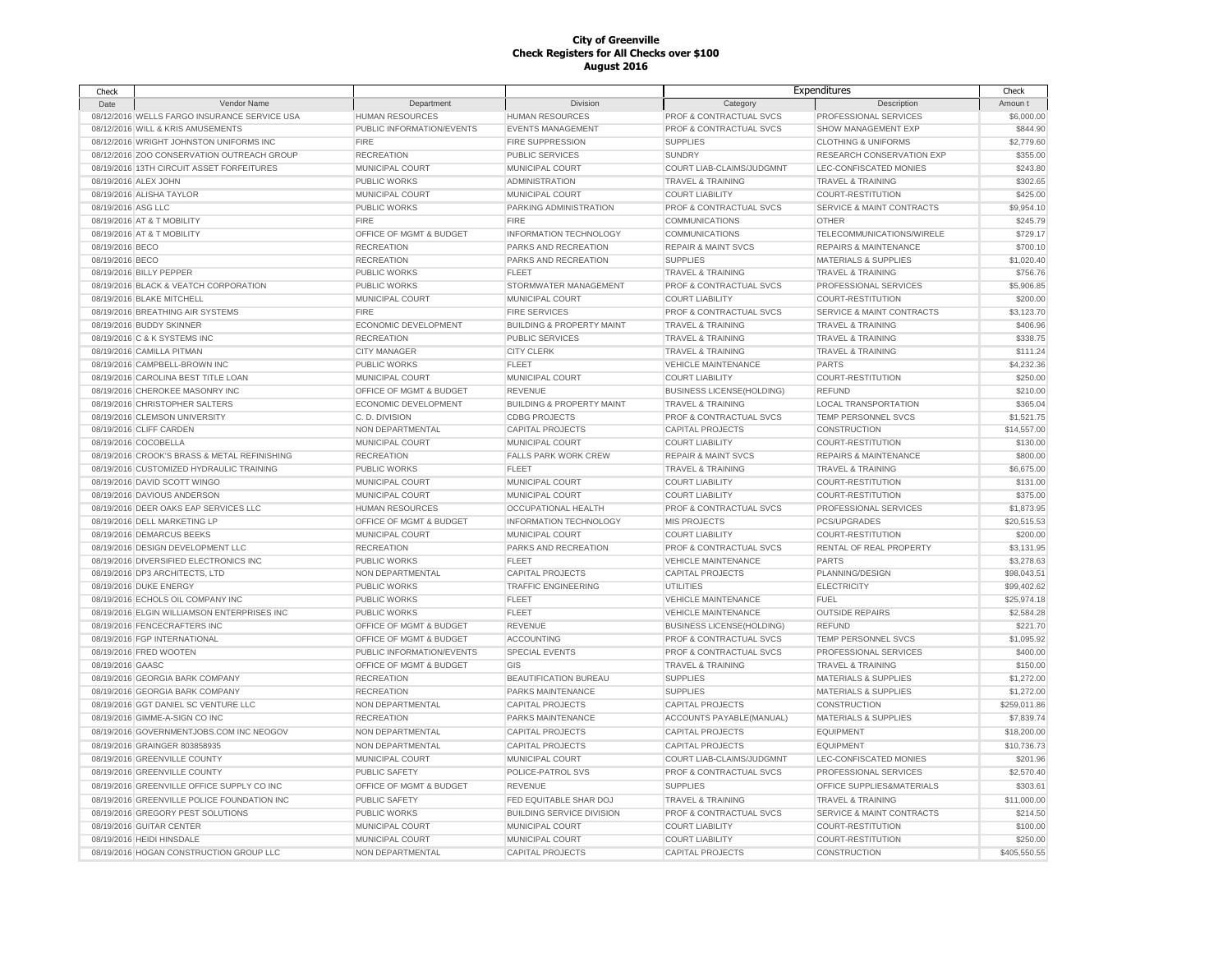| Check            |                                               |                           |                                      |                                    | Expenditures                         | Check        |
|------------------|-----------------------------------------------|---------------------------|--------------------------------------|------------------------------------|--------------------------------------|--------------|
| Date             | <b>Vendor Name</b>                            | Department                | <b>Division</b>                      | Category                           | Description                          | Amoun t      |
|                  | 08/19/2016 HOME DEPOT CREDIT SERVICE 5906     | PUBLIC WORKS              | <b>BUILDING SERVICE DIVISION</b>     | <b>SUPPLIES</b>                    | <b>MATERIALS &amp; SUPPLIES</b>      | \$110.82     |
|                  | 08/19/2016 HOME DEPOT CREDIT SERVICE 5922     | <b>RECREATION</b>         | PARKS MAINTENANCE                    | <b>SUPPLIES</b>                    | <b>MATERIALS &amp; SUPPLIES</b>      | \$567.62     |
|                  | 08/19/2016 HYDROSTRUCTURES P.A.               | <b>PUBLIC WORKS</b>       | <b>SEWERS BUREAU</b>                 | PROF & CONTRACTUAL SVCS            | PROFESSIONAL SERVICES                | \$17,679.41  |
|                  | 08/19/2016 ITRAK CORPORATION                  | <b>FIRE</b>               | <b>FIRE SERVICES</b>                 | PROF & CONTRACTUAL SVCS            | <b>SERVICE &amp; MAINT CONTRACTS</b> | \$2,781.06   |
|                  | 08/19/2016 IVEY COMMUNICATIONS INC            | NON DEPARTMENTAL          | <b>CAPITAL PROJECTS</b>              | <b>CAPITAL PROJECTS</b>            | <b>EQUIPMENT</b>                     | \$4,697.61   |
|                  | 08/19/2016 IVEY COMMUNICATIONS INC            | OFFICE OF MGMT & BUDGET   | <b>INFORMATION TECHNOLOGY</b>        | <b>REPAIR &amp; MAINT SVCS</b>     | <b>REPAIRS &amp; MAINTENANCE</b>     | \$206.70     |
|                  | 08/19/2016 JOEL PATTERSON                     | ECONOMIC DEVELOPMENT      | <b>BUILDING &amp; PROPERTY MAINT</b> | <b>SUPPLIES</b>                    | <b>CLOTHING &amp; UNIFORMS</b>       | \$133.74     |
|                  | 08/19/2016 JOSEPHINE CURETON TRUST            | PUBLIC WORKS              | <b>PARKING LOTS</b>                  | PROF & CONTRACTUAL SVCS            | PARKING-LEASES                       | \$912.53     |
|                  | 08/19/2016 JUN ESPINO SOFTWARE CONSULTING LLC | NON DEPARTMENTAL          | <b>CAPITAL PROJECTS</b>              | <b>CAPITAL PROJECTS</b>            | <b>EQUIPMENT</b>                     | \$2,280.00   |
|                  | 08/19/2016 KESSLER CONSULTING INC             | PUBLIC WORKS              | RESIDENTIAL COLL BUREAU              | PROF & CONTRACTUAL SVCS            | PROFESSIONAL SERVICES                | \$1,755.00   |
|                  | 08/19/2016 KW BEVERAGE                        |                           | <b>EVENTS MANAGEMENT</b>             |                                    | M&S-FOOD & BEVERAGE                  | \$1,240.14   |
|                  |                                               | PUBLIC INFORMATION/EVENTS |                                      | <b>SUPPLIES</b>                    |                                      |              |
|                  | 08/19/2016 KW BEVERAGE                        | PUBLIC INFORMATION/EVENTS | <b>EVENTS MANAGEMENT</b>             | <b>SUPPLIES</b>                    | <b>MATERIALS &amp; SUPPLIES</b>      | \$2,334.70   |
|                  | 08/19/2016 L & B LANDSCAPING SERVICE INC      | C.D. DIVISION             | <b>CDBG PROJECTS</b>                 | <b>CD PROJECTS</b>                 | <b>LAND ACQUISITION</b>              | \$1,549.36   |
|                  | 08/19/2016 L & B LANDSCAPING SERVICE INC      | <b>RECREATION</b>         | <b>BEAUTIFICATION BUREAU</b>         | PROF & CONTRACTUAL SVCS            | SERVICE & MAINT CONTRACTS            | \$1,184.64   |
|                  | 08/19/2016 LABORATORY CORPORATION OF AMERICA  | <b>HUMAN RESOURCES</b>    | OCCUPATIONAL HEALTH                  | PROF & CONTRACTUAL SVCS            | PROFESSIONAL SERVICES                | \$2,704.97   |
|                  | 08/19/2016 LAMAR HALL                         | MUNICIPAL COURT           | MUNICIPAL COURT                      | <b>COURT LIABILITY</b>             | <b>COURT-RESTITUTION</b>             | \$100.00     |
|                  | 08/19/2016 LANIER PARKING SOLUTIONS           | OFFICE OF MGMT & BUDGET   | <b>REVENUE</b>                       | <b>BUSINESS LICENSE(HOLDING)</b>   | <b>REFUND</b>                        | \$225.21     |
|                  | 08/19/2016 LARRY CLEVENSTINE                  | <b>RECREATION</b>         | <b>COMMUNITY CENTERS</b>             | REC CLASS INSTRUCTOR LIAB          | <b>REFUND</b>                        | \$2,348.00   |
| 08/19/2016 LINA  |                                               | <b>HUMAN RESOURCES</b>    | <b>HEALTH CARE</b>                   | <b>OTHER INSURANCE</b>             | LIFE INSURANCE                       | \$19,771.01  |
| 08/19/2016 LINA  |                                               | <b>HUMAN RESOURCES</b>    | <b>HEALTH CARE</b>                   | <b>OTHER INSURANCE</b>             | <b>LONG TERM DISABILITY</b>          | \$6,790.76   |
| 08/19/2016 LINA  |                                               | <b>HUMAN RESOURCES</b>    | <b>HEALTH CARE</b>                   | OTHER INSURANCE                    | SHORT-TERM DISABILITY                | \$550.68     |
|                  | 08/19/2016 LUCAI JRIDO                        | MUNCIPAL COURT            | MUNICIPAL COURT                      | <b>COURT LIABILITY</b>             | COURT-RESTITUTION                    | \$373.35     |
|                  | 08/19/2016 MICAH SNEAD                        | <b>PUBLIC WORKS</b>       | <b>ADMINISTRATION</b>                | <b>TRAVEL &amp; TRAINING</b>       | <b>TRAVEL &amp; TRAINING</b>         | \$460.70     |
|                  | 08/19/2016 MICHAEL PANASKO                    | ECONOMIC DEVELOPMENT      | ECONOMIC DEVELOPMENT                 | <b>TRAVEL &amp; TRAINING</b>       | <b>TRAVEL &amp; TRAINING</b>         | \$412.61     |
|                  | 08/19/2016 MICHAEL TIERNEY                    | PUBLIC SAFETY             | POLICE-PATROL SVS                    | <b>TRAVEL &amp; TRAINING</b>       | <b>TRAVEL &amp; TRAINING</b>         | \$130.43     |
|                  | 08/19/2016 MILDRED LEE                        | PUBLIC WORKS              | RESIDENTIAL COLL BUREAU              | <b>TRAVEL &amp; TRAINING</b>       | <b>TRAVEL &amp; TRAINING</b>         | \$756.76     |
|                  | 08/19/2016 MOORE MEDICAL CORP                 | <b>HUMAN RESOURCES</b>    | OCCUPATIONAL HEALTH                  | <b>SUPPLIES</b>                    | <b>MATERIALS &amp; SUPPLIES</b>      | \$1,500.31   |
|                  |                                               |                           |                                      |                                    |                                      |              |
|                  | 08/19/2016 MOTOROLA SOLUTIONS                 | <b>PUBLIC SAFETY</b>      | POLICE-DISPATCH BUREAU               | <b>REPAIR &amp; MAINT SVCS</b>     | RADIO MAINTENANCE                    | \$21,026.16  |
|                  | 08/19/2016 MYESHA HARRIS                      | MUNICIPAL COURT           | MUNICIPAL COURT                      | <b>COURT LIABILITY</b>             | <b>COURT-RESTITUTION</b>             | \$260.00     |
|                  | 08/19/2016 O'NEIL BUILDING SERVICES INC       | PUBLIC INFORMATION/EVENTS | <b>EVENTS MANAGEMENT</b>             | <b>SUNDRY</b>                      | <b>MISCELLANEOUS</b>                 | \$200.00     |
|                  | 08/19/2016 PERFECT DELIVERY INC               | <b>CITY MANAGER</b>       | <b>DONATIONS</b>                     | CONTRIBUTIONS/DONATIONS            | POLICE SAFE NEIGHBORHOODS            | \$142.56     |
|                  | 08/19/2016 PHIL EMORY                         | OFFICE OF MGMT & BUDGET   | REVENUE                              | MISCELLANEOUS REVENUE              | <b>BZA FEES</b>                      | \$250.00     |
|                  | 08/19/2016 PROVIDENT LIFE & ACCIDENT INS CO   | <b>HUMAN RESOURCES</b>    | <b>HEALTH CARE</b>                   | <b>OTHER INSURANCE</b>             | LIFE INSURANCE                       | \$3.143.14   |
|                  | 08/19/2016 RIVERPLACE DEVELOPMENT II LLC      | NON DEPARTMENTAL          | <b>CAPITAL PROJECTS</b>              | <b>CAPITAL PROJECTS</b>            | CONSTRUCTION                         | \$337,542.17 |
|                  | 08/19/2016 ROGERS & CALLCOTT ENVIRONMENTAL    | PUBLIC WORKS              | <b>GARBAGE DISPOSAL BUREAU</b>       | <b>PROF &amp; CONTRACTUAL SVCS</b> | PROFESSIONAL SERVICES                | \$2,075.27   |
|                  | 08/19/2016 S C DEPARTMENT OF CORRECTIONS      | <b>RECREATION</b>         | PARKS MAINTENANCE                    | PROF & CONTRACTUAL SVCS            | TEMP PERSONNEL SVCS                  | \$1,313.00   |
|                  | 08/19/2016 S C DEPARTMENT OF REVENUE          | <b>CITY MANAGER</b>       | NON-DEPARTMENTAL                     | <b>SUNDRY</b>                      | <b>TAXES</b>                         | \$3,757.54   |
|                  | 08/19/2016 S C FIRE ACADEMY                   | <b>FIRE</b>               | FIRE SUPPRESSION                     | <b>TRAVEL &amp; TRAINING</b>       | <b>TRAVEL &amp; TRAINING</b>         | \$300.00     |
|                  | 08/19/2016 SAM'S CLUB                         | <b>RECREATION</b>         | <b>ADMINISTRATION</b>                | <b>SUPPLIES</b>                    | M&S-CURATORIAL                       | \$107.65     |
|                  | 08/19/2016 SAM'S CLUB                         | <b>RECREATION</b>         | PUBLIC SERVICES                      | <b>SUPPLIES</b>                    | SALE CONCESSIONS                     | \$210.56     |
|                  | 08/19/2016 SCCJA SC CRIMINAL JUSTICE ACADEMY  | PUBLIC SAFETY             | POLICE-PATROL SVS                    | TRAVEL & TRAINING                  | TRAVEL & TRAINING                    | \$210.00     |
| 08/19/2016 SCEDA |                                               | ECONOMIC DEVELOPMENT      | ECONOMIC DEVELOPMENT                 | <b>TRAVEL &amp; TRAINING</b>       | <b>TRAVEL &amp; TRAINING</b>         | \$150.00     |
|                  | 08/19/2016 SHELLEY JACKSON                    | MUNICIPAL COURT           | MUNICIPAL COURT                      | <b>COURT LIABILITY</b>             | COURT-RESTITUTION                    | \$300.00     |
|                  | 08/19/2016 SHENICA CROSBY                     | MUNICIPAL COURT           | MUNICIPAL COURT                      | <b>COURT LIABILITY</b>             | COURT-RESTITUTION                    | \$125.00     |
|                  | 08/19/2016 SIEMENS INDUSTRY INC               | OFFICE OF MGMT & BUDGET   | REVENUE                              | <b>BUSINESS LICENSE(HOLDING)</b>   | <b>REFUND</b>                        | \$510.00     |
|                  | 08/19/2016 SIMON ROOFING                      | OFFICE OF MGMT & BUDGET   | REVENUE                              | <b>PERMITS</b>                     | <b>BUILDING PERMITS</b>              | \$272.00     |
| 08/19/2016 SMG   |                                               | NON DEPARTMENTAL          | NON DEPARTMENTAL                     | PROF & CONTRACTUAL SVCS            | <b>MANAGEMENT FEES</b>               | \$12,750.00  |
|                  | 08/19/2016 SOUTHEASTERN JANITORIAL OF SC LLC  | <b>FIRE</b>               | <b>FIRE SERVICES</b>                 | PROF & CONTRACTUAL SVCS            | <b>SERVICE &amp; MAINT CONTRACTS</b> | \$749.77     |
|                  | 08/19/2016 SOUTHEASTERN JANITORIAL OF SC LLC  | MUNICIPAL COURT           | MUNICIPAL COURT                      | PROF & CONTRACTUAL SVCS            | <b>SERVICE &amp; MAINT CONTRACTS</b> | \$1,400.02   |
|                  | 08/19/2016 SOUTHEASTERN JANITORIAL OF SC LLC  | <b>PUBLIC WORKS</b>       | <b>BUILDING SERVICE DIVISION</b>     | PROF & CONTRACTUAL SVCS            | <b>SERVICE &amp; MAINT CONTRACTS</b> | \$5,998.17   |
|                  | 08/19/2016 SOUTHEASTERN JANITORIAL OF SC LLC  | PUBLIC WORKS              | <b>FLEET</b>                         | PROF & CONTRACTUAL SVCS            | <b>SERVICE &amp; MAINT CONTRACTS</b> | \$364.26     |
|                  |                                               |                           |                                      |                                    |                                      |              |
|                  | 08/19/2016 SOUTHEASTERN JANITORIAL OF SC LLC  | PUBLIC WORKS              | PUBLIC WORKS                         | PROF & CONTRACTUAL SVCS            | <b>SERVICE &amp; MAINT CONTRACTS</b> | \$160.39     |
|                  | 08/19/2016 SOUTHEASTERN JANITORIAL OF SC LLC  | PUBLIC WORKS              | RESIDENTIAL COLL BUREAU              | PROF & CONTRACTUAL SVCS            | MAINTENANCE CONTRACTS                | \$160.39     |
|                  | 08/19/2016 SOUTHEASTERN JANITORIAL OF SC LLC  | PUBLIC WORKS              | <b>SEWERS BUREAU</b>                 | PROF & CONTRACTUAL SVCS            | MAINTENANCE CONTRACTS                | \$160.39     |
|                  | 08/19/2016 SOUTHEASTERN JANITORIAL OF SC LLC  | <b>PUBLIC WORKS</b>       | <b>STORM DRAINS BUREAU</b>           | PROF & CONTRACTUAL SVCS            | <b>SERVICE &amp; MAINT CONTRACTS</b> | \$160.39     |
|                  | 08/19/2016 SOUTHEASTERN JANITORIAL OF SC LLC  | PUBLIC WORKS              | <b>STREETS BUREAU</b>                | PROF & CONTRACTUAL SVCS            | <b>SERVICE &amp; MAINT CONTRACTS</b> | \$160.39     |
|                  | 08/19/2016 SOUTHEASTERN JANITORIAL OF SC LLC  | PUBLIC WORKS              | <b>TRAFFIC ENGINEERING</b>           | PROF & CONTRACTUAL SVCS            | <b>SERVICE &amp; MAINT CONTRACTS</b> | \$347.83     |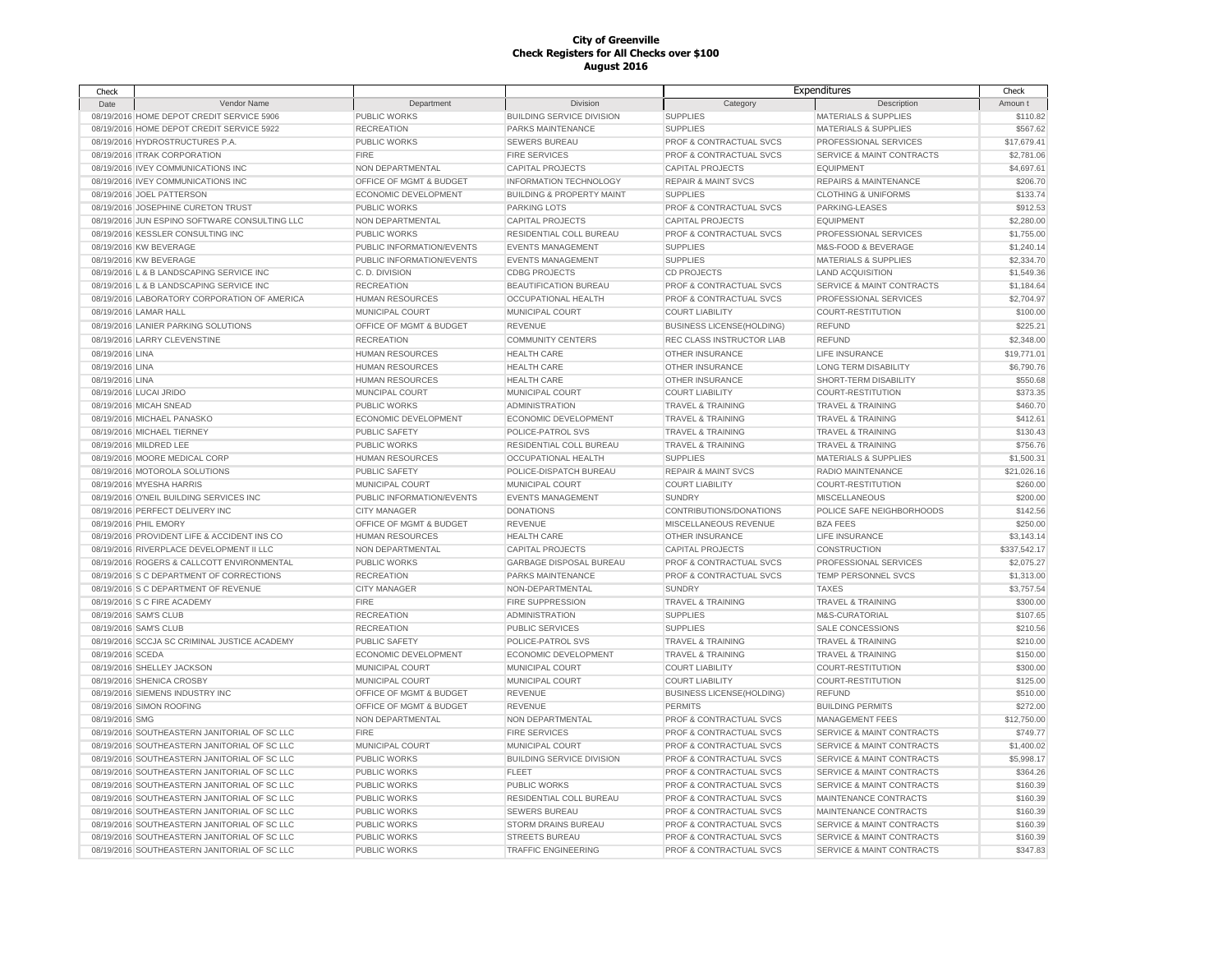| Check               |                                             |                           |                                      |                              | Expenditures                         | Check       |
|---------------------|---------------------------------------------|---------------------------|--------------------------------------|------------------------------|--------------------------------------|-------------|
| Date                | Vendor Name                                 | Department                | <b>Division</b>                      | Category                     | Description                          | Amoun t     |
|                     | 08/19/2016 SQUIRE PATTON BOGGS LLP          | <b>CITY MANAGER</b>       | <b>CITY MANAGER</b>                  | PROF & CONTRACTUAL SVCS      | PROFESSIONAL SERVICES                | \$5,000.00  |
|                     | 08/19/2016 ST CLAIR SIGNS                   | OFFICE OF MGMT & BUDGET   | <b>REVENUE</b>                       | MISCELLANEOUS REVENUE        | DPC FEES                             | \$150.00    |
|                     | 08/19/2016 ST GILES PRESBYTERIAN CHURCH     | PUBLIC INFORMATION/EVENTS | <b>EVENTS MANAGEMENT</b>             | PROF & CONTRACTUAL SVCS      | SHOW MANAGEMENT EXP                  | \$300.00    |
|                     | 08/19/2016 STACEY OWENS                     | <b>PUBLIC SAFETY</b>      | POLICE-PATROL SVS                    | <b>TRAVEL &amp; TRAINING</b> | <b>TRAVEL &amp; TRAINING</b>         | \$1,814.50  |
|                     | 08/19/2016 SUNGARD PUBLIC SECTOR INC        | OFFICE OF MGMT & BUDGET   | INFORMATION TECHNOLOGY               | PROF & CONTRACTUAL SVCS      | <b>SERVICE &amp; MAINT CONTRACTS</b> | \$13,876.43 |
|                     | 08/19/2016 SYMTRAX CORPORATION              | PUBLIC SAFETY             | FED EQUITABLE SHAR DOJ               | MACHINERY AND EQUIPMENT      | MACHINERY AND EQUIPMENT              | \$15,903.40 |
|                     | 08/19/2016 TALENT MANAGEMENT SOLUTIONS      | OFFICE OF MGMT & BUDGET   | <b>REVENUE</b>                       | PROF & CONTRACTUAL SVCS      | TEMP PERSONNEL SVCS                  | \$634.26    |
|                     | 08/19/2016 TALENT MANAGEMENT SOLUTIONS      | PUBLIC INFORMATION/EVENTS | <b>EVENTS MANAGEMENT</b>             | PROF & CONTRACTUAL SVCS      | TEMP PERSONNEL SVCS                  | \$808.83    |
|                     | 08/19/2016 TALENT MANAGEMENT SOLUTIONS      | PUBLIC SAFETY             | POLICE-DISPATCH BUREAU               | PROF & CONTRACTUAL SVCS      | TEMP PERSONNEL SVCS                  | \$650.16    |
|                     | 08/19/2016 TALENT MANAGEMENT SOLUTIONS      | <b>PUBLIC WORKS</b>       | <b>ENFORCEMENT</b>                   | PROF & CONTRACTUAL SVCS      | TEMP PERSONNEL SVCS                  | \$660.00    |
|                     | 08/19/2016 TALENT MANAGEMENT SOLUTIONS      | <b>PUBLIC WORKS</b>       | <b>MAINTENANCE</b>                   | PROF & CONTRACTUAL SVCS      | TEMP PERSONNEL SVCS                  | \$771.17    |
|                     | 08/19/2016 TALENT MANAGEMENT SOLUTIONS      | <b>PUBLIC WORKS</b>       | RESIDENTIAL COLL BUREAU              | PROF & CONTRACTUAL SVCS      | TEMP PERSONNEL SVCS                  | \$5,382.44  |
|                     | 08/19/2016 TALENT MANAGEMENT SOLUTIONS      | <b>PUBLIC WORKS</b>       | <b>STORM DRAINS BUREAU</b>           | PROF & CONTRACTUAL SVCS      | TEMP PERSONNEL SVCS                  | \$449.10    |
|                     | 08/19/2016 TALENT MANAGEMENT SOLUTIONS      | <b>PUBLIC WORKS</b>       | <b>VEHICLE MAINTENANCE</b>           | PROF & CONTRACTUAL SVCS      | TEMP PERSONNEL SVCS                  | \$2,883.11  |
|                     | 08/19/2016 TALENT MANAGEMENT SOLUTIONS      | <b>RECREATION</b>         | <b>COMMUNITY CENTERS</b>             | PROF & CONTRACTUAL SVCS      | TEMP PERSONNEL SVCS                  | \$1,313.40  |
|                     | 08/19/2016 TALENT MANAGEMENT SOLUTIONS      | <b>RECREATION</b>         | <b>FALLS PARK WORK CREW</b>          | PROF & CONTRACTUAL SVCS      | TEMP PERSONNEL SVCS                  | \$628.00    |
|                     | 08/19/2016 TALENT MANAGEMENT SOLUTIONS      | <b>RECREATION</b>         | PUBLIC SERVICES                      | PROF & CONTRACTUAL SVCS      | TEMP PERSONNEL SVCS                  | \$662.16    |
| 08/19/2016 TGA      |                                             | NON DEPARTMENTAL          | <b>CAPITAL PROJECTS</b>              | <b>CAPITAL PROJECTS</b>      | <b>EQUIPMENT</b>                     | \$10,855.69 |
| 08/19/2016 TGA      |                                             | OFFICE OF MGMT & BUDGET   | INFORMATION TECHNOLOGY               | PROF & CONTRACTUAL SVCS      | <b>EQUIPMENT RENTAL</b>              | \$47,495.42 |
|                     | 08/19/2016 TIM GUERIN                       | <b>PUBLIC WORKS</b>       | <b>SEWERS BUREAU</b>                 | <b>TRAVEL &amp; TRAINING</b> | <b>TRAVEL &amp; TRAINING</b>         | \$170.00    |
|                     | 08/19/2016 TOUCH THE FUTURE INC             | OFFICE OF MGMT & BUDGET   | <b>RISK MANAGEMENT</b>               | PROF & CONTRACTUAL SVCS      | PROFESSIONAL SERVICES                | \$1,100.00  |
|                     | 08/19/2016 TWO CHEFS                        | <b>PUBLIC WORKS</b>       | PARKING ADMINISTRATION               | PARKING DEPOSITS             | PKG DEPOSITS-POINSETT                | \$171.70    |
|                     | 08/19/2016 TWO SCORES PROPERTIES LLC        | NON DEPARTMENTAL          | <b>CAPITAL PROJECTS</b>              | <b>CAPITAL PROJECTS</b>      | <b>CONSTRUCTION</b>                  | \$5,190.00  |
|                     | 08/19/2016 UNITED WAY OF GREENVILLE COUNTY  | <b>CITY MANAGER</b>       | NON-DEPARTMENTAL                     | <b>SUNDRY</b>                | CONTINGENCY                          | \$200.00    |
|                     | 08/19/2016 UNIVERSITY OF LOUISVILLE         | <b>PUBLIC SAFETY</b>      | POLICE-PATROL SVS                    | TRAVEL & TRAINING            | <b>TRAVEL &amp; TRAINING</b>         | \$4,170.00  |
|                     | 08/19/2016 UPPER STATE CODE ENF ASSOC OF SC | ECONOMIC DEVELOPMENT      | <b>BUILDING &amp; PROPERTY MAINT</b> | <b>SUNDRY</b>                | DUES, SUBSCRIPTN, PUBLICATN          | \$150.00    |
|                     | 08/19/2016 UPPER STATE CODE ENF ASSOC OF SC | ECONOMIC DEVELOPMENT      | <b>BUILDING &amp; PROPERTY MAINT</b> | <b>TRAVEL &amp; TRAINING</b> | <b>TRAVEL &amp; TRAINING</b>         | \$1,150.00  |
|                     | 08/19/2016 URS CORPORATION                  | <b>PUBLIC WORKS</b>       | <b>SEWERS BUREAU</b>                 | PROF & CONTRACTUAL SVCS      | PROFESSIONAL SERVICES                | \$660.00    |
|                     | 08/19/2016 VANESSA GARRISON                 | MUNICIPAL COURT           | MUNICIPAL COURT                      | <b>COURT LIABILITY</b>       | COURT-RESTITUTION                    | \$300.00    |
|                     | 08/19/2016 VERIZON WIRELESS                 | ECONOMIC DEVELOPMENT      | <b>BUILDING &amp; PROPERTY MAINT</b> | <b>COMMUNICATIONS</b>        | <b>OTHER</b>                         | \$318.36    |
|                     | 08/19/2016 VERIZON WIRELESS                 | FIRE                      | FIRE                                 | <b>COMMUNICATIONS</b>        | <b>OTHER</b>                         | \$2,249.09  |
|                     | 08/19/2016 VERIZON WIRELESS                 | NON DEPARTMENTAL          | <b>CAPITAL PROJECTS</b>              | <b>CAPITAL PROJECTS</b>      | <b>EQUIPMENT</b>                     | \$418.11    |
|                     | 08/19/2016 VERIZON WIRELESS                 | OFFICE OF MGMT & BUDGET   | INFORMATION TECHNOLOGY               | <b>COMMUNICATIONS</b>        | TELECOMMUNICATIONS/WIRELE            | \$357.47    |
|                     | 08/19/2016 VERIZON WIRELESS                 | OFFICE OF MGMT & BUDGET   | <b>REVENUE</b>                       | <b>COMMUNICATIONS</b>        | <b>OTHER</b>                         | \$114.03    |
|                     | 08/19/2016 VERIZON WIRELESS                 | PUBLIC INFORMATION/EVENTS | <b>SPECIAL EVENTS</b>                | <b>COMMUNICATIONS</b>        | <b>OTHER</b>                         | \$104.58    |
|                     | 08/19/2016 VERIZON WIRELESS                 | PUBLIC SAFETY             | POLICE-PATROL SVS                    | <b>COMMUNICATIONS</b>        | <b>OTHER</b>                         | \$371.36    |
|                     | 08/19/2016 VERIZON WIRELESS                 | PUBLIC WORKS              | <b>BUILDING SERVICE DIVISION</b>     | <b>COMMUNICATIONS</b>        | <b>OTHER</b>                         | \$252.22    |
|                     | 08/19/2016 VERIZON WIRELESS                 | PUBLIC WORKS              | CONSTRUCTION & INSPECTION            | COMMUNICATIONS               | OTHER                                | \$403.08    |
|                     | 08/19/2016 VERIZON WIRELESS                 | <b>PUBLIC WORKS</b>       | <b>ENGINEERING</b>                   | <b>COMMUNICATIONS</b>        | <b>OTHER</b>                         | \$289.07    |
|                     | 08/19/2016 VERIZON WIRELESS                 | PUBLIC WORKS              | <b>FLEET</b>                         | <b>COMMUNICATIONS</b>        | OTHER                                | \$270.03    |
|                     | 08/19/2016 VERIZON WIRELESS                 | PUBLIC WORKS              | NON VEHICLE MAINTENANCE              | COMMUNICATIONS               | OTHER                                | \$548.52    |
|                     | 08/19/2016 VERIZON WIRELESS                 | PUBLIC WORKS              | PARKING ADMINISTRATION               | COMMUNICATIONS               | OTHER                                | \$762.81    |
|                     | 08/19/2016 VERIZON WIRELESS                 | PUBLIC WORKS              | <b>PUBLIC WORKS</b>                  | COMMUNICATIONS               | OTHER                                | \$418.32    |
|                     | 08/19/2016 VERIZON WIRELESS                 | PUBLIC WORKS              | RESIDENTIAL COLL BUREAU              | <b>COMMUNICATIONS</b>        | <b>OTHER</b>                         | \$406.71    |
|                     | 08/19/2016 VERIZON WIRELESS                 | PUBLIC WORKS              | <b>SEWERS BUREAU</b>                 | COMMUNICATIONS               | OTHER                                | \$651.98    |
|                     | 08/19/2016 VERIZON WIRELESS                 | PUBLIC WORKS              | <b>STORM DRAINS BUREAU</b>           | COMMUNICATIONS               | <b>OTHER</b>                         | \$370.13    |
|                     | 08/19/2016 VERIZON WIRELESS                 | PUBLIC WORKS              | STORMWATER MANAGEMENT                | COMMUNICATIONS               | <b>TELEPHONE</b>                     | \$107.92    |
|                     | 08/19/2016 VERIZON WIRELESS                 | PUBLIC WORKS              | STREETS BUREAU                       | COMMUNICATIONS               | <b>OTHER</b>                         | \$537.88    |
|                     | 08/19/2016 VERIZON WIRELESS                 | <b>RECREATION</b>         | PARKS MAINTENANCE                    | COMMUNICATIONS               | OTHER                                | \$494.72    |
|                     | 08/19/2016 VERNE CASSADAY                   | MUNICIPAL COURT           | MUNICIPAL COURT                      | <b>COURT LIABILITY</b>       | COURT-RESTITUTION                    | \$100.00    |
|                     | 08/19/2016 W E D STONE HOLDINGS LLC         | PUBLIC WORKS              | PARKING ADMINISTRATION               | PROF & CONTRACTUAL SVCS      | RENTAL EXPENSE                       | \$4,495.48  |
|                     | 08/19/2016 WADE MILES                       | PUBLIC INFORMATION/EVENTS | <b>EVENTS MANAGEMENT</b>             | PROF & CONTRACTUAL SVCS      | PROFESSIONAL SERVICES                | \$400.00    |
|                     | 08/19/2016 WALKER SOJOURNER                 | <b>MAYOR</b>              | <b>MAYOR</b>                         | SALARIES                     | REGULAR, PART-TIME                   | \$1,000.00  |
|                     | 08/19/2016 WAYNE OWENS                      | <b>PUBLIC WORKS</b>       | <b>SEWERS BUREAU</b>                 | <b>TRAVEL &amp; TRAINING</b> | <b>TRAVEL &amp; TRAINING</b>         | \$449.50    |
|                     | 08/19/2016 WAYNE OWENS                      | <b>PUBLIC WORKS</b>       | <b>STORM DRAINS BUREAU</b>           | <b>TRAVEL &amp; TRAINING</b> | <b>TRAVEL &amp; TRAINING</b>         | \$449.50    |
|                     | 08/19/2016 WENDY BARRICKMAN                 | <b>RECREATION</b>         | <b>ADMINISTRATION</b>                | <b>SUPPLIES</b>              | <b>CLOTHING &amp; UNIFORMS</b>       | \$123.41    |
| 08/19/2016 WEX BANK |                                             | <b>PUBLIC WORKS</b>       | PARKING ADMINISTRATION               | <b>VEHICLE MAINTENANCE</b>   | <b>FUEL CARD</b>                     | \$333.61    |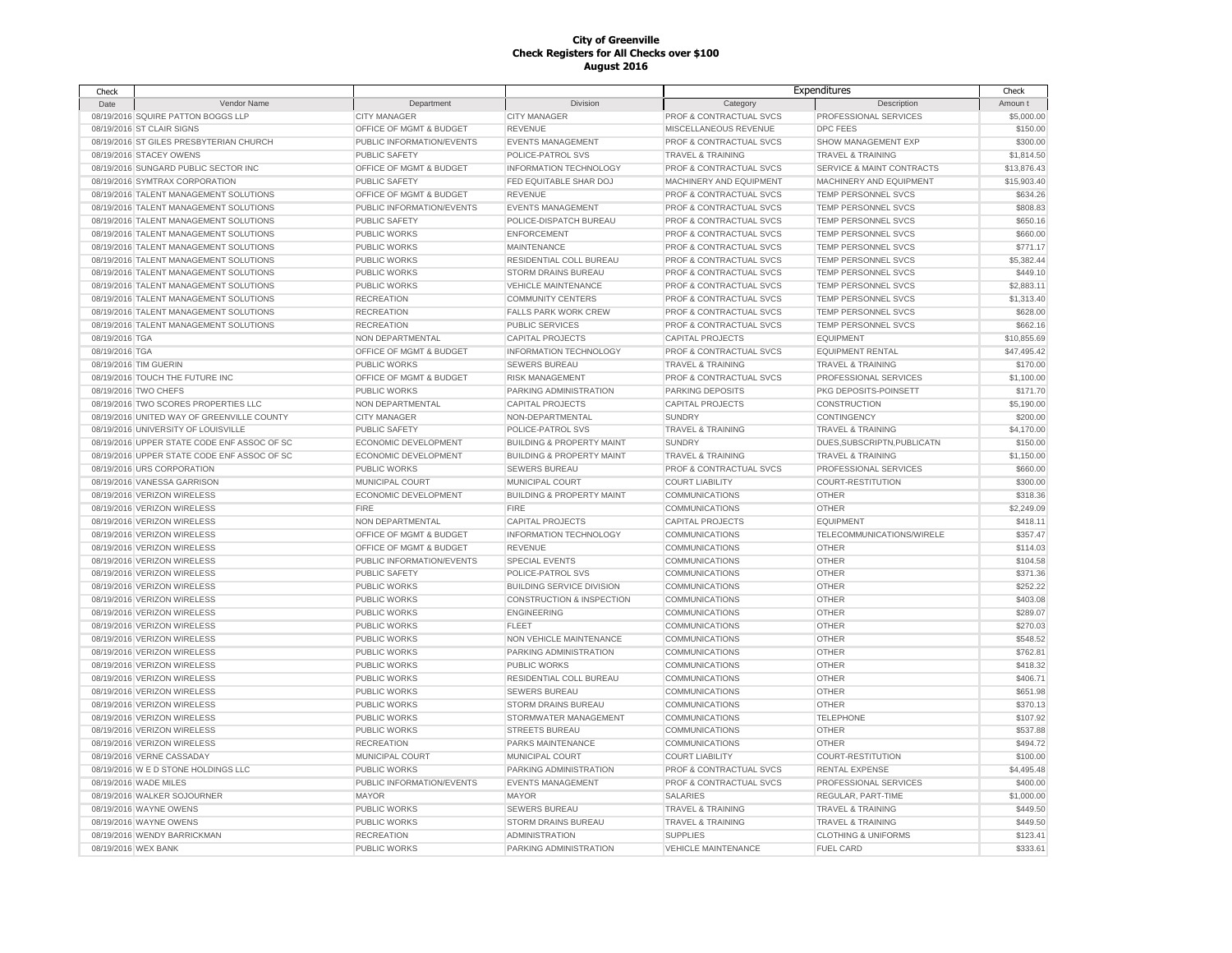| Check             |                                                |                           |                                      | Expenditures                 |                                      | Check      |
|-------------------|------------------------------------------------|---------------------------|--------------------------------------|------------------------------|--------------------------------------|------------|
| Date              | Vendor Name                                    | Department                | Division                             | Category                     | Description                          | Amoun t    |
|                   | 08/19/2016 WEX BANK                            | PUBLIC WORKS              | <b>VEHICLE MAINTENANCE</b>           | <b>VEHICLE MAINTENANCE</b>   | <b>FUEL CARD</b>                     | \$155.68   |
|                   | 08/19/2016 WILL & KRIS AMUSEMENTS              | PUBLIC INFORMATION/EVENTS | <b>EVENTS MANAGEMENT</b>             | PROF & CONTRACTUAL SVCS      | SHOW MANAGEMENT EXP                  | \$194.60   |
|                   | 08/19/2016 WOOLPERT INC                        | <b>PUBLIC WORKS</b>       | STORMWATER MANAGEMENT                | PROF & CONTRACTUAL SVCS      | PROFESSIONAL SERVICES                | \$578.50   |
|                   | 08/19/2016 WORKWELL OCCUPATIONAL HEALTH CENTER | <b>HUMAN RESOURCES</b>    | <b>HEALTH CARE</b>                   | <b>SUNDRY</b>                | <b>WELLNESS ACTIVITIES</b>           | \$1,170.00 |
|                   | 08/19/2016 WORKWELL OCCUPATIONAL HEALTH CENTER | <b>HUMAN RESOURCES</b>    | <b>OCCUPATIONAL HEALTH</b>           | PROF & CONTRACTUAL SVCS      | PROFESSIONAL SERVICES                | \$3,731.00 |
|                   | 08/19/2016 XEROX CORP                          | OFFICE OF MGMT & BUDGET   | INFORMATION TECHNOLOGY               | PROF & CONTRACTUAL SVCS      | <b>EQUIPMENT RENTAL</b>              | \$4,127.60 |
|                   | 08/22/2016 BRANDSTICKITY                       | <b>RECREATION</b>         | <b>PARKS MAINTENANCE</b>             | <b>SUPPLIES</b>              | <b>CLOTHING &amp; UNIFORMS</b>       | \$190.80   |
| 08/22/2016 CINTAS |                                                | <b>RECREATION</b>         | RIGHTS-OF-WAY                        | <b>SUPPLIES</b>              | <b>CLOTHING &amp; UNIFORMS</b>       | \$403.22   |
|                   |                                                |                           |                                      |                              |                                      |            |
|                   | 08/22/2016 CITY WELDING SERVICE                | <b>RECREATION</b>         | PARKS MAINTENANCE                    | <b>SUPPLIES</b>              | <b>MATERIALS &amp; SUPPLIES</b>      | \$3,650.75 |
|                   | 08/22/2016 COWART AWARDS INC                   | <b>RECREATION</b>         | <b>COMMUNITY CENTERS</b>             | <b>SUNDRY</b>                | AWARDS                               | \$197.80   |
|                   | 08/22/2016 DISPLAY SALES INC                   | <b>RECREATION</b>         | TREE MAINTENANCE BUREAU              | <b>SUPPLIES</b>              | <b>MATERIALS &amp; SUPPLIES</b>      | \$1,470.00 |
|                   | 08/22/2016 GREENVILLE OFFICE SUPPLY CO INC     | <b>RECREATION</b>         | PARKS AND RECREATION                 | <b>SUPPLIES</b>              | OFFICE SUPPLIES&MATERIALS            | \$217.93   |
|                   | 08/22/2016 LANDSCAPERS SUPPLY                  | <b>RECREATION</b>         | <b>BEAUTIFICATION BUREAU</b>         | <b>SUPPLIES</b>              | <b>MATERIALS &amp; SUPPLIES</b>      | \$113.35   |
|                   | 08/22/2016 MCKINNEY LUMBER & HARDWARE LLC      | <b>RECREATION</b>         | <b>PARKS MAINTENANCE</b>             | <b>SUPPLIES</b>              | <b>MATERIALS &amp; SUPPLIES</b>      | \$134.58   |
|                   | 08/22/2016 NORRIS SUPPLY CO                    | <b>RECREATION</b>         | PARKS MAINTENANCE                    | <b>SUPPLIES</b>              | <b>MATERIALS &amp; SUPPLIES</b>      | \$208.29   |
|                   | 08/22/2016 PUMP IT UP                          | <b>RECREATION</b>         | <b>COMMUNITY CENTERS</b>             | <b>SUPPLIES</b>              | <b>MATERIALS &amp; SUPPLIES</b>      | \$118.25   |
|                   | 08/22/2016 SHERWIN WILLIAMS                    | <b>RECREATION</b>         | PARKS MAINTENANCE                    | <b>SUPPLIES</b>              | <b>MATERIALS &amp; SUPPLIES</b>      | \$117.70   |
|                   | 08/22/2016 SKY ZONE GREENVILLE                 | <b>RECREATION</b>         | <b>COMMUNITY CENTERS</b>             | <b>SUPPLIES</b>              | <b>MATERIALS &amp; SUPPLIES</b>      | \$771.50   |
|                   | 08/22/2016 SOUTHEASTERN JANITORIAL OF SC LLC   | <b>RECREATION</b>         | <b>FALLS PARK WORK CREW</b>          | PROF & CONTRACTUAL SVCS      | SERVICE & MAINT CONTRACTS            | \$3,556.40 |
|                   | 08/22/2016 SOUTHEASTERN JANITORIAL OF SC LLC   | <b>RECREATION</b>         | PARKS AND RECREATION                 | PROF & CONTRACTUAL SVCS      | SERVICE & MAINT CONTRACTS            | \$889.10   |
|                   | 08/22/2016 SOUTHEASTERN PAPER GROUP            | <b>RECREATION</b>         | <b>FALLS PARK WORK CREW</b>          | <b>SUPPLIES</b>              | <b>JANITORIAL SUPPLIES</b>           | \$398.67   |
|                   | 08/22/2016 STONE AVE NURSERY LLC               | <b>RECREATION</b>         | PARKS MAINTENANCE                    | <b>SUPPLIES</b>              | <b>MATERIALS &amp; SUPPLIES</b>      | \$315.00   |
|                   | 08/22/2016 TD CARD SERVICES                    | C.D. DIVISION             | <b>CDBG PROJECTS</b>                 | <b>TRAVEL &amp; TRAINING</b> | <b>TRAVEL &amp; TRAINING</b>         | \$840.00   |
|                   | 08/22/2016 TD CARD SERVICES                    | <b>CITY MANAGER</b>       | <b>CITY CLERK</b>                    | <b>TRAVEL &amp; TRAINING</b> | <b>TRAVEL &amp; TRAINING</b>         | \$150.00   |
|                   | 08/22/2016 TD CARD SERVICES                    | <b>CITY MANAGER</b>       | <b>CITY MANAGER</b>                  | <b>SUNDRY</b>                | <b>MISCELLANEOUS</b>                 | \$181.31   |
|                   | 08/22/2016 TD CARD SERVICES                    | <b>CITY MANAGER</b>       | UTILITY UNDERGROUNDING FU            | <b>SUNDRY</b>                | <b>MISCELLANEOUS</b>                 | \$204.12   |
|                   | 08/22/2016 TD CARD SERVICES                    | COUNCIL                   | <b>CITY COUNCIL</b>                  | TRAVEL & TRAINING            | <b>TRAVEL &amp; TRAINING</b>         | \$1,138.53 |
|                   |                                                |                           |                                      |                              |                                      |            |
|                   | 08/22/2016 TD CARD SERVICES                    | ECONOMIC DEVELOPMENT      | <b>BUILDING &amp; PROPERTY MAINT</b> | <b>SUNDRY</b>                | DUES, SUBSCRIPTN, PUBLICATN          | \$199.00   |
|                   | 08/22/2016 TD CARD SERVICES                    | ECONOMIC DEVELOPMENT      | <b>BUILDING &amp; PROPERTY MAINT</b> | TRAVEL & TRAINING            | <b>TRAVEL &amp; TRAINING</b>         | \$2,237.04 |
|                   | 08/22/2016 TD CARD SERVICES                    | ECONOMIC DEVELOPMENT      | ECONOMIC DEVELOPMENT                 | <b>SUNDRY</b>                | DUES, SUBSCRIPTN, PUBLICATN          | \$1,160.00 |
|                   | 08/22/2016 TD CARD SERVICES                    | ECONOMIC DEVELOPMENT      | ECONOMIC DEVELOPMENT                 | <b>SUNDRY</b>                | <b>MISCELLANEOUS</b>                 | \$844.82   |
|                   | 08/22/2016 TD CARD SERVICES                    | ECONOMIC DEVELOPMENT      | ECONOMIC DEVELOPMENT                 | <b>SUPPLIES</b>              | <b>MATERIALS &amp; SUPPLIES</b>      | \$105.74   |
|                   | 08/22/2016 TD CARD SERVICES                    | ECONOMIC DEVELOPMENT      | PLANNING AND ZONING                  | <b>SUNDRY</b>                | <b>MISCELLANEOUS</b>                 | \$317.59   |
|                   | 08/22/2016 TD CARD SERVICES                    | <b>FIRE</b>               | <b>FIRE PREVENTION</b>               | <b>SUNDRY</b>                | DUES, SUBSCRIPTN, PUBLICATN          | \$400.00   |
|                   | 08/22/2016 TD CARD SERVICES                    | <b>FIRE</b>               | <b>FIRE SERVICES</b>                 | <b>SUNDRY</b>                | DUES, SUBSCRIPTN, PUBLICATN          | \$191.95   |
|                   | 08/22/2016 TD CARD SERVICES                    | <b>FIRE</b>               | <b>FIRE SERVICES</b>                 | <b>SUPPLIES</b>              | <b>MATERIALS &amp; SUPPLIES</b>      | \$277.36   |
|                   | 08/22/2016 TD CARD SERVICES                    | <b>FIRE</b>               | FIRE SUPPRESSION                     | <b>SUPPLIES</b>              | <b>MATERIALS &amp; SUPPLIES</b>      | \$951.52   |
|                   | 08/22/2016 TD CARD SERVICES                    | <b>FIRE</b>               | <b>FIRE SUPPRESSION</b>              | TRAVEL & TRAINING            | <b>TRAVEL &amp; TRAINING</b>         | \$1,625.82 |
|                   | 08/22/2016 TD CARD SERVICES                    | <b>FIRE</b>               | <b>FIRE SUPPRESSION</b>              | <b>VEHICLE MAINTENANCE</b>   | PARTS                                | \$375.67   |
|                   | 08/22/2016 TD CARD SERVICES                    | <b>HUMAN RESOURCES</b>    | <b>HUMAN RESOURCES</b>               | <b>SUNDRY</b>                | <b>RECRUITMENT ADS</b>               | \$517.75   |
|                   | 08/22/2016 TD CARD SERVICES                    | <b>HUMAN RESOURCES</b>    | <b>HUMAN RESOURCES</b>               | TRAVEL & TRAINING            | TRAINING/CITY WIDE                   | \$219.00   |
|                   | 08/22/2016 TD CARD SERVICES                    | <b>MAYOR</b>              | <b>MAYOR</b>                         | <b>SUNDRY</b>                | <b>MISCELLANEOUS</b>                 | \$123.66   |
|                   | 08/22/2016 TD CARD SERVICES                    | <b>MAYOR</b>              | <b>MAYOR</b>                         | <b>TRAVEL &amp; TRAINING</b> | <b>TRAVEL &amp; TRAINING</b>         | \$982.96   |
|                   | 08/22/2016 TD CARD SERVICES                    | OFFICE OF MGMT & BUDGET   | <b>INFORMATION TECHNOLOGY</b>        | PROF & CONTRACTUAL SVCS      | SERVICE & MAINT CONTRACTS            | \$200.00   |
|                   | 08/22/2016 TD CARD SERVICES                    | OFFICE OF MGMT & BUDGET   | <b>INFORMATION TECHNOLOGY</b>        | <b>SUPPLIES</b>              | <b>MATERIALS &amp; SUPPLIES</b>      | \$491.72   |
|                   | 08/22/2016 TD CARD SERVICES                    | OFFICE OF MGMT & BUDGET   | <b>PURCHASING</b>                    | <b>COMMUNICATIONS</b>        | POSTAGE                              | \$108.93   |
|                   | 08/22/2016 TD CARD SERVICES                    | PUBLIC INFORMATION/EVENTS | <b>EVENTS MANAGEMENT</b>             | <b>SUPPLIES</b>              | <b>MATERIALS &amp; SUPPLIES</b>      | \$472.95   |
|                   | 08/22/2016 TD CARD SERVICES                    | PUBLIC INFORMATION/EVENTS | <b>EVENTS MANAGEMENT</b>             | <b>SUPPLIES</b>              | <b>SALE GIFTS</b>                    | \$1,330.00 |
|                   | 08/22/2016 TD CARD SERVICES                    | PUBLIC INFORMATION/EVENTS | PUBLIC INFORMATION                   | <b>SUPPLIES</b>              | <b>MATERIALS &amp; SUPPLIES</b>      | \$199.96   |
|                   |                                                |                           |                                      |                              |                                      |            |
|                   | 08/22/2016 TD CARD SERVICES                    | PUBLIC INFORMATION/EVENTS | PUBLIC INFORMATION                   | <b>TRAVEL &amp; TRAINING</b> | <b>TRAVEL &amp; TRAINING</b>         | \$399.00   |
|                   | 08/22/2016 TD CARD SERVICES                    | <b>PUBLIC SAFETY</b>      | POLICE-PATROL SVS                    | <b>SUPPLIES</b>              | MATERIALS & SUPPLIES                 | \$1,088.25 |
|                   | 08/22/2016 TD CARD SERVICES                    | <b>PUBLIC SAFETY</b>      | POLICE-PATROL SVS                    | <b>TRAVEL &amp; TRAINING</b> | <b>TRAVEL &amp; TRAINING</b>         | \$1,378.62 |
|                   | 08/22/2016 TD CARD SERVICES                    | PUBLIC WORKS              | <b>ADMINISTRATION</b>                | <b>SUPPLIES</b>              | <b>MATERIALS &amp; SUPPLIES</b>      | \$509.30   |
|                   | 08/22/2016 TD CARD SERVICES                    | <b>PUBLIC WORKS</b>       | <b>BUILDING SERVICE DIVISION</b>     | PROF & CONTRACTUAL SVCS      | <b>SERVICE &amp; MAINT CONTRACTS</b> | \$623.88   |
|                   | 08/22/2016 TD CARD SERVICES                    | <b>PUBLIC WORKS</b>       | <b>BUILDING SERVICE DIVISION</b>     | <b>SUPPLIES</b>              | <b>MATERIALS &amp; SUPPLIES</b>      | \$993.34   |
|                   | 08/22/2016 TD CARD SERVICES                    | <b>PUBLIC WORKS</b>       | <b>BUILDING SERVICE DIVISION</b>     | <b>TRAVEL &amp; TRAINING</b> | <b>TRAVEL &amp; TRAINING</b>         | \$798.38   |
|                   | 08/22/2016 TD CARD SERVICES                    | PUBLIC WORKS              | <b>ENGINEERING</b>                   | <b>TRAVEL &amp; TRAINING</b> | <b>TRAVEL &amp; TRAINING</b>         | \$328.00   |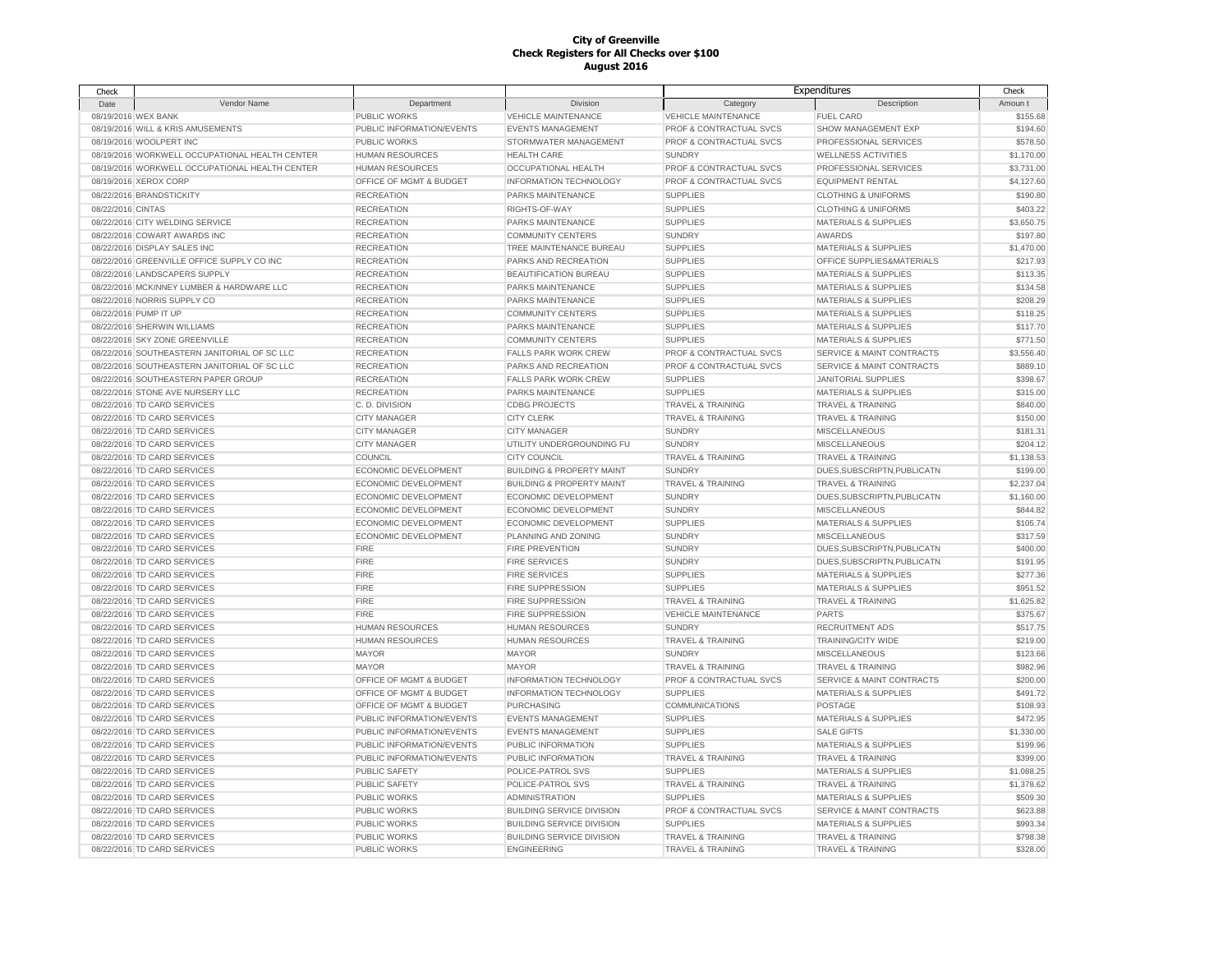| Check              |                                                |                      |                                  | Expenditures                       |                                  | Check       |
|--------------------|------------------------------------------------|----------------------|----------------------------------|------------------------------------|----------------------------------|-------------|
| Date               | Vendor Name                                    | Department           | Division                         | Category                           | Description                      | Amoun t     |
|                    | 08/22/2016 TD CARD SERVICES                    | PUBLIC WORKS         | <b>FIXED ROUTE</b>               | <b>SUPPLIES</b>                    | <b>MATERIALS &amp; SUPPLIES</b>  | \$331.56    |
|                    | 08/22/2016 TD CARD SERVICES                    | PUBLIC WORKS         | FLEET                            | <b>TRAVEL &amp; TRAINING</b>       | <b>TRAVEL &amp; TRAINING</b>     | \$494.04    |
|                    | 08/22/2016 TD CARD SERVICES                    | PUBLIC WORKS         | <b>MAINTENANCE</b>               | <b>SUPPLIES</b>                    | <b>MATERIALS &amp; SUPPLIES</b>  | \$289.35    |
|                    | 08/22/2016 TD CARD SERVICES                    | PUBLIC WORKS         | NON VEHICLE MAINTENANCE          | <b>SUPPLIES</b>                    | <b>MATERIALS &amp; SUPPLIES</b>  | \$1,095.30  |
|                    | 08/22/2016 TD CARD SERVICES                    | <b>PUBLIC WORKS</b>  | PARKING ADMINISTRATION           | <b>SUNDRY</b>                      | <b>BANK CHARGES</b>              | \$129.90    |
|                    | 08/22/2016 TD CARD SERVICES                    | PUBLIC WORKS         | PARKING ADMINISTRATION           | <b>TRAVEL &amp; TRAINING</b>       | <b>TRAVEL &amp; TRAINING</b>     | \$325.00    |
|                    | 08/22/2016 TD CARD SERVICES                    | PUBLIC WORKS         | PUBLIC WORKS                     | <b>TRAVEL &amp; TRAINING</b>       | TRAVEL & TRAINING                | \$133.36    |
|                    | 08/22/2016 TD CARD SERVICES                    | <b>PUBLIC WORKS</b>  | STORMWATER MANAGEMENT            | <b>TRAVEL &amp; TRAINING</b>       | <b>TRAVEL &amp; TRAINING</b>     | \$414.50    |
|                    | 08/22/2016 TD CARD SERVICES                    | PUBLIC WORKS         | <b>STREETS BUREAU</b>            | <b>SUPPLIES</b>                    | <b>MATERIALS &amp; SUPPLIES</b>  | \$763.29    |
|                    | 08/22/2016 TD CARD SERVICES                    | <b>RECREATION</b>    | <b>ADMINISTRATION</b>            | <b>SUPPLIES</b>                    | M&S-VETERINARY                   | \$286.97    |
|                    | 08/22/2016 TD CARD SERVICES                    | <b>RECREATION</b>    | <b>ADMINISTRATION</b>            | <b>TRAVEL &amp; TRAINING</b>       | <b>TRAVEL &amp; TRAINING</b>     | \$612.37    |
|                    |                                                |                      |                                  |                                    |                                  | \$245.00    |
|                    | 08/22/2016 TD CARD SERVICES                    | <b>RECREATION</b>    | BEAUTIFICATION BUREAU            | <b>TRAVEL &amp; TRAINING</b>       | <b>TRAVEL &amp; TRAINING</b>     |             |
|                    | 08/22/2016 TD CARD SERVICES                    | <b>RECREATION</b>    | PARKS AND RECREATION             | <b>TRAVEL &amp; TRAINING</b>       | <b>TRAVEL &amp; TRAINING</b>     | \$145.00    |
|                    | 08/22/2016 TD CARD SERVICES                    | <b>RECREATION</b>    | PARKS MAINTENANCE                | <b>SUPPLIES</b>                    | <b>MATERIALS &amp; SUPPLIES</b>  | \$1,728.56  |
|                    | 08/22/2016 TD CARD SERVICES                    | <b>RECREATION</b>    | PARKS MAINTENANCE                | <b>TRAVEL &amp; TRAINING</b>       | <b>TRAVEL &amp; TRAINING</b>     | \$380.00    |
|                    | 08/22/2016 TD CARD SERVICES                    | <b>RECREATION</b>    | <b>PUBLIC SERVICES</b>           | <b>SUNDRY</b>                      | RESEARCH CONSERVATION EXP        | \$125.27    |
|                    | 08/22/2016 TD CARD SERVICES                    | <b>RECREATION</b>    | PUBLIC SERVICES                  | <b>SUNDRY</b>                      | RESEARCH ENRICHMENT EXP          | \$121.67    |
|                    | 08/22/2016 TD CARD SERVICES                    | <b>RECREATION</b>    | PUBLIC SERVICES                  | <b>SUPPLIES</b>                    | OFFICE SUPPLIES&MATERIALS        | \$113.69    |
|                    | 08/22/2016 WELLS FARGO & CO                    | <b>RECREATION</b>    | <b>FALLS PARK WORK CREW</b>      | PROF & CONTRACTUAL SVCS            | PROFESSIONAL SERVICES            | \$100.00    |
|                    | 08/24/2016 ALDRIDGE PRODUCE COMPANY            | <b>RECREATION</b>    | <b>ADMINISTRATION</b>            | <b>SUPPLIES</b>                    | M&S-FOOD                         | \$1,321.45  |
|                    | 08/24/2016 ALL SEASONS ZOO TAILS & ANIMAL EARS | <b>RECREATION</b>    | <b>PUBLIC SERVICES</b>           | <b>SUPPLIES</b>                    | <b>SALE GIFTS</b>                | \$845.87    |
|                    | 08/24/2016 ANIMAL EMERGENCY CLINIC             | PUBLIC SAFETY        | POLICE-PATROL SVS                | <b>SUPPLIES</b>                    | <b>MATERIALS &amp; SUPPLIES</b>  | \$1,173.95  |
| 08/24/2016 ASG LLC |                                                | PUBLIC SAFETY        | POLICE-PATROL SVS                | PROF & CONTRACTUAL SVCS            | PROFESSIONAL SERVICES            | \$1,052.64  |
|                    | 08/24/2016 BATTERY SPECIALISTS INC             | PUBLIC WORKS         | <b>VEHICLE MAINTENANCE</b>       | <b>VEHICLE MAINTENANCE</b>         | <b>PARTS</b>                     | \$437.85    |
|                    | 08/24/2016 BSN/PASSON'S/GSC/COLIN SPORTS       | <b>RECREATION</b>    | PARKS MAINTENANCE                | <b>SUPPLIES</b>                    | <b>MATERIALS &amp; SUPPLIES</b>  | \$1,355.88  |
|                    | 08/24/2016 CAROLINA LAWN & TRACTOR INC         | <b>RECREATION</b>    | PARKS AND RECREATION             | <b>REPAIR &amp; MAINT SVCS</b>     | <b>REPAIRS &amp; MAINTENANCE</b> | \$324.26    |
|                    | 08/24/2016 CAROLINA LAWN & TRACTOR INC         | <b>RECREATION</b>    | RIGHTS-OF-WAY                    | <b>SUPPLIES</b>                    | <b>MATERIALS &amp; SUPPLIES</b>  | \$295.21    |
|                    | 08/24/2016 CLASSIC GROUND COVERS INC           | <b>RECREATION</b>    | PARKS MAINTENANCE                | <b>SUPPLIES</b>                    | MATERIALS & SUPPLIES             | \$266.40    |
|                    | 08/24/2016 CLINE HOSE & HYDRAULICS LLC         | PUBLIC WORKS         | <b>VEHICLE MAINTENANCE</b>       | <b>VEHICLE MAINTENANCE</b>         | <b>PARTS</b>                     | \$166.61    |
|                    | 08/24/2016 CORBIN TURF & ORNAMENTAL SUPPLY INC | <b>RECREATION</b>    | <b>BEAUTIFICATION BUREAU</b>     | <b>SUPPLIES</b>                    | <b>MATERIALS &amp; SUPPLIES</b>  | \$1,006.15  |
|                    | 08/24/2016 COWART AWARDS INC                   | PUBLIC SAFETY        | POLICE-PATROL SVS                | <b>SUPPLIES</b>                    | <b>MATERIALS &amp; SUPPLIES</b>  | \$344.50    |
|                    | 08/24/2016 COWART AWARDS INC                   | <b>RECREATION</b>    | <b>COMMUNITY CENTERS</b>         | <b>SUNDRY</b>                      | AWARDS                           | \$585.65    |
| 08/24/2016 CROMERS |                                                | <b>RECREATION</b>    | PUBLIC SERVICES                  | <b>SUPPLIES</b>                    | SALE CONCESSIONS                 | \$668.27    |
|                    | 08/24/2016 CROSSROAD DESIGNS LLC               | <b>RECREATION</b>    | <b>PUBLIC SERVICES</b>           | <b>SUPPLIES</b>                    | <b>SALE GIFTS</b>                | \$377.35    |
|                    | 08/24/2016 CUMMINS ATLANTIC LLC                | PUBLIC WORKS         | <b>VEHICLE MAINTENANCE</b>       | <b>VEHICLE MAINTENANCE</b>         | <b>PARTS</b>                     | \$193.04    |
|                    | 08/24/2016 DEAN'S ALTERNATOR                   | PUBLIC WORKS         | <b>VEHICLE MAINTENANCE</b>       | <b>VEHICLE MAINTENANCE</b>         | <b>OUTSIDE REPAIRS</b>           | \$245.00    |
|                    |                                                |                      |                                  |                                    | <b>CLOTHING &amp; UNIFORMS</b>   | \$136.63    |
|                    | 08/24/2016 DESIGNLAB INC                       | <b>PUBLIC SAFETY</b> | POLICE-PATROL SVS                | <b>SUPPLIES</b><br><b>SUPPLIES</b> |                                  | \$424.00    |
|                    | 08/24/2016 DESIGNLAB INC                       | <b>PUBLIC SAFETY</b> | POLICE-PATROL SVS                |                                    | <b>MATERIALS &amp; SUPPLIES</b>  |             |
|                    | 08/24/2016 DIVERSIFIED ELECTRONICS INC         | PUBLIC SAFETY        | POLICE-PATROL SVS                | <b>SUPPLIES</b>                    | <b>MATERIALS &amp; SUPPLIES</b>  | \$1,285.71  |
|                    | 08/24/2016 DUKE ENERGY                         | C.D. DIVISION        | <b>CDBG PROJECTS</b>             | <b>CD PROJECTS</b>                 | PUBLIC SERVICES (GENERAL)        | \$228.65    |
|                    | 08/24/2016 DUKE ENERGY                         | <b>FIRE</b>          | <b>FIRE SERVICES</b>             | UTILITIES                          | <b>ELECTRICITY</b>               | \$1,723.81  |
|                    | 08/24/2016 DUKE ENERGY                         | PUBLIC WORKS         | <b>BUILDING SERVICE DIVISION</b> | UTILITIES                          | <b>ELECTRICITY</b>               | \$20,518.78 |
|                    | 08/24/2016 DUKE ENERGY                         | PUBLIC WORKS         | RIVERPLACE GARAGE                | UTILITIES                          | <b>ELECTRICITY</b>               | \$5,257.72  |
|                    | 08/24/2016 DUKE ENERGY                         | PUBLIC WORKS         | <b>TRAFFIC ENGINEERING</b>       | <b>UTILITIES</b>                   | <b>ELECTRICITY</b>               | \$732.84    |
|                    | 08/24/2016 DUKE ENERGY                         | <b>RECREATION</b>    | <b>ADMINISTRATION</b>            | <b>UTILITIES</b>                   | <b>ELECTRICITY</b>               | \$3,310.32  |
|                    | 08/24/2016 DUKE ENERGY                         | <b>RECREATION</b>    | <b>COMMUNITY CENTERS</b>         | <b>UTILITIES</b>                   | <b>ELECTRICITY</b>               | \$1,648.01  |
|                    | 08/24/2016 DUKE ENERGY                         | <b>RECREATION</b>    | PARKS AND RECREATION             | <b>UTILITIES</b>                   | <b>ELECTRICITY</b>               | \$1,082.65  |
|                    | 08/24/2016 DUKE ENERGY                         | <b>RECREATION</b>    | PARKS MAINTENANCE                | <b>UTILITIES</b>                   | <b>ELECTRICITY</b>               | \$7,057.34  |
|                    | 08/24/2016 ELECTRIC CITY PRINTING COMPANY      | PUBLIC SAFETY        | POLICE-PATROL SVS                | <b>PRINTING</b>                    | PRINTING & BINDING               | \$492.90    |
| 08/24/2016 FIESTA  |                                                | <b>RECREATION</b>    | <b>PUBLIC SERVICES</b>           | <b>SUPPLIES</b>                    | <b>SALE GIFTS</b>                | \$770.03    |
|                    | 08/24/2016 GEORGIA BARK COMPANY                | <b>RECREATION</b>    | <b>BEAUTIFICATION BUREAU</b>     | <b>SUPPLIES</b>                    | <b>MATERIALS &amp; SUPPLIES</b>  | \$1,272.00  |
|                    | 08/24/2016 GIMME-A-SIGN CO INC                 | <b>RECREATION</b>    | <b>FALLS PARK WORK CREW</b>      | <b>SUPPLIES</b>                    | <b>MATERIALS &amp; SUPPLIES</b>  | \$390.08    |
|                    | 08/24/2016 GIMME-A-SIGN CO INC                 | <b>RECREATION</b>    | PARKS MAINTENANCE                | <b>SUPPLIES</b>                    | <b>MATERIALS &amp; SUPPLIES</b>  | \$135.89    |
|                    | 08/24/2016 GRAINGER 803858620                  | PUBLIC WORKS         | <b>VEHICLE MAINTENANCE</b>       | <b>SUPPLIES</b>                    | <b>MATERIALS &amp; SUPPLIES</b>  | \$168.06    |
|                    | 08/24/2016 GRAINGER 803858935                  | <b>RECREATION</b>    | <b>ADMINISTRATION</b>            | <b>SUPPLIES</b>                    | M&S-MAINTENANCE                  | \$132.25    |
|                    | 08/24/2016 GREENVILLE ARMY-NAVY STORE          | <b>RECREATION</b>    | RIGHTS-OF-WAY                    | <b>SUPPLIES</b>                    | <b>CLOTHING &amp; UNIFORMS</b>   | \$221.54    |
|                    | 08/24/2016 GREENVILLE OFFICE SUPPLY CO INC     | <b>RECREATION</b>    | <b>PUBLIC SERVICES</b>           | <b>SUPPLIES</b>                    | OFFICE SUPPLIES&MATERIALS        | \$169.21    |
|                    |                                                |                      |                                  |                                    |                                  |             |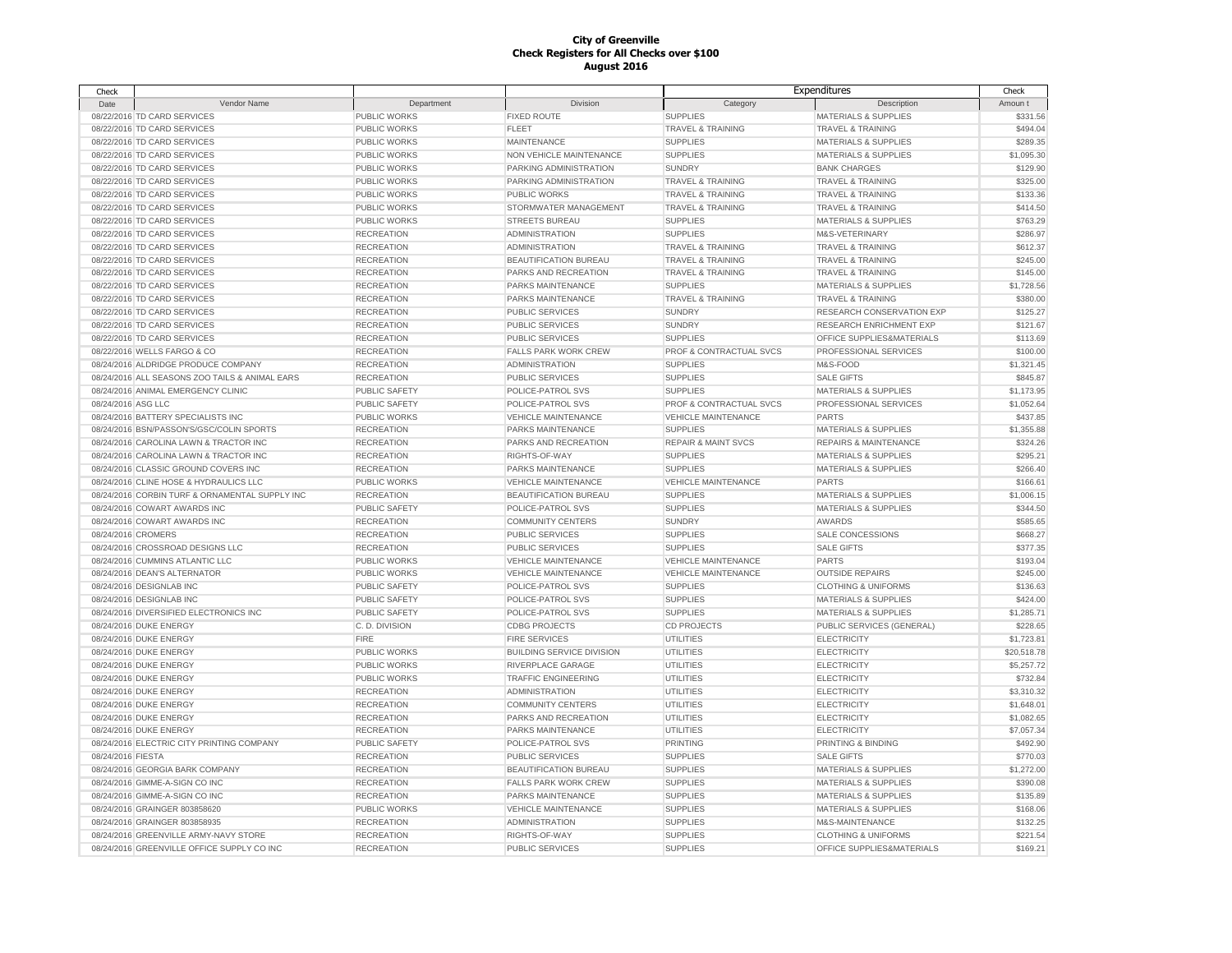| Check               |                                              |                     |                                  | Expenditures                   |                                      | Check      |
|---------------------|----------------------------------------------|---------------------|----------------------------------|--------------------------------|--------------------------------------|------------|
| Date                | Vendor Name                                  | Department          | <b>Division</b>                  | Category                       | Description                          | Amoun t    |
|                     | 08/24/2016 GREENVILLE WATER                  | PUBLIC WORKS        | <b>BUILDING SERVICE DIVISION</b> | <b>UTILITIES</b>               | <b>OTHER</b>                         | \$5,848.52 |
|                     | 08/24/2016 GREENVILLE WATER                  | <b>PUBLIC WORKS</b> | NON VEHICLE MAINTENANCE          | UTILITIES                      | WATER/SEWER                          | \$511.96   |
|                     | 08/24/2016 GREENVILLE WATER                  | <b>RECREATION</b>   | <b>FALLS PARK WORK CREW</b>      | UTILITIES                      | <b>OTHER</b>                         | \$666.51   |
|                     | 08/24/2016 HERSHEY CREAMERY COMPANY          | <b>RECREATION</b>   | <b>PUBLIC SERVICES</b>           | <b>SUPPLIES</b>                | SALE CONCESSIONS                     | \$179.73   |
|                     | 08/24/2016 HILTON DEVELOPMENT GROUP INC      | PUBLIC SAFETY       | POLICE-PATROL SVS                | <b>SUNDRY</b>                  | <b>MISCELLANEOUS</b>                 | \$179.55   |
|                     | 08/24/2016 HOME DEPOT CREDIT SERVICE 5922    | <b>RECREATION</b>   | <b>FALLS PARK WORK CREW</b>      | <b>SUPPLIES</b>                | <b>MATERIALS &amp; SUPPLIES</b>      | \$496.05   |
|                     | 08/24/2016 HOME DEPOT CREDIT SERVICE 5922    | <b>RECREATION</b>   | PARKS AND RECREATION             | <b>SUPPLIES</b>                | <b>MATERIALS &amp; SUPPLIES</b>      | \$187.91   |
|                     | 08/24/2016 HOME DEPOT CREDIT SERVICE 5922    | <b>RECREATION</b>   | PARKS MAINTENANCE                | <b>SUPPLIES</b>                | <b>MATERIALS &amp; SUPPLIES</b>      | \$148.99   |
|                     | 08/24/2016 HOME DEPOT CREDIT SERVICE 5922    | <b>RECREATION</b>   | TREE MAINTENANCE BUREAU          | <b>SUPPLIES</b>                | <b>MATERIALS &amp; SUPPLIES</b>      | \$505.08   |
|                     | 08/24/2016 JF ACQUISITION LLC                | PUBLIC WORKS        | NON VEHICLE MAINTENANCE          | PROF & CONTRACTUAL SVCS        | SERVICE & MAINT CONTRACTS            | \$318.75   |
|                     | 08/24/2016 K-MART STORE 4016                 | <b>RECREATION</b>   | <b>COMMUNITY CENTERS</b>         | <b>SUPPLIES</b>                | <b>MATERIALS &amp; SUPPLIES</b>      | \$124.18   |
|                     | 08/24/2016 LANDSCAPERS SUPPLY                | <b>RECREATION</b>   | PARKS AND RECREATION             | <b>REPAIR &amp; MAINT SVCS</b> | <b>REPAIRS &amp; MAINTENANCE</b>     | \$549.32   |
| 08/24/2016 LOWES    |                                              | <b>RECREATION</b>   | PARKS MAINTENANCE                | <b>SUPPLIES</b>                | <b>MATERIALS &amp; SUPPLIES</b>      | \$161.06   |
|                     | 08/24/2016 LYDIA THOMAS                      | <b>RECREATION</b>   | <b>PUBLIC SERVICES</b>           | PROF & CONTRACTUAL SVCS        | PROFESSIONAL SERVICES                | \$235.00   |
|                     | 08/24/2016 MARION ZOOLOGICAL INC             | <b>RECREATION</b>   | <b>ADMINISTRATION</b>            | <b>SUPPLIES</b>                | M&S-FOOD                             | \$876.31   |
|                     | 08/24/2016 MCKINNEY LUMBER & HARDWARE LLC    | <b>RECREATION</b>   | PARKS MAINTENANCE                | <b>SUPPLIES</b>                | <b>MATERIALS &amp; SUPPLIES</b>      | \$129.22   |
|                     | 08/24/2016 MIKE'S BODY SHOP                  | PUBLIC WORKS        | <b>VEHICLE MAINTENANCE</b>       | <b>VEHICLE MAINTENANCE</b>     | <b>OUTSIDE REPAIRS</b>               | \$1,800.00 |
|                     | 08/24/2016 MUNCIE TRANSIT SUPPLY             | PUBLIC WORKS        | <b>VEHICLE MAINTENANCE</b>       | <b>VEHICLE MAINTENANCE</b>     | <b>PARTS</b>                         | \$472.86   |
|                     | 08/24/2016 NAPA AUTO PARTS                   | PUBLIC WORKS        | <b>VEHICLE MAINTENANCE</b>       | <b>VEHICLE MAINTENANCE</b>     | <b>LUBRICANTS</b>                    | \$143.04   |
|                     | 08/24/2016 NAPA AUTO PARTS                   | PUBLIC WORKS        | <b>VEHICLE MAINTENANCE</b>       | <b>VEHICLE MAINTENANCE</b>     | <b>PARTS</b>                         | \$381.97   |
|                     | 08/24/2016 NORTHERN SAFETY CO INC            | <b>RECREATION</b>   | <b>FALLS PARK WORK CREW</b>      | <b>SUPPLIES</b>                | <b>MATERIALS &amp; SUPPLIES</b>      | \$472.78   |
|                     | 08/24/2016 NORTHERN SAFETY CO INC            | <b>RECREATION</b>   | PARKS AND RECREATION             | <b>SUPPLIES</b>                | <b>MATERIALS &amp; SUPPLIES</b>      | \$548.84   |
|                     | 08/24/2016 NORTHERN SAFETY CO INC            | <b>RECREATION</b>   | RIGHTS-OF-WAY                    | <b>SUPPLIES</b>                | <b>MATERIALS &amp; SUPPLIES</b>      | \$107.80   |
|                     | 08/24/2016 NORTHERN TOOL & EQUIPMENT         | <b>RECREATION</b>   | PARKS AND RECREATION             | <b>SUPPLIES</b>                | <b>MATERIALS &amp; SUPPLIES</b>      | \$169.58   |
|                     | 08/24/2016 PALMETTO BUS SALES LLC            | <b>PUBLIC WORKS</b> | <b>VEHICLE MAINTENANCE</b>       | <b>VEHICLE MAINTENANCE</b>     | <b>PARTS</b>                         | \$301.00   |
|                     | 08/24/2016 PATTERSON VETERINARY SUPPLY INC   | <b>RECREATION</b>   | <b>ADMINISTRATION</b>            | <b>SUPPLIES</b>                | M&S-MEDICINE                         | \$134.96   |
|                     | 08/24/2016 PATTERSON VETERINARY SUPPLY INC   | <b>RECREATION</b>   | <b>ADMINISTRATION</b>            | <b>SUPPLIES</b>                | M&S-VETERINARY                       | \$343.57   |
|                     | 08/24/2016 PEPSI-COLA BOTTLING CO            | <b>RECREATION</b>   | PUBLIC SERVICES                  | <b>SUPPLIES</b>                | SALE CONCESSIONS                     | \$1,997.40 |
|                     | 08/24/2016 PIEDMONT NATURAL GAS CO           | <b>FIRE</b>         | FIRE SERVICES                    | <b>UTILITIES</b>               | GAS                                  | \$284.00   |
|                     | 08/24/2016 PIEDMONT NATURAL GAS CO           | <b>PUBLIC WORKS</b> | <b>FLEET</b>                     | UTILITIES                      | GAS                                  | \$202.83   |
|                     | 08/24/2016 PIEDMONT NATURAL GAS CO           | <b>PUBLIC WORKS</b> | PUBLIC WORKS                     | UTILITIES                      | GAS                                  | \$130.04   |
|                     | 08/24/2016 PIEDMONT NATURAL GAS CO           | <b>RECREATION</b>   | PARKS AND RECREATION             | UTILITIES                      | GAS                                  | \$239.67   |
|                     | 08/24/2016 PRESORT PLUS INC                  | <b>RECREATION</b>   | PUBLIC SERVICES                  | <b>PRINTING</b>                | PRINTING & BINDING                   | \$450.41   |
|                     | 08/24/2016 PROFORMA                          | <b>RECREATION</b>   | <b>PUBLIC SERVICES</b>           | <b>SUPPLIES</b>                | SUPPLIES PROMOTIONS                  | \$738.00   |
|                     | 08/24/2016 RHODE ISLAND NOVELTY INC          | <b>RECREATION</b>   | <b>PUBLIC SERVICES</b>           | <b>SUPPLIES</b>                | <b>SALE GIFTS</b>                    | \$3,581.85 |
|                     | 08/24/2016 SCHINDLER ELEVATOR CORPORATION    | <b>RECREATION</b>   | FALLS PARK WORK CREW             | PROF & CONTRACTUAL SVCS        | PROFESSIONAL SERVICES                | \$588.05   |
|                     | 08/24/2016 SNIDER FLEET SOLUTIONS            | PUBLIC WORKS        | <b>FIXED ROUTE</b>               | <b>VEHICLE MAINTENANCE</b>     | <b>TIRES AND TUBES</b>               | \$5,093.16 |
| 08/24/2016 SOCAR    |                                              | <b>RECREATION</b>   | PARKS MAINTENANCE                | <b>SUPPLIES</b>                | MATERIALS & SUPPLIES                 | \$106.05   |
|                     | 08/24/2016 SOUND-EKLIN                       | <b>RECREATION</b>   | <b>ADMINISTRATION</b>            | PROF & CONTRACTUAL SVCS        | SERVICE & MAINT CONTRACTS            | \$309.16   |
|                     | 08/24/2016 SOUTHEASTERN JANITORIAL OF SC LLC | PUBLIC WORKS        | NON VEHICLE MAINTENANCE          | PROF & CONTRACTUAL SVCS        | <b>SERVICE &amp; MAINT CONTRACTS</b> | \$429.00   |
|                     | 08/24/2016 SOUTHEASTERN TESTING LAB          | <b>RECREATION</b>   | PARKS MAINTENANCE                | <b>SUPPLIES</b>                | MATERIALS & SUPPLIES                 | \$480.00   |
|                     | 08/24/2016 SPX GENFARE                       | PUBLIC WORKS        | <b>VEHICLE MAINTENANCE</b>       | <b>VEHICLE MAINTENANCE</b>     | <b>OUTSIDE REPAIRS</b>               | \$155.72   |
|                     | 08/24/2016 STATE BUDGET AND CONTROL BOARD    | PUBLIC SAFETY       | POLICE-PATROL SVS                | PROF & CONTRACTUAL SVCS        | SERVICE & MAINT CONTRACTS            | \$112.00   |
|                     | 08/24/2016 SUPPLYWORKS                       | PUBLIC WORKS        | NON VEHICLE MAINTENANCE          | <b>SUPPLIES</b>                | <b>MATERIALS &amp; SUPPLIES</b>      | \$400.27   |
|                     | 08/24/2016 THE PETTING ZOO INC               | <b>RECREATION</b>   | PUBLIC SERVICES                  | <b>SUPPLIES</b>                | <b>SALE GIFTS</b>                    | \$179.94   |
|                     | 08/24/2016 TMS SOUTH INC                     | <b>RECREATION</b>   | PARKS MAINTENANCE                | <b>REPAIR &amp; MAINT SVCS</b> | <b>REPAIRS &amp; MAINTENANCE</b>     | \$183.44   |
|                     | 08/24/2016 TRUCKPRO LLC                      | PUBLIC WORKS        | <b>VEHICLE MAINTENANCE</b>       | VEHICLE MAINTENANCE            | PARTS                                | \$303.45   |
| 08/24/2016 TRUCOLOR |                                              | PUBLIC SAFETY       | POLICE-PATROL SVS                | <b>SUPPLIES</b>                | MATERIALS & SUPPLIES                 | \$723.94   |
| 08/24/2016 TY INC   |                                              | <b>RECREATION</b>   | PUBLIC SERVICES                  | <b>SUPPLIES</b>                | <b>SALE GIFTS</b>                    | \$2,381.43 |
| 08/24/2016 UNIFIRST |                                              | PUBLIC WORKS        | <b>VEHICLE MAINTENANCE</b>       | <b>SUPPLIES</b>                | <b>CLOTHING &amp; UNIFORMS</b>       | \$409.46   |
|                     | 08/24/2016 UNITED CHEMICAL & SUPPLY CO INC   | <b>RECREATION</b>   | <b>FALLS PARK WORK CREW</b>      | <b>SUPPLIES</b>                | <b>JANITORIAL SUPPLIES</b>           | \$358.85   |
|                     | 08/24/2016 UPSTATE MATERIALS INC             | <b>RECREATION</b>   | PARKS MAINTENANCE                | <b>SUPPLIES</b>                | <b>MATERIALS &amp; SUPPLIES</b>      | \$4,676.19 |
|                     | 08/24/2016 VRL LABORATORIES LTD              | <b>RECREATION</b>   | <b>ADMINISTRATION</b>            | PROF & CONTRACTUAL SVCS        | PROFESSIONAL SERVICES                | \$112.00   |
|                     | 08/24/2016 WHITE HORSE PACKAGING CO          | <b>RECREATION</b>   | <b>ADMINISTRATION</b>            | <b>SUPPLIES</b>                | <b>JANITORIAL SUPPLIES</b>           | \$728.95   |
|                     | 08/24/2016 WILDLIFE ARTIST                   | <b>RECREATION</b>   | <b>PUBLIC SERVICES</b>           | <b>SUPPLIES</b>                | <b>SALE GIFTS</b>                    | \$1,007.52 |
| 08/24/2016 ZEP INC  |                                              | <b>RECREATION</b>   | <b>ADMINISTRATION</b>            | <b>SUPPLIES</b>                | <b>JANITORIAL SUPPLIES</b>           | \$294.89   |
|                     | 08/26/2016 ALLEN MANN                        | <b>FIRE</b>         | <b>FIRE SUPPRESSION</b>          | <b>TRAVEL &amp; TRAINING</b>   | <b>TRAVEL &amp; TRAINING</b>         | \$104.00   |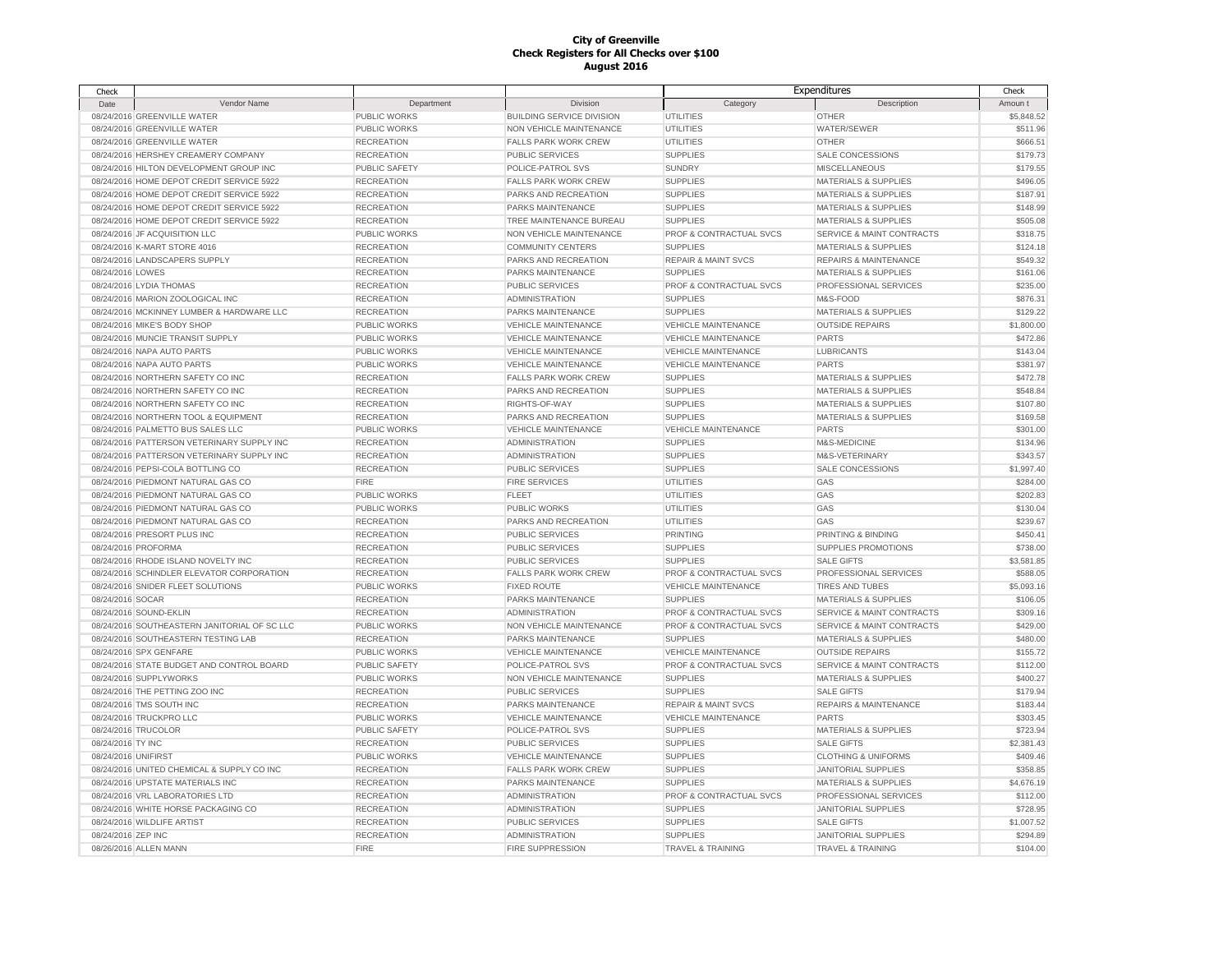| Check                |                                                                         |                                            |                                                  |                                                       | Expenditures                                         | Check                |
|----------------------|-------------------------------------------------------------------------|--------------------------------------------|--------------------------------------------------|-------------------------------------------------------|------------------------------------------------------|----------------------|
| Date                 | Vendor Name                                                             | Department                                 | Division                                         | Category                                              | Description                                          | Amoun t              |
|                      | 08/26/2016 ALTA PLANNING & DESIGN INC                                   | <b>RECREATION</b>                          | PARKS AND RECREATION                             | PROF & CONTRACTUAL SVCS                               | PROFESSIONAL SERVICES                                | \$4,504.00           |
|                      | 08/26/2016 ANTECH DIAGNOSTICS INC                                       | <b>RECREATION</b>                          | <b>ADMINISTRATION</b>                            | PROF & CONTRACTUAL SVCS                               | PROFESSIONAL SERVICES                                | \$1,700.05           |
|                      | 08/26/2016 ARGUS-HAZCO                                                  | <b>FIRE</b>                                | <b>FIRE SUPPRESSION</b>                          | <b>SUPPLIES</b>                                       | <b>MATERIALS &amp; SUPPLIES</b>                      | \$18,986.72          |
| 08/26/2016 ASG LLC   |                                                                         | <b>RECREATION</b>                          | <b>ADMINISTRATION</b>                            | PROF & CONTRACTUAL SVCS                               | SERVICE & MAINT CONTRACTS                            | \$2,656.50           |
|                      | 08/26/2016 BEN CARROLL                                                  | PUBLIC WORKS                               | <b>STREETS BUREAU</b>                            | <b>TRAVEL &amp; TRAINING</b>                          | <b>TRAVEL &amp; TRAINING</b>                         | \$546.00             |
|                      | 08/26/2016 BRETT BOGGS                                                  | PUBLIC SAFETY                              | POLICE-PATROL SVS                                | <b>TRAVEL &amp; TRAINING</b>                          | TRAVEL & TRAINING                                    | \$409.00             |
|                      | 08/26/2016 BRUCE UNLIMITED DESIGNS                                      | <b>RECREATION</b>                          | <b>PUBLIC SERVICES</b>                           | <b>SUPPLIES</b>                                       | ASSOCIATED RENTAL COSTS                              | \$250.00             |
|                      | 08/26/2016 C O G RETIREE INSURANCE                                      | <b>HUMAN RESOURCES</b>                     | <b>HEALTH CARE</b>                               | OTHER INSURANCE                                       | HEALTH MEDICARE SUPPL                                | \$15,791.00          |
|                      | 08/26/2016 CAINS TRANSMISSION INC                                       | PUBLIC WORKS                               | <b>VEHICLE MAINTENANCE</b>                       | <b>VEHICLE MAINTENANCE</b>                            | <b>OUTSIDE REPAIRS</b>                               | \$2,949.60           |
| 08/26/2016 CDW/G     |                                                                         | <b>HUMAN RESOURCES</b>                     | <b>HUMAN RESOURCES</b>                           | <b>SUPPLIES</b>                                       | MATERIALS & SUPPLIES                                 | \$262.33             |
|                      | 08/26/2016 CHARTER COMMUNICATIONS                                       | PUBLIC SAFETY                              | POLICE-PATROL SVS                                | <b>COMMUNICATIONS</b>                                 | <b>OTHER</b>                                         | \$159.45             |
|                      | 08/26/2016 CHARTER COMMUNICATIONS                                       | PUBLIC WORKS                               | <b>PUBLIC WORKS</b>                              | COMMUNICATIONS                                        | CABLE TELEVISION/INTERNET                            | \$134.56             |
|                      | 08/26/2016 CHARTER COMMUNICATIONS                                       | <b>RECREATION</b>                          | <b>COMMUNITY CENTERS</b>                         | <b>COMMUNICATIONS</b>                                 | CABLE TELEVISION/INTERNET                            | \$389.83             |
|                      | 08/26/2016 CITY OF GREENVILLE-PETTY CASH                                | <b>RECREATION</b>                          | <b>COMMUNITY CENTERS</b>                         | <b>SUPPLIES</b>                                       | <b>MATERIALS &amp; SUPPLIES</b>                      | \$148.62             |
|                      | 08/26/2016 CITY WELDING SERVICE                                         | PUBLIC WORKS                               | RESIDENTIAL COLL BUREAU                          | <b>REPAIR &amp; MAINT SVCS</b>                        | REPAIRS & MAINTENANCE                                | \$250.50             |
|                      | 08/26/2016 CLERK OF COURT                                               | OFFICE OF MGMT & BUDGET                    | NON DEPARTMENTAL                                 | PR-WH                                                 | <b>GARNISHMENTS</b>                                  | \$378.48             |
|                      | 08/26/2016 CLERK OF COURT -SPARTANBURG                                  | OFFICE OF MGMT & BUDGET                    | NON DEPARTMENTAL                                 | PR-WH                                                 | <b>GARNISHMENTS</b>                                  | \$1,040.63           |
|                      | 08/26/2016 CLERK OF COURT PICKENS COUNTY                                | OFFICE OF MGMT & BUDGET                    | NON DEPARTMENTAL                                 | PR-WH                                                 | <b>GARNISHMENTS</b>                                  | \$304.34             |
|                      | 08/26/2016 COMMERCE CLUB                                                | <b>CITY MANAGER</b>                        | <b>CITY MANAGER</b>                              | <b>SUNDRY</b>                                         | <b>MISCELLANEOUS</b>                                 | \$139.00             |
|                      | 08/26/2016 CUMMINS ATLANTIC LLC                                         | PUBLIC WORKS                               | <b>VEHICLE MAINTENANCE</b>                       | <b>VEHICLE MAINTENANCE</b>                            | <b>PARTS</b>                                         | \$3,163.60           |
|                      | 08/26/2016 DEER OAKS EAP SERVICES LLC                                   | <b>HUMAN RESOURCES</b>                     | <b>OCCUPATIONAL HEALTH</b>                       | <b>PROF &amp; CONTRACTUAL SVCS</b>                    | PROFESSIONAL SERVICES                                | \$1,862.25           |
|                      | 08/26/2016 DESIGN WORKSHOP INC                                          | OFFICE OF MGMT & BUDGET                    | ACCOUNTING                                       | PROF & CONTRACTUAL SVCS                               | PROFESSIONAL SERVICES                                | \$14,320.80          |
|                      | 08/26/2016 EARTH MATERIALS GRADING INC                                  | NON DEPARTMENTAL                           | <b>CAPITAL PROJECTS</b>                          | <b>CAPITAL PROJECTS</b>                               | CONSTRUCTION                                         | \$148,970.66         |
|                      | 08/26/2016 FAMILY CT OF THE 13TH CIRCUIT                                | OFFICE OF MGMT & BUDGET                    | NON DEPARTMENTAL                                 | PR-WH                                                 | <b>GARNISHMENTS</b>                                  | \$5,305.03           |
|                      | 08/26/2016 FAMILY SUPPORT REGISTRY                                      | OFFICE OF MGMT & BUDGET                    | NON DEPARTMENTAL                                 | PR-WH                                                 | <b>GARNISHMENTS</b>                                  | \$210.06             |
|                      | 08/26/2016 FGP INTERNATIONAL                                            | OFFICE OF MGMT & BUDGET                    | ACCOUNTING                                       | PROF & CONTRACTUAL SVCS                               | TEMP PERSONNEL SVCS                                  | \$1,095.92           |
|                      | 08/26/2016 FOOTHILLS VETERINARY HOSPITAL                                | <b>CITY MANAGER</b>                        | <b>DONATIONS</b>                                 | CONTRIBUTIONS/DONATIONS                               | <b>K9 PROGRAM</b>                                    | \$399.21             |
|                      | 08/26/2016 FURMAN UNIVERSITY                                            | PUBLIC SAFETY                              | POLICE-PATROL SVS                                | <b>TRAVEL &amp; TRAINING</b>                          | <b>TRAVEL &amp; TRAINING</b>                         | \$3,000.00           |
|                      | 08/26/2016 GREAT LAKES PETROLEUM                                        | <b>PUBLIC WORKS</b>                        | <b>ADMINISTRATION</b>                            | <b>VEHICLE MAINTENANCE</b>                            | <b>FUEL</b>                                          | \$11,912.36          |
|                      | 08/26/2016 GREENVILLE ARENA DISTRICT                                    | PUBLIC WORKS                               | <b>PARKING LOTS</b>                              | <b>LIAB-BSWA PARKING</b>                              | <b>PARKING LEASES</b>                                | 2489.57              |
|                      | 08/26/2016 GREENVILLE COUNTY ANIMAL CARE SERV                           | <b>PUBLIC SAFETY</b>                       | POLICE-PATROL SVS                                | <b>PROF &amp; CONTRACTUAL SVCS</b>                    | <b>SERVICE &amp; MAINT CONTRACTS</b>                 | \$2,350.00           |
|                      |                                                                         |                                            |                                                  |                                                       |                                                      |                      |
|                      | 08/26/2016 GREENVILLE COUNTY TREASURER                                  | OFFICE OF MGMT & BUDGET                    | <b>ACCOUNTING</b>                                | PROF & CONTRACTUAL SVCS                               | <b>INTERGOVT AGREEMENTS</b>                          | \$43,514.15          |
|                      | 08/26/2016 GREENVILLE DRIVE                                             | <b>CITY MANAGER</b>                        | <b>CITY MANAGER</b>                              | <b>SUNDRY</b>                                         | <b>MISCELLANEOUS</b>                                 | \$600.00<br>\$171.79 |
| 08/26/2016 HESC      | 08/26/2016 HILLS MACHINERY COMP LLC                                     | OFFICE OF MGMT & BUDGET<br>PUBLIC WORKS    | NON DEPARTMENTAL<br><b>FLEET</b>                 | PR-WH                                                 | <b>GARNISHMENTS</b>                                  | \$854.81             |
|                      |                                                                         |                                            |                                                  | <b>VEHICLE MAINTENANCE</b>                            | <b>OUTSIDE REPAIRS</b>                               |                      |
|                      | 08/26/2016 HILLS MACHINERY COMP LLC<br>08/26/2016 HOFFMAN & HOFFMAN INC | <b>PUBLIC WORKS</b><br><b>PUBLIC WORKS</b> | <b>FLEET</b><br><b>BUILDING SERVICE DIVISION</b> | <b>VEHICLE MAINTENANCE</b><br>PROF & CONTRACTUAL SVCS | <b>PARTS</b><br><b>SERVICE &amp; MAINT CONTRACTS</b> | \$141.40<br>\$961.00 |
|                      | 08/26/2016 HOME DEPOT CREDIT SERVICE 5906                               | <b>CITY MANAGER</b>                        | <b>DONATIONS</b>                                 | CONTRIBUTIONS/DONATIONS                               | K9 PROGRAM                                           | \$176.24             |
|                      | 08/26/2016 HUBBELL LIGHTING INC                                         | NON DEPARTMENTAL                           | <b>CAPITAL PROJECTS</b>                          | <b>CAPITAL PROJECTS</b>                               | PROJECT EXPENSE                                      | \$35,989.12          |
|                      | 08/26/2016 I/O SOLUTIONS INC                                            | HUMAN RESOURCES                            | <b>HUMAN RESOURCES</b>                           | PROF & CONTRACTUAL SVCS                               | PROFESSIONAL SERVICES                                | \$155.00             |
|                      | 08/26/2016 INTERNAL REVENUE SERVICE                                     | OFFICE OF MGMT & BUDGET                    | NON DEPARTMENTAL                                 |                                                       |                                                      | \$252.50             |
|                      | 08/26/2016 INTERNATIONAL CODE COUNCIL INC                               | <b>FIRE</b>                                | <b>FIRE PREVENTION</b>                           | PR-WH<br><b>SUNDRY</b>                                | <b>GARNISHMENTS</b><br>DUES, SUBSCRIPTN, PUBLICATN   | \$235.45             |
|                      | 08/26/2016 IVEY COMMUNICATIONS INC                                      | NON DEPARTMENTAL                           | <b>CAPITAL PROJECTS</b>                          | <b>CAPITAL PROJECTS</b>                               | <b>EQUIPMENT</b>                                     | \$6,506.79           |
|                      | 08/26/2016 IVEY COMMUNICATIONS INC                                      | OFFICE OF MGMT & BUDGET                    | INFORMATION TECHNOLOGY                           | <b>REPAIR &amp; MAINT SVCS</b>                        | REPAIRS & MAINTENANCE                                | \$4,890.96           |
|                      | 08/26/2016 JASON SEMANYK                                                | PUBLIC SAFETY                              | POLICE-PATROL SVS                                | <b>TRAVEL &amp; TRAINING</b>                          | <b>TRAVEL &amp; TRAINING</b>                         | \$207.00             |
|                      | 08/26/2016 JIMMY B GODFREY JR                                           | C.D. DIVISION                              | <b>CDBG PROJECTS</b>                             | <b>CD PROJECTS</b>                                    | <b>LAND ACQUISITION</b>                              | \$9,300.00           |
|                      | 08/26/2016 JOHN BLASSINGAME                                             | PUBLIC SAFETY                              | POLICE-PATROL SVS                                | <b>TRAVEL &amp; TRAINING</b>                          | <b>TRAVEL &amp; TRAINING</b>                         | \$394.92             |
| 08/26/2016 KEVIN COX |                                                                         | PUBLIC SAFETY                              | POLICE-PATROL SVS                                | <b>TRAVEL &amp; TRAINING</b>                          | TRAVEL & TRAINING                                    | \$1,032.60           |
|                      | 08/26/2016 KNOX WHITE                                                   | <b>MAYOR</b>                               | <b>MAYOR</b>                                     | <b>COMMUNICATIONS</b>                                 | <b>OTHER</b>                                         | \$110.58             |
|                      |                                                                         |                                            |                                                  |                                                       |                                                      |                      |
|                      | 08/26/2016 KRISTINA JUNKER                                              | OFFICE OF MGMT & BUDGET                    | <b>ADMINISTRATION</b>                            | TRAVEL & TRAINING                                     | LOCAL TRANSPORTATION                                 | \$108.54             |
|                      | 08/26/2016 KW BEVERAGE                                                  | PUBLIC INFORMATION/EVENTS                  | <b>EVENTS MANAGEMENT</b>                         | <b>SUPPLIES</b>                                       | M&S-FOOD & BEVERAGE                                  | \$1,040.46           |
|                      | 08/26/2016 L & B LANDSCAPING SERVICE INC                                | C.D. DIVISION                              | <b>CDBG PROJECTS</b>                             | CD PROJECTS                                           | <b>LAND ACQUISITION</b>                              | \$1,549.36           |
|                      | 08/26/2016 L & B LANDSCAPING SERVICE INC                                | <b>RECREATION</b>                          | BEAUTIFICATION BUREAU                            | PROF & CONTRACTUAL SVCS                               | SERVICE & MAINT CONTRACTS                            | \$1,184.64           |
| 08/26/2016 L-J INC   |                                                                         | NON DEPARTMENTAL                           | <b>CAPITAL PROJECTS</b>                          | <b>CAPITAL PROJECTS</b>                               | CONSTRUCTION                                         | \$130,035.42         |
|                      | 08/26/2016 LEVEL 3 COMMUNICATIONS LLC                                   | OFFICE OF MGMT & BUDGET                    | <b>INFORMATION TECHNOLOGY</b>                    | <b>COMMUNICATIONS</b>                                 | TELECOMMUNICATIONS/WIRELE                            | \$1,144.48           |
|                      | 08/26/2016 LOGIN INC / IACP NET                                         | PUBLIC SAFETY                              | POLICE-PATROL SVS                                | PROF & CONTRACTUAL SVCS                               | <b>SERVICE &amp; MAINT CONTRACTS</b>                 | \$1,750.00           |
|                      | 08/26/2016 MARYLAND CHILD SUPPORT ACCOUNT                               | OFFICE OF MGMT & BUDGET                    | NON DEPARTMENTAL                                 | PR-WH                                                 | <b>GARNISHMENTS</b>                                  | \$129.40             |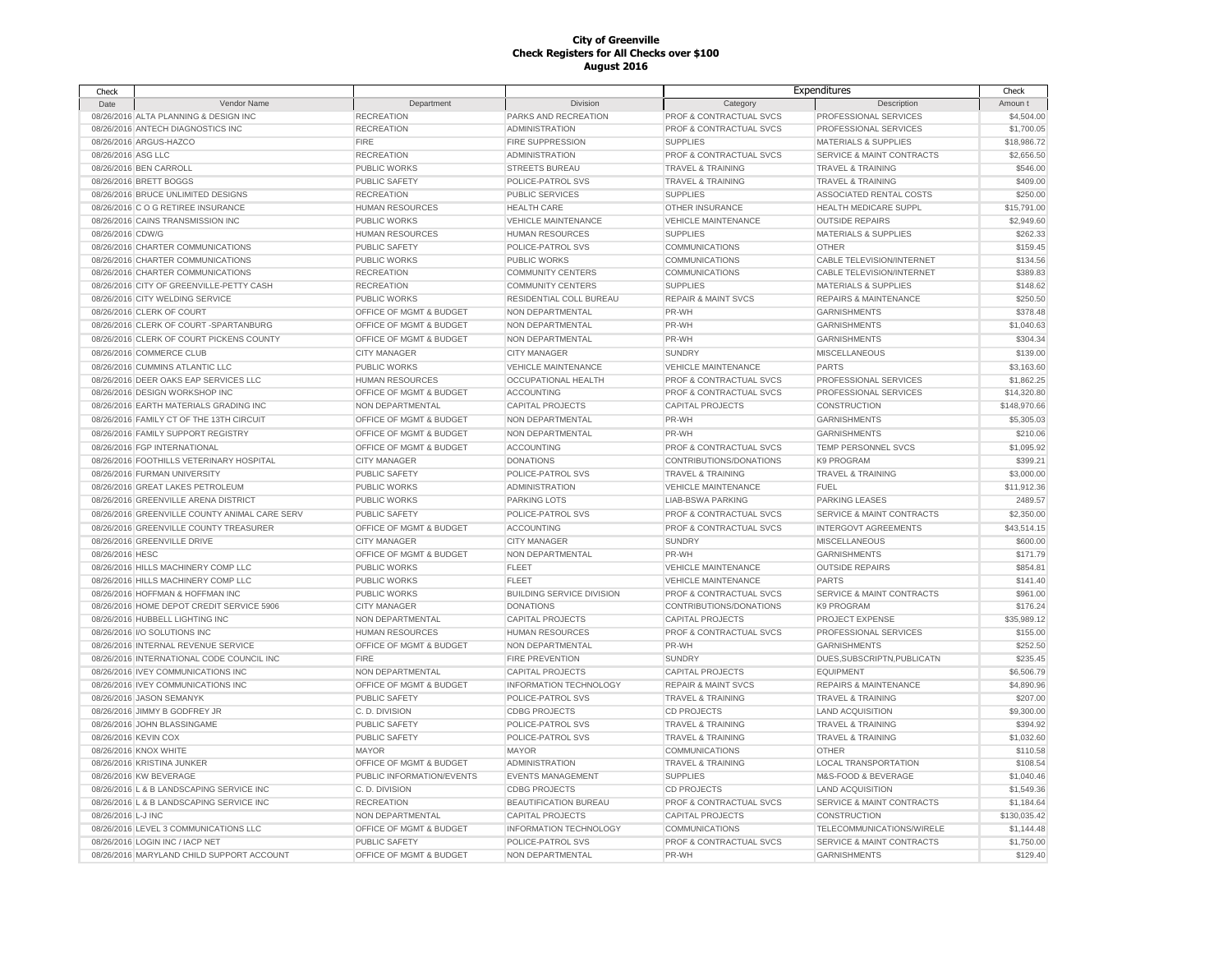| Check            |                                            |                           |                                  |                                | Expenditures                     | Check                |
|------------------|--------------------------------------------|---------------------------|----------------------------------|--------------------------------|----------------------------------|----------------------|
| Date             | Vendor Name                                | Department                | Division                         | Category                       | Description                      | Amoun t              |
|                  | 08/26/2016 MATTHEW MAXEY                   | PUBLIC WORKS              | <b>FLEET</b>                     | <b>SUPPLIES</b>                | <b>CLOTHING &amp; UNIFORMS</b>   | \$360.00             |
|                  | 08/26/2016 MATTHEW MAXEY                   | PUBLIC WORKS              | <b>FLEET</b>                     | <b>TRAVEL &amp; TRAINING</b>   | <b>TRAVEL &amp; TRAINING</b>     | \$340.00             |
|                  | 08/26/2016 MICHAEL PITTS                   | <b>CITY ATTORNEY</b>      | <b>CITY ATTORNEY</b>             | <b>TRAVEL &amp; TRAINING</b>   | <b>TRAVEL &amp; TRAINING</b>     | \$457.46             |
|                  | 08/26/2016 MIKE'S BODY SHOP                | <b>PUBLIC WORKS</b>       | <b>VEHICLE MAINTENANCE</b>       | <b>VEHICLE MAINTENANCE</b>     | <b>OUTSIDE REPAIRS</b>           | \$1,650.00           |
|                  | 08/26/2016 MST CONCRETE PRODUCTS           | NON DEPARTMENTAL          | <b>MISC GRANTS</b>               | <b>CAPITAL PROJECTS</b>        | CONSTRUCTION                     | \$1,545.08           |
| 08/26/2016 NGLIC |                                            | <b>HUMAN RESOURCES</b>    | <b>HEALTH CARE</b>               | OTHER INSURANCE                | VISION - SUPERIOR                | \$9,315.88           |
|                  | 08/26/2016 NIKOLAY KAPUSTIN                | <b>RECREATION</b>         | <b>ADMINISTRATION</b>            | <b>TRAVEL &amp; TRAINING</b>   | <b>TRAVEL &amp; TRAINING</b>     | \$225.60             |
|                  | 08/26/2016 O J'S DINER                     | <b>RECREATION</b>         | PARKS MAINTENANCE                | PROF & CONTRACTUAL SVCS        | TEMP PERSONNEL SVCS              | \$2,579.88           |
|                  | 08/26/2016 PSYCHEMEDICS CORPORATION        | <b>HUMAN RESOURCES</b>    | OCCUPATIONAL HEALTH              | PROF & CONTRACTUAL SVCS        | PROFESSIONAL SERVICES            | \$1,735.00           |
|                  | 08/26/2016 RILEY POPE & LANEY, LLC         | <b>CITY MANAGER</b>       | <b>CITY MANAGER</b>              | PROF & CONTRACTUAL SVCS        | PROFESSIONAL SERVICES            | \$3,000.00           |
| 08/26/2016 ROCIC |                                            | <b>PUBLIC SAFETY</b>      | POLICE-PATROL SVS                | <b>TRAVEL &amp; TRAINING</b>   | <b>TRAVEL &amp; TRAINING</b>     | \$125.00             |
|                  | 08/26/2016 RON POWELL                      | OFFICE OF MGMT & BUDGET   | <b>REVENUE</b>                   | <b>TRAVEL &amp; TRAINING</b>   | LOCAL TRANSPORTATION             | \$121.66             |
|                  | 08/26/2016 S C DEPARTMENT OF REVENUE       | OFFICE OF MGMT & BUDGET   | NON DEPARTMENTAL                 | PR-WH                          | <b>GARNISHMENTS</b>              | \$1,789.63           |
|                  | 08/26/2016 S C DEPARTMENT OF REVENUE       | C.D. DIVISION             | <b>CDBG PROJECTS</b>             | <b>CD PROJECTS</b>             | <b>LAND ACQUISITION</b>          | \$700.00             |
|                  | 08/26/2016 S C RETIREMENT SYSTEM           | OFFICE OF MGMT & BUDGET   | NON DEPARTMENTAL                 | PR-WH                          | RETIREMENT SVS PURCHASE          | \$644.21             |
|                  | 08/26/2016 S C RETIREMENT SYSTEM           | <b>RECREATION</b>         | <b>COMMUNITY CENTERS</b>         | <b>BENEFITS</b>                | REGULAR RETIREMENT               | \$5,884.52           |
|                  | 08/26/2016 SAM'S CLUB                      | <b>RECREATION</b>         | PUBLIC SERVICES                  | <b>SUPPLIES</b>                | <b>SALE CONCESSIONS</b>          | \$343.08             |
| 08/26/2016 SGFMA |                                            | <b>PUBLIC WORKS</b>       | <b>FLEET</b>                     | TRAVEL & TRAINING              | <b>TRAVEL &amp; TRAINING</b>     | \$200.00             |
|                  | 08/26/2016 SKILLPATH SEMINARS              | <b>RECREATION</b>         | PARKS MAINTENANCE                | TRAVEL & TRAINING              | <b>TRAVEL &amp; TRAINING</b>     | \$179.00             |
|                  | 08/26/2016 STRATUS BUILDING SOLUTIONS      | <b>PUBLIC SAFETY</b>      | POLICE-PATROL SVS                | PROF & CONTRACTUAL SVCS        | SERVICE & MAINT CONTRACTS        | \$651.00             |
|                  | 08/26/2016 TALENT MANAGEMENT SOLUTIONS     | OFFICE OF MGMT & BUDGET   | <b>REVENUE</b>                   | PROF & CONTRACTUAL SVCS        | TEMP PERSONNEL SVCS              | \$716.10             |
|                  | 08/26/2016 TALENT MANAGEMENT SOLUTIONS     | PUBLIC INFORMATION/EVENTS | <b>EVENTS MANAGEMENT</b>         | PROF & CONTRACTUAL SVCS        | TEMP PERSONNEL SVCS              | \$963.60             |
|                  | 08/26/2016 TALENT MANAGEMENT SOLUTIONS     | <b>PUBLIC SAFETY</b>      | POLICE-DISPATCH BUREAU           | PROF & CONTRACTUAL SVCS        | TEMP PERSONNEL SVCS              | \$247.68             |
|                  | 08/26/2016 TALENT MANAGEMENT SOLUTIONS     | <b>PUBLIC WORKS</b>       | <b>ENFORCEMENT</b>               | PROF & CONTRACTUAL SVCS        | TEMP PERSONNEL SVCS              | \$660.00             |
|                  | 08/26/2016 TALENT MANAGEMENT SOLUTIONS     | PUBLIC WORKS              | <b>MAINTENANCE</b>               | PROF & CONTRACTUAL SVCS        | <b>TEMP PERSONNEL SVCS</b>       | \$693.20             |
|                  | 08/26/2016 TALENT MANAGEMENT SOLUTIONS     | PUBLIC WORKS              | RESIDENTIAL COLL BUREAU          | PROF & CONTRACTUAL SVCS        | TEMP PERSONNEL SVCS              | \$5,695.34           |
|                  | 08/26/2016 TALENT MANAGEMENT SOLUTIONS     | PUBLIC WORKS              | STORM DRAINS BUREAU              | PROF & CONTRACTUAL SVCS        | <b>TEMP PERSONNEL SVCS</b>       | \$598.80             |
|                  |                                            |                           | <b>COMMUNITY CENTERS</b>         | PROF & CONTRACTUAL SVCS        | TEMP PERSONNEL SVCS              |                      |
|                  | 08/26/2016 TALENT MANAGEMENT SOLUTIONS     | <b>RECREATION</b>         | <b>FALLS PARK WORK CREW</b>      | PROF & CONTRACTUAL SVCS        | TEMP PERSONNEL SVCS              | \$1,511.40           |
|                  | 08/26/2016 TALENT MANAGEMENT SOLUTIONS     | <b>RECREATION</b>         |                                  |                                |                                  | \$620.15<br>\$327.52 |
|                  | 08/26/2016 TALENT MANAGEMENT SOLUTIONS     | <b>RECREATION</b>         | PUBLIC SERVICES                  | PROF & CONTRACTUAL SVCS        | TEMP PERSONNEL SVCS              |                      |
|                  | 08/26/2016 TD CARD SERVICES                | <b>HUMAN RESOURCES</b>    | <b>OCCUPATIONAL HEALTH</b>       | PROF & CONTRACTUAL SVCS        | PROFESSIONAL SERVICES            | \$138.74             |
|                  | 08/26/2016 TD CARD SERVICES                | PUBLIC SAFETY             | POLICE-PATROL SVS                | <b>SUNDRY</b>                  | <b>MISCELLANEOUS</b>             | \$344.64             |
|                  | 08/26/2016 TD CARD SERVICES                | <b>PUBLIC SAFETY</b>      | POLICE-PATROL SVS                | <b>SUNDRY</b>                  | <b>RECRUITMENT ADS</b>           | \$150.00             |
|                  | 08/26/2016 TD CARD SERVICES                | PUBLIC SAFETY             | POLICE-PATROL SVS                | <b>SUPPLIES</b>                | <b>CLOTHING &amp; UNIFORMS</b>   | \$363.20             |
|                  | 08/26/2016 TD CARD SERVICES                | PUBLIC SAFETY             | POLICE-PATROL SVS                | <b>SUPPLIES</b>                | <b>MATERIALS &amp; SUPPLIES</b>  | \$2,225.43           |
|                  | 08/26/2016 TD CARD SERVICES                | PUBLIC SAFETY             | POLICE-PATROL SVS                | <b>VEHICLE MAINTENANCE</b>     | <b>FUEL</b>                      | \$184.32             |
|                  | 08/26/2016 TD CARD SERVICES                | PUBLIC WORKS              | <b>FLEET</b>                     | <b>VEHICLE MAINTENANCE</b>     | <b>PARTS</b>                     | \$492.09             |
|                  | 08/26/2016 TD CONVENTION CENTER            | NON-DEPARTMENTAL          | NON-DEPARTMENTAL                 | INTERFUND-TD CONVENTION C      | <b>MACHINERY &amp; EQUIPMENT</b> | \$200,000.00         |
|                  | 08/26/2016 TD CONVENTION CENTER            | NON DEPARTMENTAL          | NON DEPARTMENTAL                 | <b>CAPITAL PROJECTS</b>        | <b>CONSTRUCTION</b>              | \$47,497.60          |
|                  | 08/26/2016 THOMSON REUTERS - WEST          | <b>CITY ATTORNEY</b>      | <b>CITY ATTORNEY</b>             | PROF & CONTRACTUAL SVCS        | PROFESSIONAL SERVICES            | \$2,243.15           |
|                  | 08/26/2016 TI TRAINING LE LLC              | PUBLIC SAFETY             | FED EQUITABLE SHAR DOJ           | <b>SUPPLIES</b>                | <b>MATERIALS &amp; SUPPLIES</b>  | \$1,513.56           |
|                  | 08/26/2016 TI TRAINING LE LLC              | PUBLIC SAFETY             | POLICE-PATROL SVS                | MACHINERY AND EQUIPMENT        | MACHINERY AND EQUIPMENT          | \$2,396.44           |
|                  | 08/26/2016 TONY MACKEY                     | C.D. DIVISION             | <b>CDBG PROJECTS</b>             | <b>CD PROJECTS</b>             | <b>LAND ACQUISITION</b>          | \$879.36             |
|                  | 08/26/2016 TS AVENTINE LLC                 | NON DEPARTMENTAL          | <b>CAPITAL PROJECTS</b>          | <b>CAPITAL PROJECTS</b>        | CONSTRUCTION                     | \$2,500.00           |
|                  | 08/26/2016 TURTLE SURVIVAL ALLIANCE        | <b>RECREATION</b>         | <b>PUBLIC SERVICES</b>           | ACCOUNTS PAYABLE(MANUAL)       | <b>EDUCATION</b>                 | \$5,580.00           |
|                  | 08/26/2016 U S DEPARTMENT OF EDUCATION     | OFFICE OF MGMT & BUDGET   | NON DEPARTMENTAL                 | PR-WH                          | <b>GARNISHMENTS</b>              | \$275.21             |
|                  | 08/26/2016 UNITED WAY OF GREENVILLE COUNTY | OFFICE OF MGMT & BUDGET   | NON DEPARTMENTAL                 | PR-WH                          | <b>UNITED WAY</b>                | \$1,429.46           |
|                  | 08/26/2016 UPSTATE MATERIALS INC           | <b>RECREATION</b>         | <b>PARKS MAINTENANCE</b>         | <b>SUPPLIES</b>                | <b>MATERIALS &amp; SUPPLIES</b>  | \$1,483.25           |
|                  | 08/26/2016 UPSTATE MEDIATION CENTER        | PUBLIC SAFETY             | POLICE-PATROL SVS                | <b>TRAVEL &amp; TRAINING</b>   | <b>TRAVEL &amp; TRAINING</b>     | \$3,224.99           |
|                  | 08/26/2016 URS CORPORATION                 | PUBLIC WORKS              | <b>SEWERS BUREAU</b>             | PROF & CONTRACTUAL SVCS        | PROFESSIONAL SERVICES            | \$1,045.00           |
|                  | 08/26/2016 VAUGHN AND MELTON               | NON DEPARTMENTAL          | <b>CAPITAL PROJECTS</b>          | <b>CAPITAL PROJECTS</b>        | PLANNING/DESIGN                  | \$14,000.00          |
|                  | 08/26/2016 WANDA JOHNSON                   | PUBLIC INFORMATION/EVENTS | <b>EVENTS MANAGEMENT</b>         | PROF & CONTRACTUAL SVCS        | PROFESSIONAL SERVICES            | \$800.00             |
|                  | 08/26/2016 WOOLPERT INC                    | NON DEPARTMENTAL          | <b>CAPITAL PROJECTS</b>          | <b>CAPITAL PROJECTS</b>        | <b>CONSTRUCTION</b>              | \$33,192.92          |
|                  | 08/26/2016 WOOLPERT INC                    | PUBLIC WORKS              | STORMWATER MANAGEMENT            | PROF & CONTRACTUAL SVCS        | PROFESSIONAL SERVICES            | \$14,501.99          |
|                  | 08/26/2016 XEROX CORPORATION               | OFFICE OF MGMT & BUDGET   | <b>INFORMATION TECHNOLOGY</b>    | PROF & CONTRACTUAL SVCS        | <b>EQUIPMENT RENTAL</b>          | \$2,676.13           |
|                  | 08/29/2016 ABC LOCKSMITH LLC               | PUBLIC WORKS              | <b>FLEET</b>                     | <b>VEHICLE MAINTENANCE</b>     | <b>PARTS</b>                     | \$277.14             |
|                  | 08/29/2016 ADVANCED DOOR SYSTEMS INC       | PUBLIC WORKS              | <b>BUILDING SERVICE DIVISION</b> | <b>REPAIR &amp; MAINT SVCS</b> | <b>REPAIRS &amp; MAINTENANCE</b> | \$372.72             |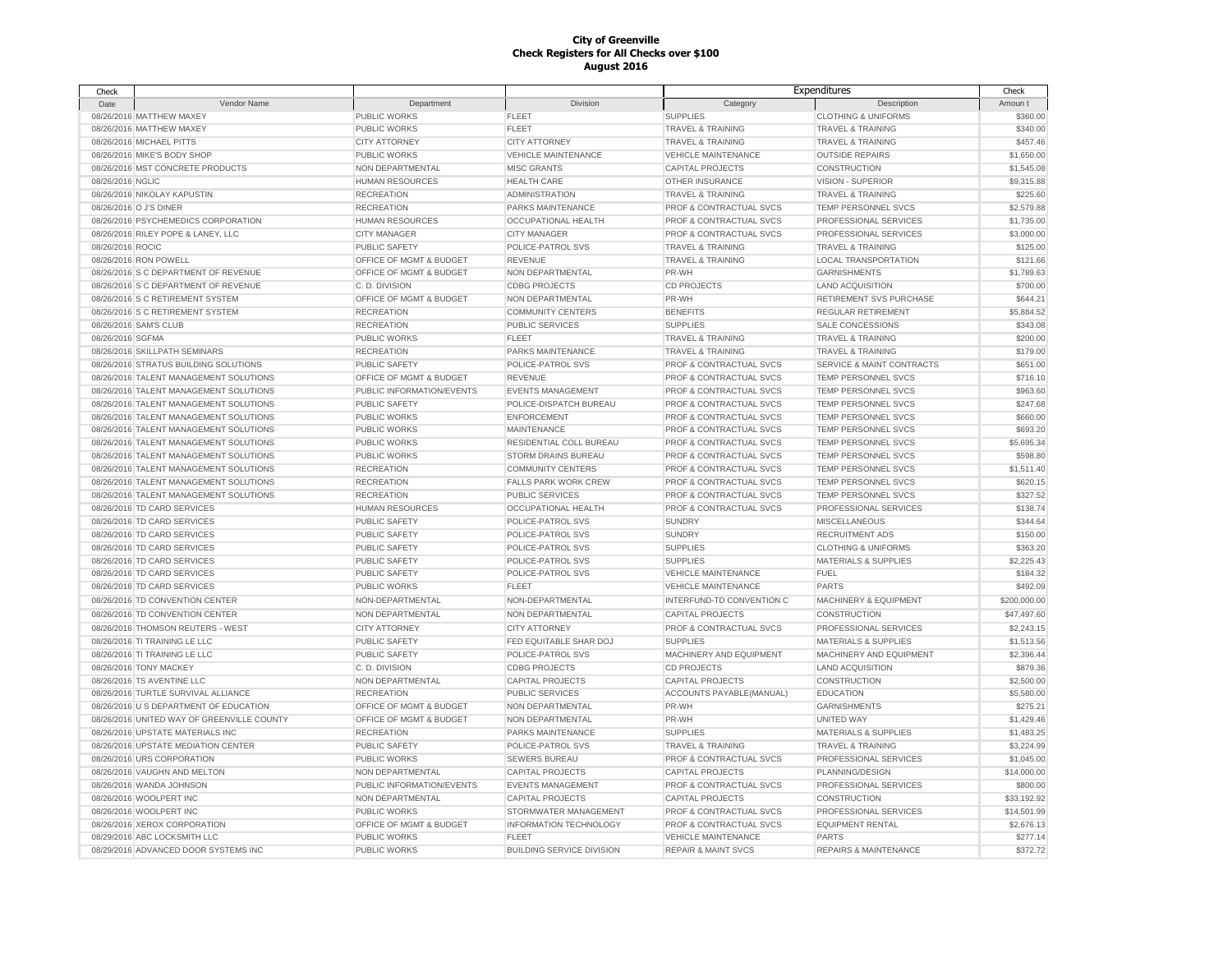| Check             |                                                |                      |                                  | Expenditures                   |                                      | Check       |
|-------------------|------------------------------------------------|----------------------|----------------------------------|--------------------------------|--------------------------------------|-------------|
| Date              | Vendor Name                                    | Department           | <b>Division</b>                  | Category                       | Description                          | Amoun t     |
|                   | 08/29/2016 AMG PARTS & EQUIPMENT LLC           | PUBLIC WORKS         | <b>FLEET</b>                     | <b>VEHICLE MAINTENANCE</b>     | <b>OUTSIDE REPAIRS</b>               | \$477.00    |
|                   | 08/29/2016 AMICK EQUIPMENT COMPANY INC         | <b>PUBLIC WORKS</b>  | <b>FLEET</b>                     | <b>VEHICLE MAINTENANCE</b>     | <b>OUTSIDE REPAIRS</b>               | \$2,965.06  |
|                   | 08/29/2016 AMICK EQUIPMENT COMPANY INC         | <b>PUBLIC WORKS</b>  | <b>FLEET</b>                     | <b>VEHICLE MAINTENANCE</b>     | <b>PARTS</b>                         | \$376.93    |
|                   | 08/29/2016 BARKER PRODUCTS                     | PUBLIC WORKS         | <b>FLEET</b>                     | <b>VEHICLE MAINTENANCE</b>     | <b>PARTS</b>                         | \$954.00    |
|                   | 08/29/2016 BUILDERS FIRSTSOURCE                | PUBLIC WORKS         | <b>BUILDING SERVICE DIVISION</b> | <b>SUPPLIES</b>                | MATERIALS & SUPPLIES                 | \$111.30    |
|                   | 08/29/2016 CAMPBELL-BROWN INC                  | PUBLIC WORKS         | <b>FLEET</b>                     | <b>VEHICLE MAINTENANCE</b>     | <b>PARTS</b>                         | \$524.76    |
|                   | 08/29/2016 CAROLINA ENVIRONMENTAL SYSTEMS INC  | <b>PUBLIC WORKS</b>  | <b>FLEET</b>                     | <b>VEHICLE MAINTENANCE</b>     | <b>PARTS</b>                         | \$1,857.67  |
|                   | 08/29/2016 CARSON'S NUT-BOLT & TOOL CO INC     | <b>PUBLIC WORKS</b>  | <b>FLEET</b>                     | <b>VEHICLE MAINTENANCE</b>     | <b>PARTS</b>                         | \$507.74    |
|                   | 08/29/2016 CHRISTOPHER TRUCKS INC              | <b>PUBLIC WORKS</b>  | <b>FLEET</b>                     | <b>VEHICLE MAINTENANCE</b>     | <b>PARTS</b>                         | \$892.43    |
|                   | 08/29/2016 CINCINNATI SYSTEMS INC              | PUBLIC WORKS         | RICHARDSON STREET GARAGE         | <b>REPAIR &amp; MAINT SVCS</b> | REPAIRS & MAINTENANCE                | \$178.75    |
|                   |                                                |                      | <b>FLEET</b>                     | <b>SUPPLIES</b>                |                                      |             |
| 08/29/2016 CINTAS |                                                | PUBLIC WORKS         |                                  |                                | <b>CLOTHING &amp; UNIFORMS</b>       | \$196.51    |
| 08/29/2016 CINTAS |                                                | PUBLIC WORKS         | <b>FLEET</b>                     | <b>VEHICLE MAINTENANCE</b>     | <b>PARTS</b>                         | \$367.78    |
|                   | 08/29/2016 CINTAS FIRE PROTECTION 636525       | <b>PUBLIC WORKS</b>  | <b>FLEET</b>                     | <b>VEHICLE MAINTENANCE</b>     | <b>PARTS</b>                         | \$641.61    |
|                   | 08/29/2016 CLINE HOSE & HYDRAULICS LLC         | PUBLIC WORKS         | <b>FLEET</b>                     | <b>VEHICLE MAINTENANCE</b>     | <b>PARTS</b>                         | \$123.92    |
|                   | 08/29/2016 CONCRETE SUPPLY COMPANY LLC         | NON DEPARTMENTAL     | <b>CAPITAL PROJECTS</b>          | <b>CAPITAL PROJECTS</b>        | CONSTRUCTION                         | \$548.78    |
|                   | 08/29/2016 CRESCENT SUPPLY CO INC              | <b>PUBLIC WORKS</b>  | <b>BROAD STREET GARAGE</b>       | <b>SUPPLIES</b>                | <b>MATERIALS &amp; SUPPLIES</b>      | \$136.24    |
|                   | 08/29/2016 CRESCENT SUPPLY CO INC              | PUBLIC WORKS         | CHURCH STREET GARAGE             | <b>SUPPLIES</b>                | <b>MATERIALS &amp; SUPPLIES</b>      | \$136.25    |
|                   | 08/29/2016 CRESCENT SUPPLY CO INC              | <b>PUBLIC WORKS</b>  | <b>COMMONS GARAGE</b>            | <b>SUPPLIES</b>                | <b>MATERIALS &amp; SUPPLIES</b>      | \$136.25    |
|                   | 08/29/2016 CRESCENT SUPPLY CO INC              | PUBLIC WORKS         | LIBERTY SQUARE GARAGE            | <b>SUPPLIES</b>                | <b>MATERIALS &amp; SUPPLIES</b>      | \$136.25    |
|                   | 08/29/2016 CRESCENT SUPPLY CO INC              | PUBLIC WORKS         | N LAURENS ST GARAGE              | <b>SUPPLIES</b>                | <b>MATERIALS &amp; SUPPLIES</b>      | \$136.24    |
|                   | 08/29/2016 CRESCENT SUPPLY CO INC              | PUBLIC WORKS         | ONE GARAGE                       | <b>SUPPLIES</b>                | MATERIALS & SUPPLIES                 | \$136.24    |
|                   | 08/29/2016 CRESCENT SUPPLY CO INC              | PUBLIC WORKS         | POINSETT GARAGE                  | <b>SUPPLIES</b>                | <b>MATERIALS &amp; SUPPLIES</b>      | \$136.25    |
|                   | 08/29/2016 CRESCENT SUPPLY CO INC              | PUBLIC WORKS         | RICHARDSON STREET GARAGE         | <b>SUPPLIES</b>                | <b>MATERIALS &amp; SUPPLIES</b>      | \$136.25    |
|                   | 08/29/2016 CRESCENT SUPPLY CO INC              | PUBLIC WORKS         | RIVER STREET GARAGE              | <b>SUPPLIES</b>                | <b>MATERIALS &amp; SUPPLIES</b>      | \$136.25    |
|                   | 08/29/2016 CRESCENT SUPPLY CO INC              | <b>PUBLIC WORKS</b>  | RIVERPLACE GARAGE                | <b>SUPPLIES</b>                | <b>MATERIALS &amp; SUPPLIES</b>      | \$136.25    |
|                   | 08/29/2016 CRESCENT SUPPLY CO INC              | PUBLIC WORKS         | S. SPRING STREET GARAGE          | <b>SUPPLIES</b>                | <b>MATERIALS &amp; SUPPLIES</b>      | \$136.25    |
|                   | 08/29/2016 DUKE ENERGY                         | <b>FIRE</b>          | <b>FIRE SERVICES</b>             | <b>UTILITIES</b>               | <b>ELECTRICITY</b>                   | \$2,442.20  |
|                   | 08/29/2016 DUKE ENERGY                         | MUNICIPAL COURT      | MUNICIPAL COURT                  | UTILITIES                      | <b>ELECTRICITY</b>                   | \$1,443.93  |
|                   | 08/29/2016 DUKE ENERGY                         | <b>PUBLIC SAFETY</b> | POLICE-PATROL SVS                | UTILITIES                      | <b>ELECTRICITY</b>                   | \$1,443.92  |
|                   | 08/29/2016 DUKE ENERGY                         | PUBLIC WORKS         | <b>BROAD STREET GARAGE</b>       | UTILITIES                      | <b>ELECTRICITY</b>                   | \$783.01    |
|                   |                                                |                      |                                  |                                |                                      |             |
|                   | 08/29/2016 DUKE ENERGY                         | PUBLIC WORKS         | <b>BUILDING SERVICE DIVISION</b> | UTILITIES                      | <b>ELECTRICITY</b>                   | \$654.26    |
|                   | 08/29/2016 DUKE ENERGY                         | PUBLIC WORKS         | CHURCH STREET GARAGE             | UTILITIES                      | <b>ELECTRICITY</b>                   | \$2,022.29  |
|                   | 08/29/2016 DUKE ENERGY                         | PUBLIC WORKS         | <b>COMMONS GARAGE</b>            | UTILITIES                      | <b>ELECTRICITY</b>                   | \$1,520.61  |
|                   | 08/29/2016 DUKE ENERGY                         | PUBLIC WORKS         | FIXED ROUTE                      | <b>UTILITIES</b>               | <b>ELECTRICITY</b>                   | \$3,101.48  |
|                   | 08/29/2016 DUKE ENERGY                         | PUBLIC WORKS         | <b>FLEET</b>                     | <b>UTILITIES</b>               | <b>ELECTRICITY</b>                   | \$1,723.30  |
|                   | 08/29/2016 DUKE ENERGY                         | PUBLIC WORKS         | LIBERTY SQUARE GARAGE            | <b>UTILITIES</b>               | <b>ELECTRICITY</b>                   | \$2,096.63  |
|                   | 08/29/2016 DUKE ENERGY                         | PUBLIC WORKS         | N LAURENS ST GARAGE              | <b>UTILITIES</b>               | <b>ELECTRICITY</b>                   | \$536.17    |
|                   | 08/29/2016 DUKE ENERGY                         | PUBLIC WORKS         | NON VEHICLE MAINTENANCE          | <b>UTILITIES</b>               | <b>ELECTRICITY</b>                   | \$1,407.08  |
|                   | 08/29/2016 DUKE ENERGY                         | <b>PUBLIC WORKS</b>  | <b>ONE GARAGE</b>                | UTILITIES                      | <b>ELECTRICITY</b>                   | \$1,611.44  |
|                   | 08/29/2016 DUKE ENERGY                         | <b>PUBLIC WORKS</b>  | PARKING ADMINISTRATION           | UTILITIES                      | <b>ELECTRICITY</b>                   | \$649.11    |
|                   | 08/29/2016 DUKE ENERGY                         | <b>PUBLIC WORKS</b>  | POINSETT GARAGE                  | UTILITIES                      | <b>ELECTRICITY</b>                   | \$2,397.89  |
|                   | 08/29/2016 DUKE ENERGY                         | PUBLIC WORKS         | PUBLIC WORKS                     | UTILITIES                      | <b>ELECTRICITY</b>                   | \$3,652.42  |
|                   | 08/29/2016 DUKE ENERGY                         | PUBLIC WORKS         | RICHARDSON STREET GARAGE         | UTILITIES                      | <b>ELECTRICITY</b>                   | \$3,455.48  |
|                   | 08/29/2016 DUKE ENERGY                         | PUBLIC WORKS         | <b>RIVER STREET GARAGE</b>       | UTILITIES                      | <b>ELECTRICITY</b>                   | \$1,190.15  |
|                   | 08/29/2016 DUKE ENERGY                         | PUBLIC WORKS         | S. SPRING STREET GARAGE          | UTILITIES                      | <b>ELECTRICITY</b>                   | \$2,911.43  |
|                   | 08/29/2016 DUKE ENERGY                         | PUBLIC WORKS         | <b>TRAFFIC ENGINEERING</b>       | UTILITIES                      | <b>ELECTRICITY</b>                   | \$5,566.45  |
|                   | 08/29/2016 DUKE ENERGY                         | <b>RECREATION</b>    | <b>ADMINISTRATION</b>            | <b>UTILITIES</b>               | <b>ELECTRICITY</b>                   | \$652.09    |
|                   | 08/29/2016 DUKE ENERGY                         | <b>RECREATION</b>    | <b>COMMUNITY CENTERS</b>         | UTILITIES                      | <b>ELECTRICITY</b>                   | \$3,689.53  |
|                   | 08/29/2016 DUKE ENERGY                         | <b>RECREATION</b>    | PARKS MAINTENANCE                | <b>UTILITIES</b>               | <b>ELECTRICITY</b>                   | \$21,532.81 |
|                   | 08/29/2016 ELECTRIC CITY PRINTING COMPANY      | PUBLIC WORKS         | PARKING ADMINISTRATION           | <b>SUPPLIES</b>                | MATERIALS & SUPPLIES                 | \$455.78    |
|                   | 08/29/2016 ENVIRONMENTAL PRODUCTS & ACCESSORIE | PUBLIC WORKS         | <b>FLEET</b>                     | <b>VEHICLE MAINTENANCE</b>     | <b>PARTS</b>                         | \$283.04    |
|                   |                                                |                      |                                  |                                |                                      |             |
|                   | 08/29/2016 FIRESTONE COMPLETE AUTO CARE        | <b>PUBLIC WORKS</b>  | <b>FLEET</b>                     | <b>VEHICLE MAINTENANCE</b>     | <b>PARTS</b>                         | \$280.45    |
|                   | 08/29/2016 G & C APPRAISALS                    | C.D. DIVISION        | <b>CDBG PROJECTS</b>             | <b>CD PROJECTS</b>             | <b>LAND ACQUISITION</b>              | \$200.00    |
|                   | 08/29/2016 GREENVILLE OFFICE SUPPLY CO INC     | <b>CITY ATTORNEY</b> | <b>CITY ATTORNEY</b>             | <b>SUPPLIES</b>                | <b>MATERIALS &amp; SUPPLIES</b>      | \$153.74    |
|                   | 08/29/2016 GREENVILLE WATER                    | <b>PUBLIC WORKS</b>  | <b>BUILDING SERVICE DIVISION</b> | <b>UTILITIES</b>               | <b>OTHER</b>                         | \$695.25    |
|                   | 08/29/2016 GREGORY PEST SOLUTIONS              | PUBLIC WORKS         | STORM DRAINS BUREAU              | PROF & CONTRACTUAL SVCS        | PROFESSIONAL SERVICES                | \$250.00    |
|                   | 08/29/2016 HARVEY & ASSOCIATES INC             | PUBLIC WORKS         | <b>BUILDING SERVICE DIVISION</b> | PROF & CONTRACTUAL SVCS        | <b>SERVICE &amp; MAINT CONTRACTS</b> | \$625.00    |